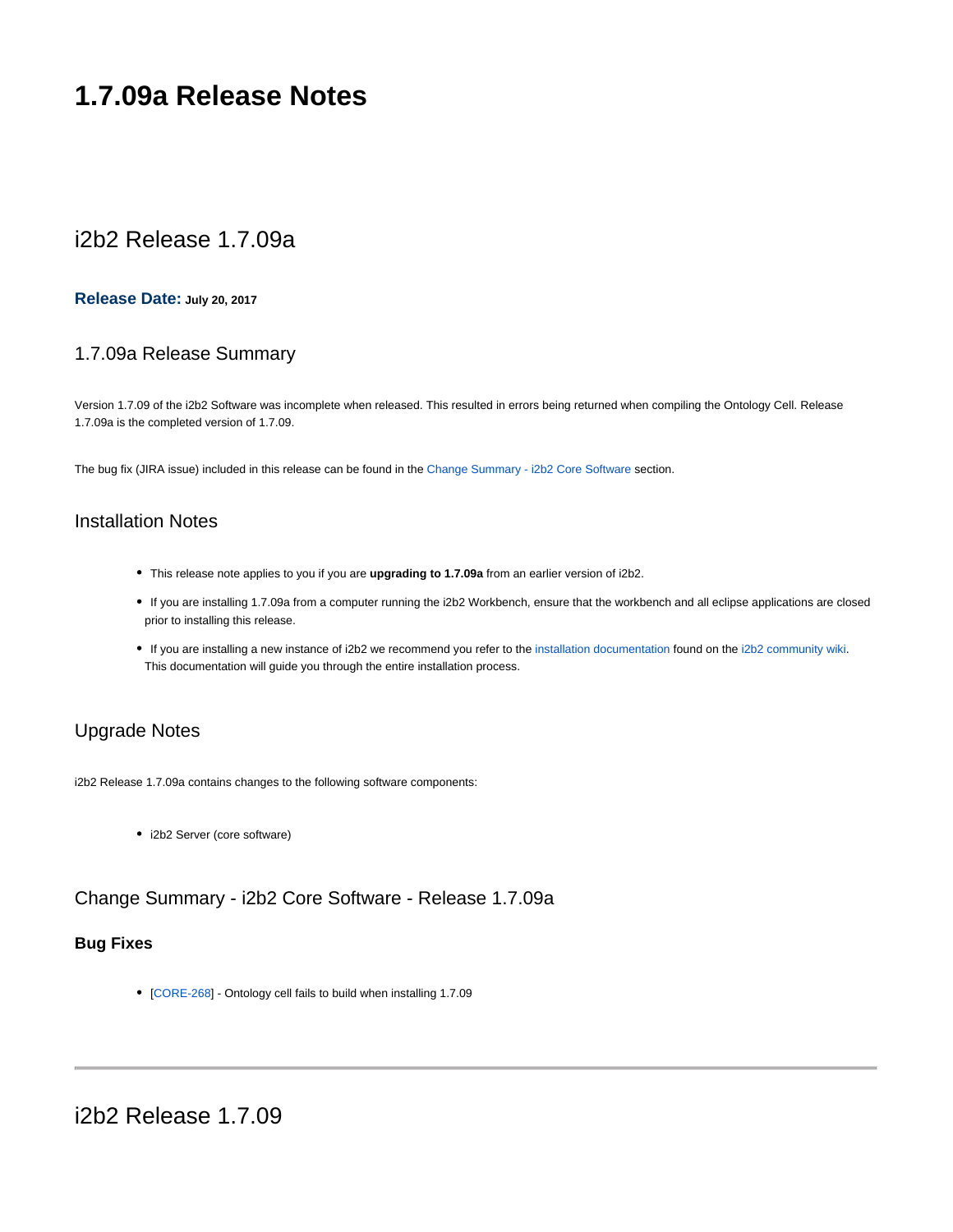### **Release Date: June 16, 2017**

## 1.7.09 Release Highlights

- Querying multiple observation fact tables
- Support for the OMOP Common Data Model (CDM)
- Minor bug fixes see release notes for details

# 1.7.09 Release Summary

The standard i2b2 star schema only allows for one fact table, the observation\_fact table. We have heard from the community there is a need to be able to search multiple fact tables with a single query. In release 1.7.09, the i2b2 has been updated to accommodate this growing need.

This new feature enables the i2b2 to adapt to the needs of the Patient Centered Outcome Research Institute (PCORI) network. It also supports the Observational Medical Outcomes Partnership (OMOP) Common Data Model (CDM).

The i2b2 Community Wiki has additional information about multi-fact tables and i2b2 on OMOP. The following links will take you to their respective space on the wiki.

- [Multi-fact table documentation](https://community.i2b2.org/wiki/display/MFT/Multi-fact+Table+Home)
- [i2b2 on OMOP project](https://community.i2b2.org/wiki/display/OMOP/OMOP+Home)

A complete list of all the bug fixes and new features can be found in the Change Summary sections.

- [Change Summary i2b2 Core Software](#page-2-0)
- [Change Summary i2b2 Web Client Software](#page-2-1)

# Installation Notes

- This release note applies to you if you are **upgrading to 1.7.09** from an earlier version of i2b2.
- If you are installing 1.7.09 from a computer running the i2b2 Workbench, ensure that the workbench and all eclipse applications are closed prior to installing this release.
- If you are installing a new instance of i2b2 we recommend you refer to the [installation documentation](https://community.i2b2.org/wiki/display/getstarted/i2b2+Installation+Guide) found on the [i2b2 community wiki.](https://community.i2b2.org/wiki) This documentation will guide you through the entire installation process.

# Upgrade Notes

i2b2 Release 1.7.09 contains changes to the following software components: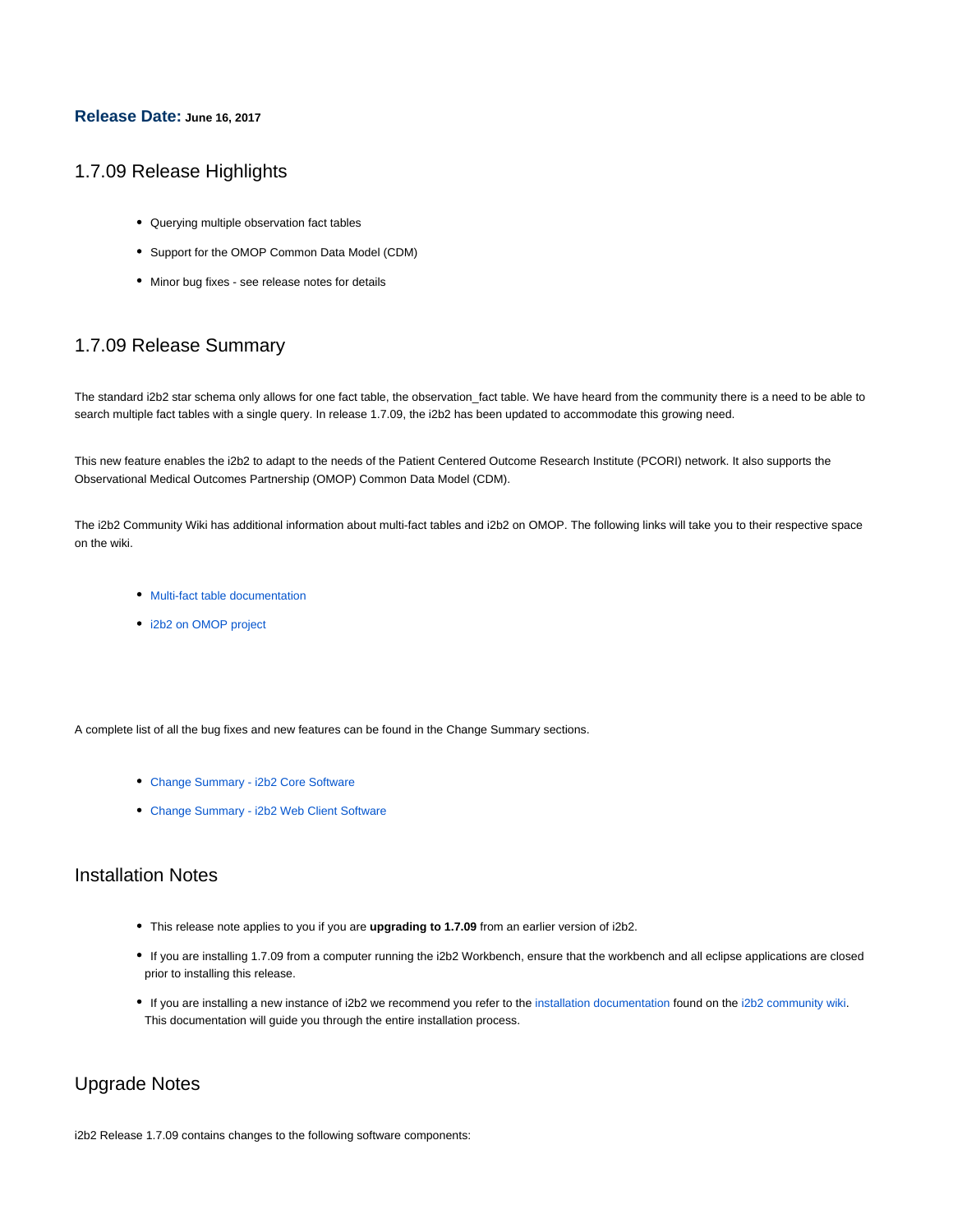- i2b2 Data
- i2b2 Server (core software)
- i2b2 Web Client

# <span id="page-2-0"></span>Change Summary - i2b2 Core Software - Release 1.7.09

# **New Features**

[[CORE-240\]](http://community.i2b2.org/jira/browse/CORE-240) - Run queries using derived fact tables (Multi-fact table & OMOP)

### **Improvements**

• [[CORE-262\]](http://community.i2b2.org/jira/browse/CORE-262) - Clean up connection handling

## **Bug Fixes**

- [[CORE-228\]](http://community.i2b2.org/jira/browse/CORE-228) Exception when running parallel queries using Postgres
- [[CORE-237\]](http://community.i2b2.org/jira/browse/CORE-237) Cant build timeline when db is postgres
- [[CORE-246\]](http://community.i2b2.org/jira/browse/CORE-246) Entries being written to the PM user session log at the same time will cause a query to error
- [[CORE-247\]](http://community.i2b2.org/jira/browse/CORE-247) PDO requests with empty filter list not working
- [[CORE-252\]](http://community.i2b2.org/jira/browse/CORE-252) Remove hard-coded timeout setting for medium and large queues
- [[CORE-253\]](http://community.i2b2.org/jira/browse/CORE-253) Multiple queues are created on startup
- [[CORE-254\]](http://community.i2b2.org/jira/browse/CORE-254) Queue startup needs to flush any previously running queues
- [[CORE-256\]](http://community.i2b2.org/jira/browse/CORE-256) OMOP Temporal queries with Excluded concepts dont work
- [[CORE-257\]](http://community.i2b2.org/jira/browse/CORE-257) Remove "dbo" from the ICD9-ICD10 install scripts (SQL Server)
- [[CORE-258\]](http://community.i2b2.org/jira/browse/CORE-258) OMOP: Error returned when trying to view details of an item on the timeline
- [[CORE-263\]](http://community.i2b2.org/jira/browse/CORE-263) PostgreSQL Error: Too many parameters specified for RAISE
- [[CORE-264\]](http://community.i2b2.org/jira/browse/CORE-264) OMOP Data Scripts valueflag\_cd is misspelled in the create\_omop\_views.sql
- [[CORE-265\]](http://community.i2b2.org/jira/browse/CORE-265) OMOP Data Views: Need to add a view for the Provider table
- [[CORE-266\]](http://community.i2b2.org/jira/browse/CORE-266) When multi-fact property not found, an ERROR is logged; should be INFO

## <span id="page-2-1"></span>Change Summary - i2b2 Web Client Software - Release 1.7.09

## **New Feature**

• [[WEBCLIENT-206\]](http://community.i2b2.org/jira/browse/WEBCLIENT-206) - Custom Value Chooser Handling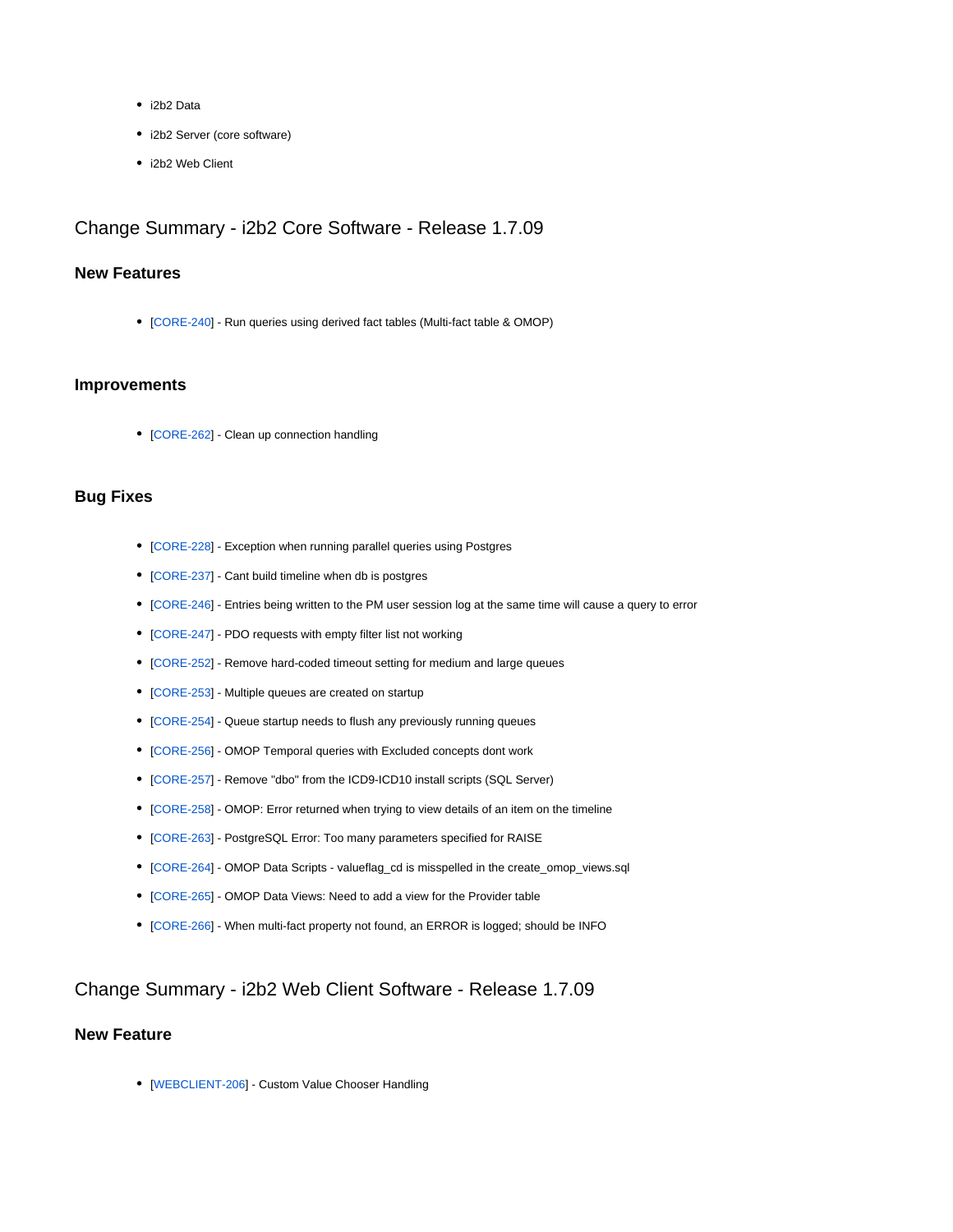### **Bug Fixes**

- [[WEBCLIENT-154\]](http://community.i2b2.org/jira/browse/WEBCLIENT-154) upon temporal query event selection, not able to drag and drop concept into anchoring observation if there are more than 3 grouppanels
- [[WEBCLIENT-207\]](http://community.i2b2.org/jira/browse/WEBCLIENT-207) Max queries allows values <=0
- [[WEBCLIENT-210\]](http://community.i2b2.org/jira/browse/WEBCLIENT-210) Cancelling the first query of a session causes error
- [[WEBCLIENT-211\]](http://community.i2b2.org/jira/browse/WEBCLIENT-211) Query cancel causes prior query to be deleted
- [[WEBCLIENT-212\]](http://community.i2b2.org/jira/browse/WEBCLIENT-212) PHP proxy does not support ports in automatic detection

# Improvement / New Feature Details

## **Multi-fact tables**

As stated earlier the standard i2b2 star schema only allows for one fact table, however [[CORE-240](http://community.i2b2.org/jira/browse/CORE-240)] enables the crc to query multiple fact tables.

The setup is fairly simple; In the crc.properties file you will find a new parameter called **queryprocessor.multifacttable**, and when this parameter is set to t rue the crc will query all the fact tables you have setup. (Note in 1.7.12 and higher this parameter is in the database.)

The parameter is delivered with the value set to false, which means the multi-fact table feature is turned off and the CRC will behave as it has always done (prior to this release).

#### **Important**

This same parameter is used by the **i2b2 on OMOP** project. For more information on this project please see the [i2b2 on OMOP](https://community.i2b2.org/wiki/display/OMOP/OMOP+Home)  [project space](https://community.i2b2.org/wiki/display/OMOP/OMOP+Home) on the [i2b2 Community Wiki](https://community.i2b2.org/wiki).

## **Custom Value Choosing Handling**

We are working on re-developing the way the lab value chooser works in the web client. The new implementation will allow for custom lab value handling in a modularized way. [WEBCLIENT-206](http://community.i2b2.org/jira/browse/WEBCLIENT-206) is laying the ground work for this re-design. Users will not notice a difference on how they select lab values.

#### **Note**

We are working on re-developing the way the lab value chooser works in the web client. The new implementation will allow for custom lab value handling in a modularized way. WEBCLIENT-206 is laying the ground work for this re-design. Users will not notice a difference on how they select lab values.

# i2b2 Release 1.7.08b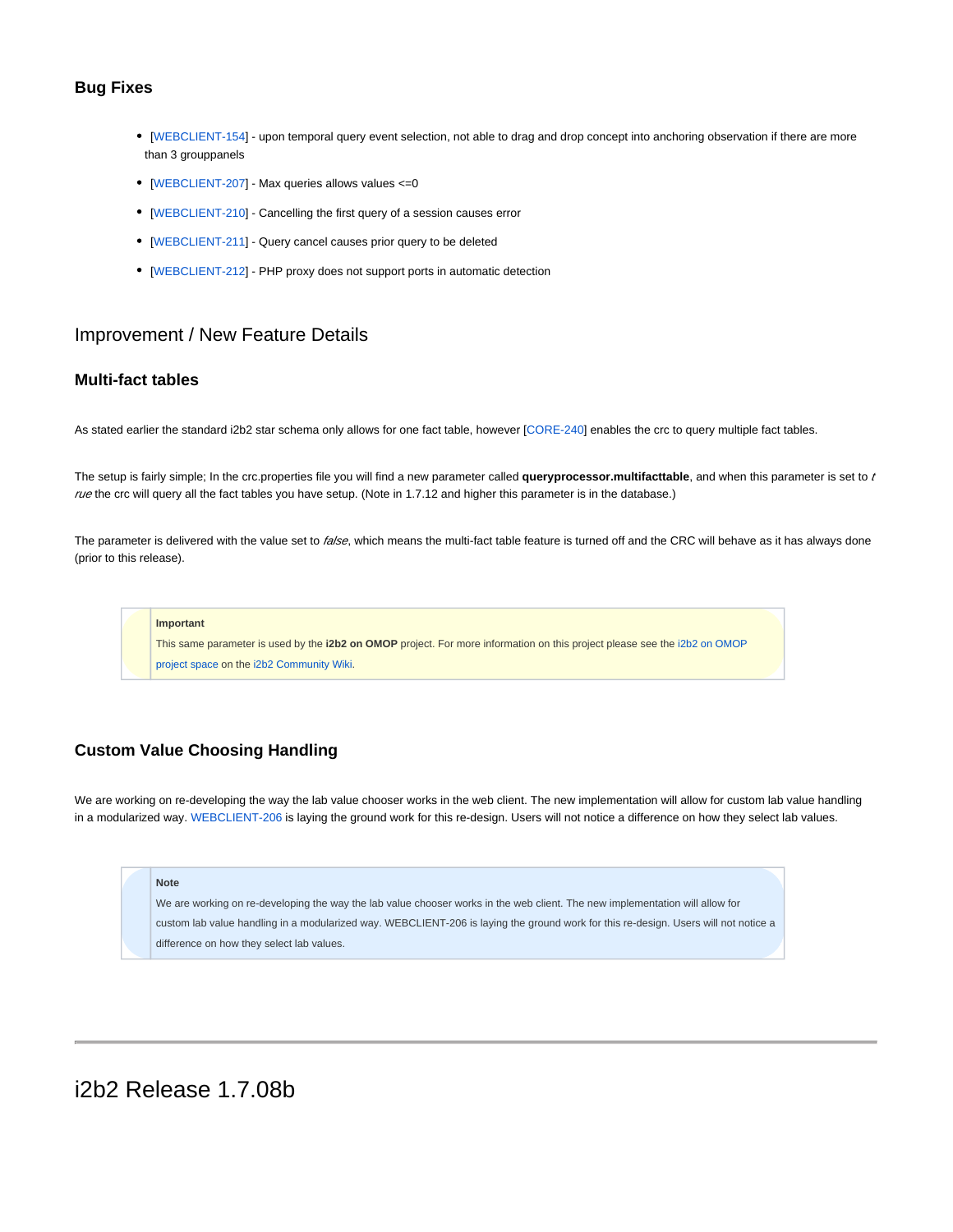### **Release Date: December 13, 2016**

# 1.7.08b Release Summary

Release 1.7.08b fixes a bug in the CRC regarding when a query finishes running the BATCH\_MODE in the QT\_QUERY\_INSTANCE table says PROCESSING INSTEAD OF FINISHED.

# Installation Notes

- This release note applies to you if you are **upgrading to 1.7.08b** from an earlier version of i2b2.
- If you are installing 1.7.08b from a computer running the i2b2 Workbench, ensure that the workbench and all eclipse applications are closed prior to installing this release.
- If you are installing a new instance of i2b2 we recommend you refer to the installation documentation found on the i2b2 community wiki. This documentation will guide you through the entire installation process.

# Upgrade Notes

i2b2 Release 1.7.08b contains changes to the following software components:

• i2b2 Server

# Change Summary - i2b2 Core Software - Release 1.7.08b

## **Bug Fixes**

• [[CORE-245\]](http://community.i2b2.org/jira/browse/CORE-245) -BATCH\_MODE says PROCESSING even though query finished running

# i2b2 Release 1.7.08a

**Release Date: November 23, 2016**

# 1.7.08a Release Summary

Release 1.7.08a is primarily focused on fixing and improving the queueing process. The main issue addressed in this release is a fix for an issue that was introduced in 1.7.08; An error was returned when a query timed out and moved on to the medium queue. Although the query continued to run it was misleading to users as they were informed it generated an error an was therefore no longer running. A number of other issues were uncovered during the development and testing of this release. A complete list of each issue can be found in the section titled [Change Summary - i2b2 Core Software](#page-5-0)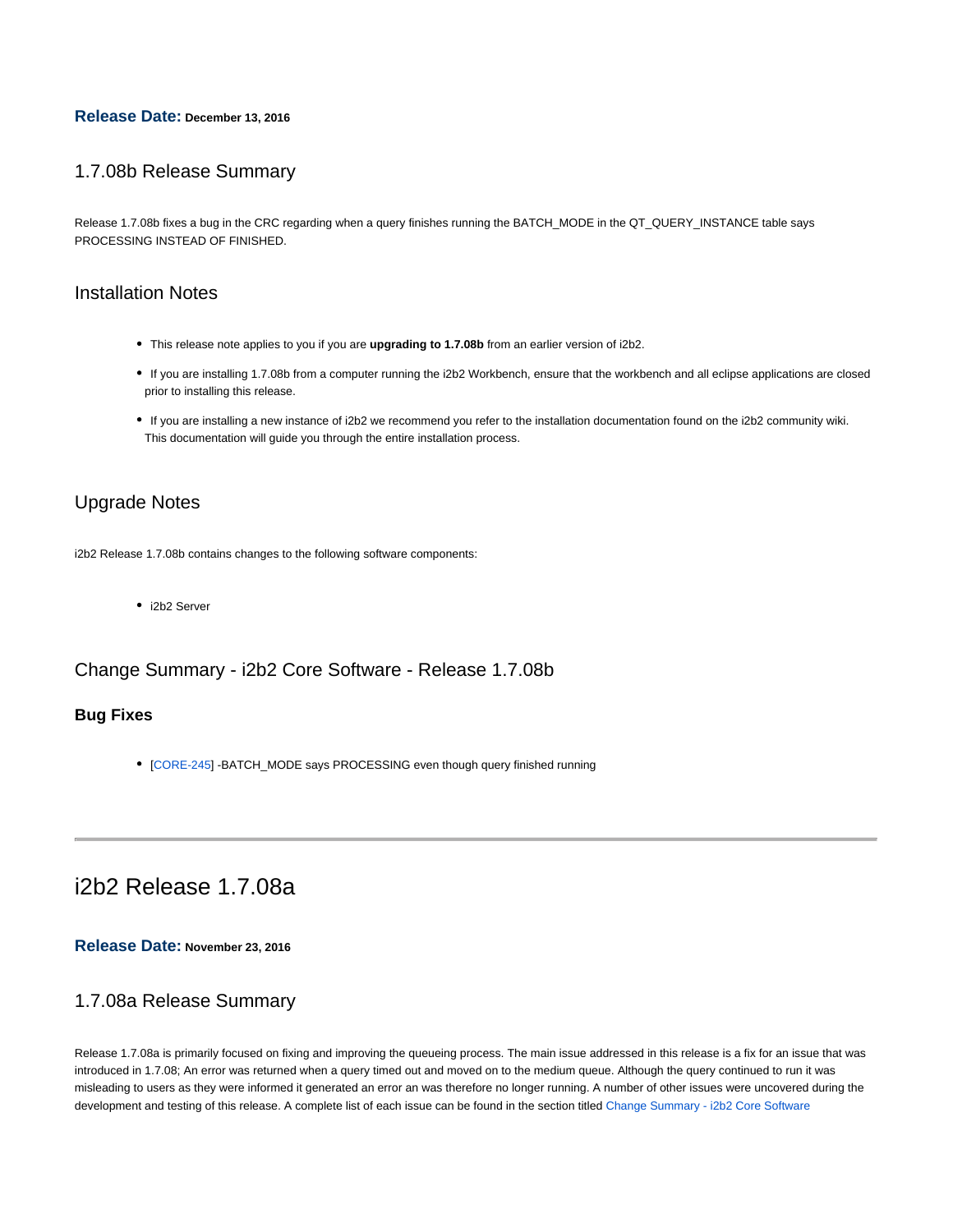# Installation Notes

- This release note applies to you if you are **upgrading to 1.7.08a** from an earlier version of i2b2.
- If you are installing 1.7.08a from a computer running the i2b2 Workbench, ensure that the workbench and all eclipse applications are closed prior to installing this release.
- If you are installing a new instance of i2b2 we recommend you refer to the installation documentation found on the i2b2 community wiki. This documentation will guide you through the entire installation process.

# Upgrade Notes

i2b2 Release 1.7.08a contains changes to the following software components:

• i2b2 Server

**Important** The changes to the queueing process were thoroughly tested against an Oracle and SQL Server database. Minimal testing was done against a PostgreSQL database.

• i2b2 Web Client

**Note** The Web Client contains only one minor fix to the wording of an error message. Upgrading to the new Web Client is not essential for this release. Please see the [Change Summary - i2b2 Web Client Software](#page-5-1) section to see what was changed.

<span id="page-5-0"></span>Change Summary - i2b2 Core Software - Release 1.7.08a

### **Improvements**

 $\bullet$  [[CORE-241\]](http://community.i2b2.org/jira/browse/CORE-241) - Queries will immediately move to the next queue when timeout is < or = to 0

# **Bug Fixes**

- [[CORE-236\]](http://community.i2b2.org/jira/browse/CORE-236) Error returned when query times out
- [[CORE-242\]](http://community.i2b2.org/jira/browse/CORE-242) Queries are stuck in queue when previous query results in an error
- [[CORE-243\]](http://community.i2b2.org/jira/browse/CORE-243) Queries do not stop running when they time out of the large queue
- <span id="page-5-1"></span>• [[CORE-244\]](http://community.i2b2.org/jira/browse/CORE-244) - Statuses are not updated when query times out or an error occurs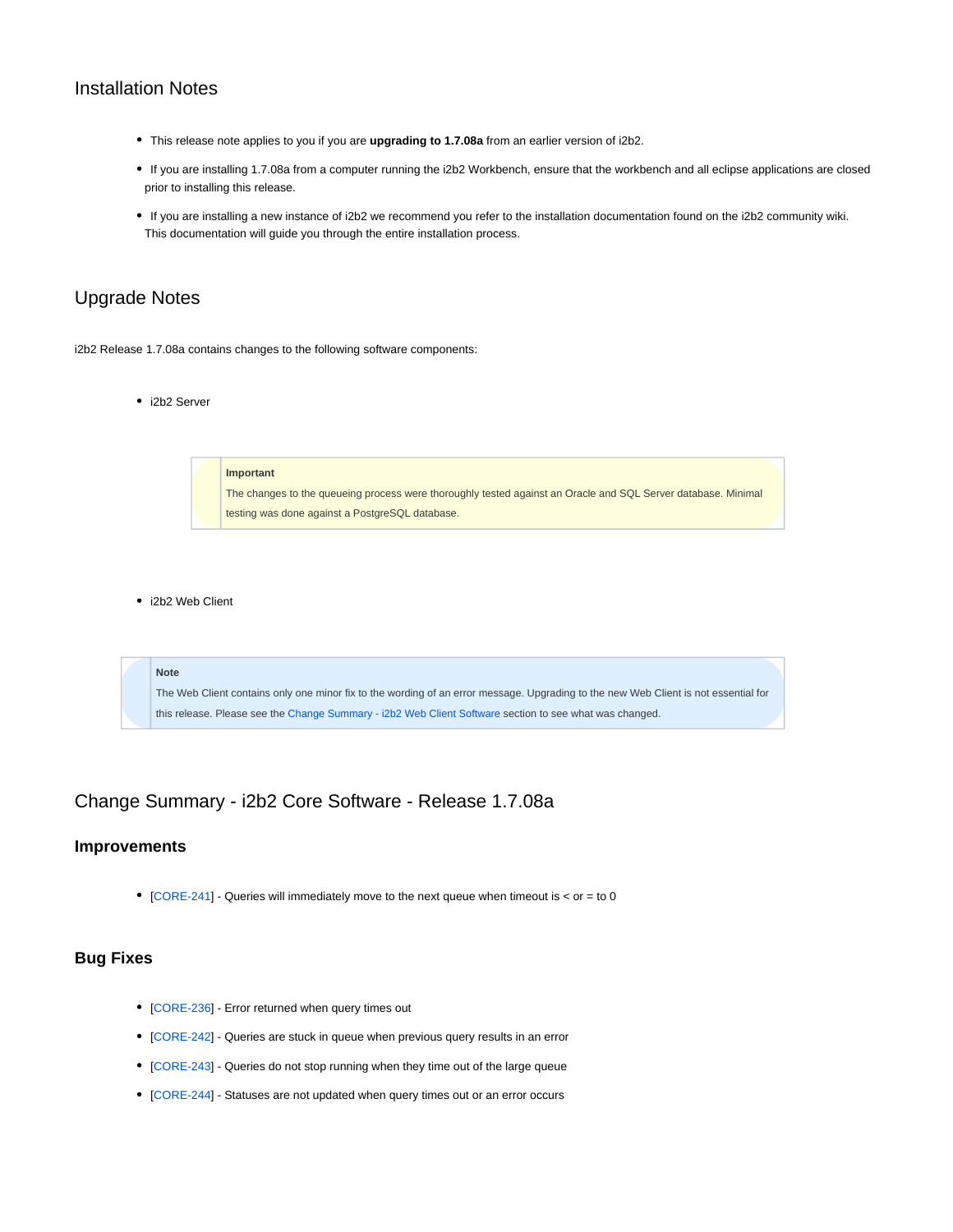# Change Summary - i2b2 Web Client Software - Release 1.7.08a

## **Bug Fixes**

[[WEBCLIENT-205\]](http://community.i2b2.org/jira/browse/WEBCLIENT-205) - Update date constraint warning message (patient\_dimension)

# i2b2 Release 1.7.08

### **Release Date: October 7, 2016**

## 1.7.08 Release Summary

Release 1.7.08 contains a number of new features as well as bug fixes. Below are a few highlights of the changes included in this release. Information about the other changes can be found in the sections that follow this one.

## **JBoss Updated to WildFly**

**Note**

In order to address some of the security vulnerabilities that exist in some JBoss installations, the i2b2 Server has been upgraded to use WildFly. In 2014 Red Hat renamed their JBoss Application Server to WildFly and their latest version (WildFly 10) addresses the known security vulnerabilities.

The [Third Party Software Changes](#page-7-0) section contains additional information on upgrading WildFly as well as other 3rd party software. Although we recommend upgrading to WildFly, we do recognize that some sites may not be in a position to upgrade their existing JBoss 7. In the section labeled [i2b2 Property Settings for WildFly 10 and JBoss 7](#page-8-0) we have documented all the places you will need to modify the paths in order to use 1.7.08 with your existing JBoss 7. We have also included some additional information that you will need to be aware of before using 1.7.08 with your existing JBoss,

### **SQL Server: Option to Improve Query Performance**

New parameter to use temp table constraint instead of 'WITH' clause.

Large data warehouses that contain broad and deep ontologies run the risk of CRC queries having a slow response time. In this release (1.7.08) a new parameter has been added to the **crc.properties** file. This new parameter allows a site to use a temp table instead of a **'WITH'** clause when running a CRC query.

**Additional information about this new feature can be found in the [Improvement / New Feature Details](#page-13-0) section under the [SQL Server: Option to](#page-14-0)  [Improve Query Performance](#page-14-0) heading.**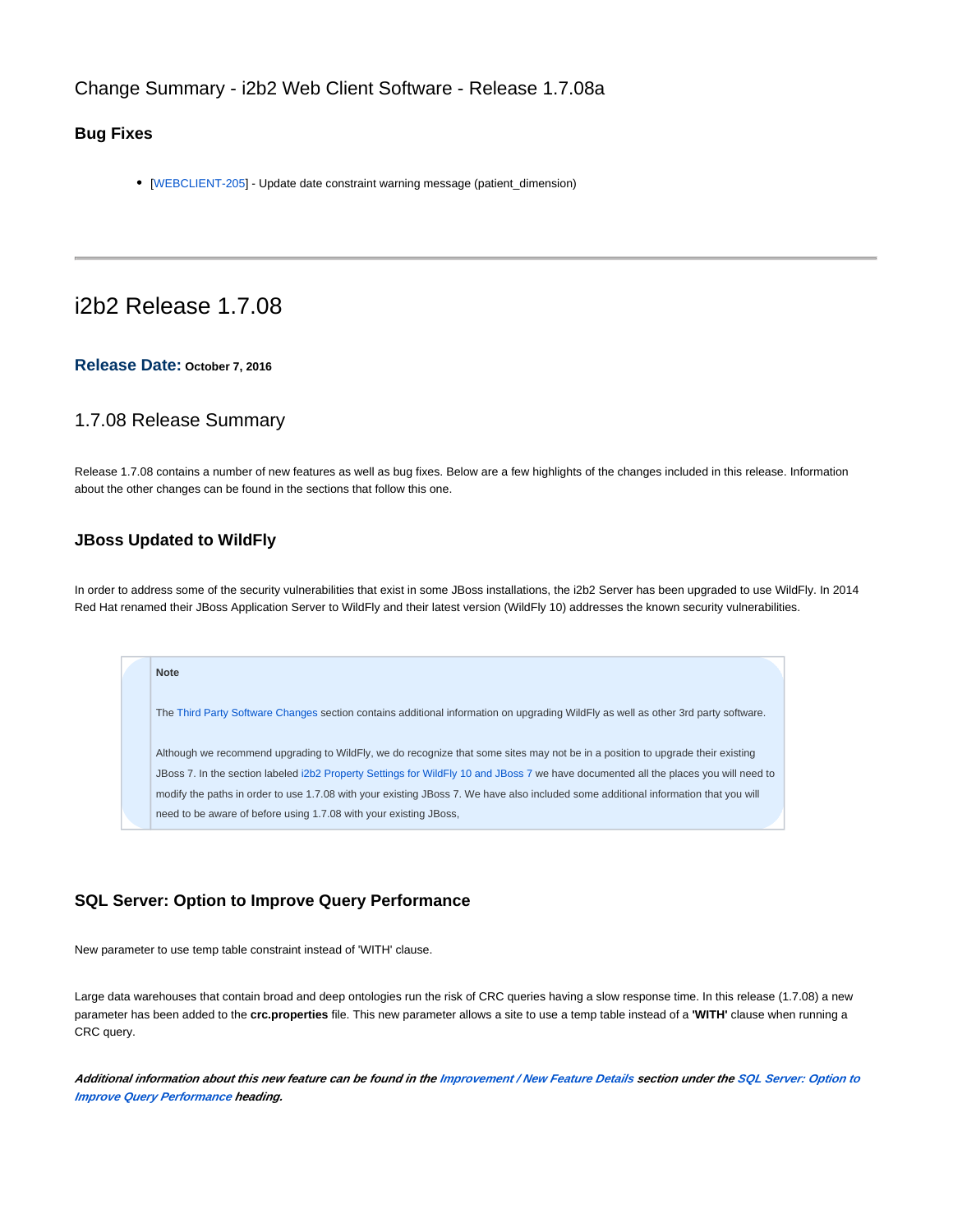# **Improvements to the Processing of Queueing Queries**

In the Previous Query display, new statuses provide users with additional information that accurately reflects the current status and location of the query. The **new** statuses are:

- SMALL\_QUEUE
- SMALL\_QUEUE\_RUNNING
- MEDIUM\_QUEUE
- MEDIUM\_QUEUE\_RUNNING
- LARGE\_QUEUE
- LARGE\_QUEUE\_RUNNING

In addition to updating the status of queries, an additional feature was added to the Web Client that makes these statuses visible to users. The query status can be seen in **Previous Queries** as well as in **Show Query Status**.

**A complete list of all the statuses as well as additional information about this new feature can be found in the [Improvement / New Feature Details](#page-13-0) section under the [Improvements to the Processing of Queueing Queries](#page-14-1) heading.**

# SHRINE Approval

SHRINE Release 1.21.2 has been tested with i2b2 1.7.08 Release and has been approved by the SHRINE Team

# Installation Notes

- This release note applies to you if you are **upgrading to 1.7.08** from an earlier version of i2b2.
- If you are installing 1.7.08 from a computer running the i2b2 Workbench, ensure that the workbench and all eclipse applications are closed prior to installing this release.
- If you are installing a new instance of i2b2 we recommend you refer to the installation documentation found on the i2b2 community wiki. This documentation will guide you through the entire installation process.

# Upgrade Notes

i2b2 Release 1.7.08 contains changes to the following software components:

- Database Scripts
- i2b2 Server
- i2b2 Web Client

# <span id="page-7-0"></span>Third Party Software Changes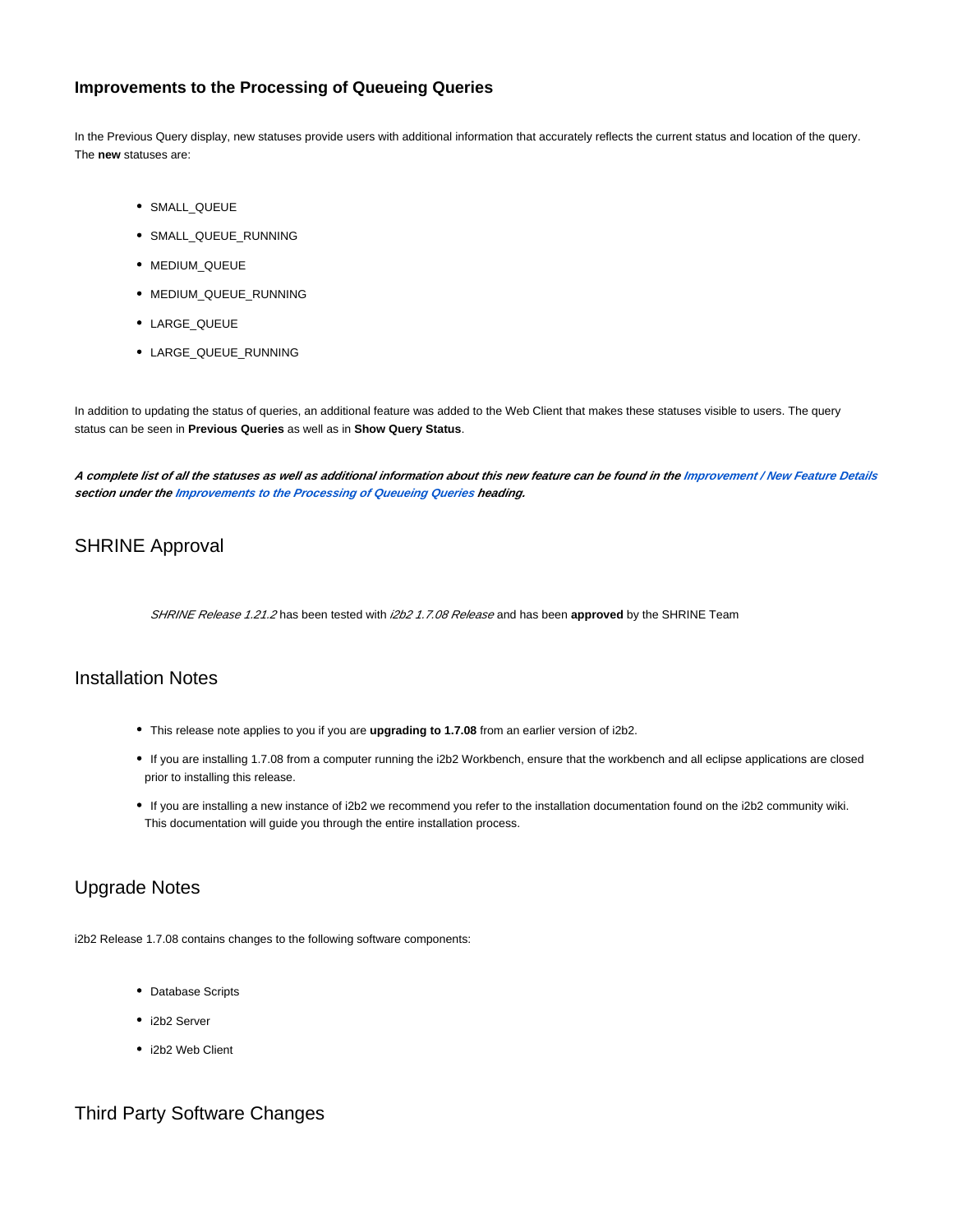In release 1.7.08 the **i2b2 Server** has been updated to use the following versions of third party software. These updates were done to address some security concerns with the third party software used by the i2b2

- 1. Apache Ant has been upgraded to 1.9
- 2. Apache Axis2 has been upgraded to 1.7.1
- 3. Java JDK has been upgraded to 8.0
- 4. JBoss has been upgraded to WildFly 10

## **3rd Party Software Versions and Links**

The following table contains all the information needed to update your 3rd party software. In addition to the version information, the table contains links both to the Vendor's documentation as well as the appropriate chapter in the [i2b2 Installation Guide](http://community.i2b2.org/wiki/display/getstarted/i2b2+Installation+Guide) located on the i2b2 Community Wiki.

| 3rd Party<br>Software | Version | <b>Download</b><br>Link    | <b>Vendor Documentation</b>                                                   | i2b2 Installation<br>Guide | i2b2 Notes                                                                  |
|-----------------------|---------|----------------------------|-------------------------------------------------------------------------------|----------------------------|-----------------------------------------------------------------------------|
| <b>Apache Ant</b>     | 1.9     | Apache Ant 1.9<br>Software | Ant's manual and API documentation is included in the<br>binary distribution. |                            |                                                                             |
| <b>Apache Axis2</b>   | 1.7.1   | Axis2 1.7.1<br>Software    | <b>Installation Guide</b>                                                     | <b>Apache Axis2</b>        | Download the WAR Distribution File                                          |
| Java JDK              | 8.0     | JDK 8 Software             |                                                                               | Java JDK                   | Reminder: Update your JAVA HOME environment variable to<br>point to JDK 8.0 |
| WildFly               | 10      | WildFly 10 Software        | <b>Getting Started Guide</b>                                                  |                            |                                                                             |

### <span id="page-8-0"></span>**i2b2 Property Settings for WildFly 10 and JBoss 7**

# **Warning**

As stated earlier, the i2b2 team made the decision to upgrade to WildFly 10 and JDK 8 in order to address known security vulnerabilities with JBoss. In order for the i2b2 server (1.7.08) to work correctly, we recommend you update your environment to use WildFly 10 and JDK 8. However, if you are currently using JBoss 7 and do not want to upgrade your environment to use WildFly there are a few things you need to be aware of.

- 1. Release 1.7.08 was not tested with *JBoss 7*, therefore we cannot guarantee the stability of the release if you continue to use JBoss 7. We can however confirm the i2b2 server (1.7.08) was tested with WildFly 10 and JDK 8 and does work correctly.
- 2. JDK 8 does not work with JBoss 7. If you are upgrading to JDK8 then you have to upgrade to WildFly

If you are upgrading to WildFly and JDK 8 you need to do these upgrades **before** you upgrade your i2b2 server code.

The property settings delivered with i2b2 version 1.7.08 are pointing to WildFly. For those sites that are currently using JBoss 7 and are not ready to upgrade to WildFly 10 you will need to change the path information to point to JBoss 7. The files and properties that need to be modified are in the next section.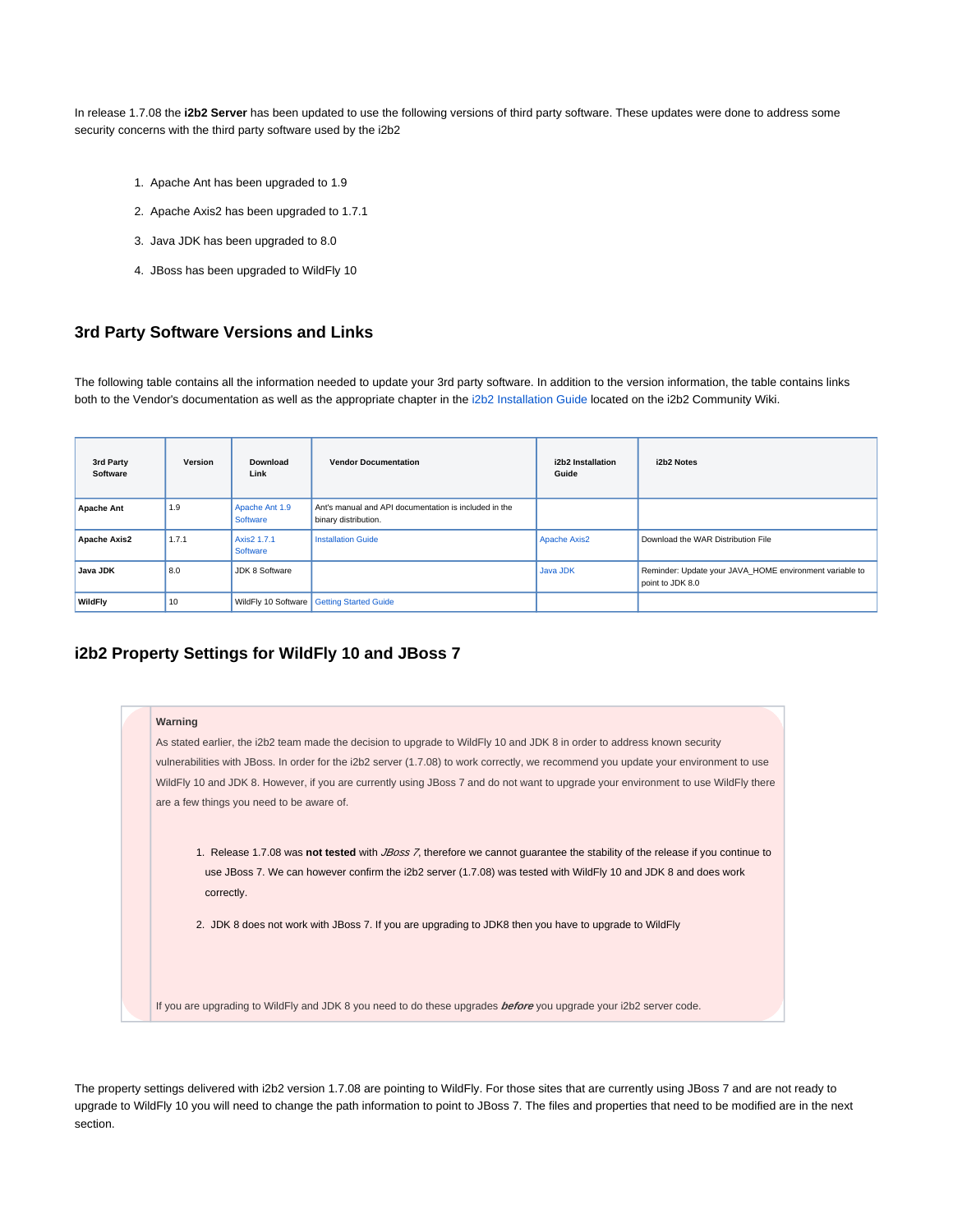### **WildFly Property Modifications**

### CRC Cell Property Changes

**File Name:** crc\_application\_directory.properties **Location:** edu.harvard.i2b2.crc/etc/spring/

**WildFly 10 path:** edu.harvard.i2b2.crc.applicationdir=/opt/wildfly-10.0.0.Final/standalone/configuration/crcapp

**JBoss 7 path:** edu.harvard.i2b2.crc.applicationdir=/opt/jboss-as-7.1.1.Final/standalone/configuration/crcapp

**File Name:** build.properties

**Location:** edu.harvard.i2b2.crc/

**WildFly 10 path:** jboss.home=/opt/wildfly-10.0.0.Final

**JBoss 7 path:** jboss.home=/opt/jboss-as-7.1.1.Final

### File Repository Cell Property Changes

**File Name:** fr\_application\_directory.properties **Location:** edu.harvard.i2b2.fr/etc/spring/

**WildFly 10 path:** edu.harvard.i2b2.fr.applicationdir=/opt/wildfly-10.0.0.Final/standalone/configuration/frapp

**JBoss 7 path:** edu.harvard.i2b2.fr.applicationdir=/opt/jboss-as-7.1.1.Final/standalone/configuration/frapp

**File Name:** build.properties

**Location:** edu.harvard.i2b2.fr/

**WildFly 10 path:** jboss.home=/opt/wildfly-10.0.0.Final

**JBoss 7 path:** jboss.home=/opt/jboss-as-7.1.1.Final

Identity Management (IM) Cell Property Changes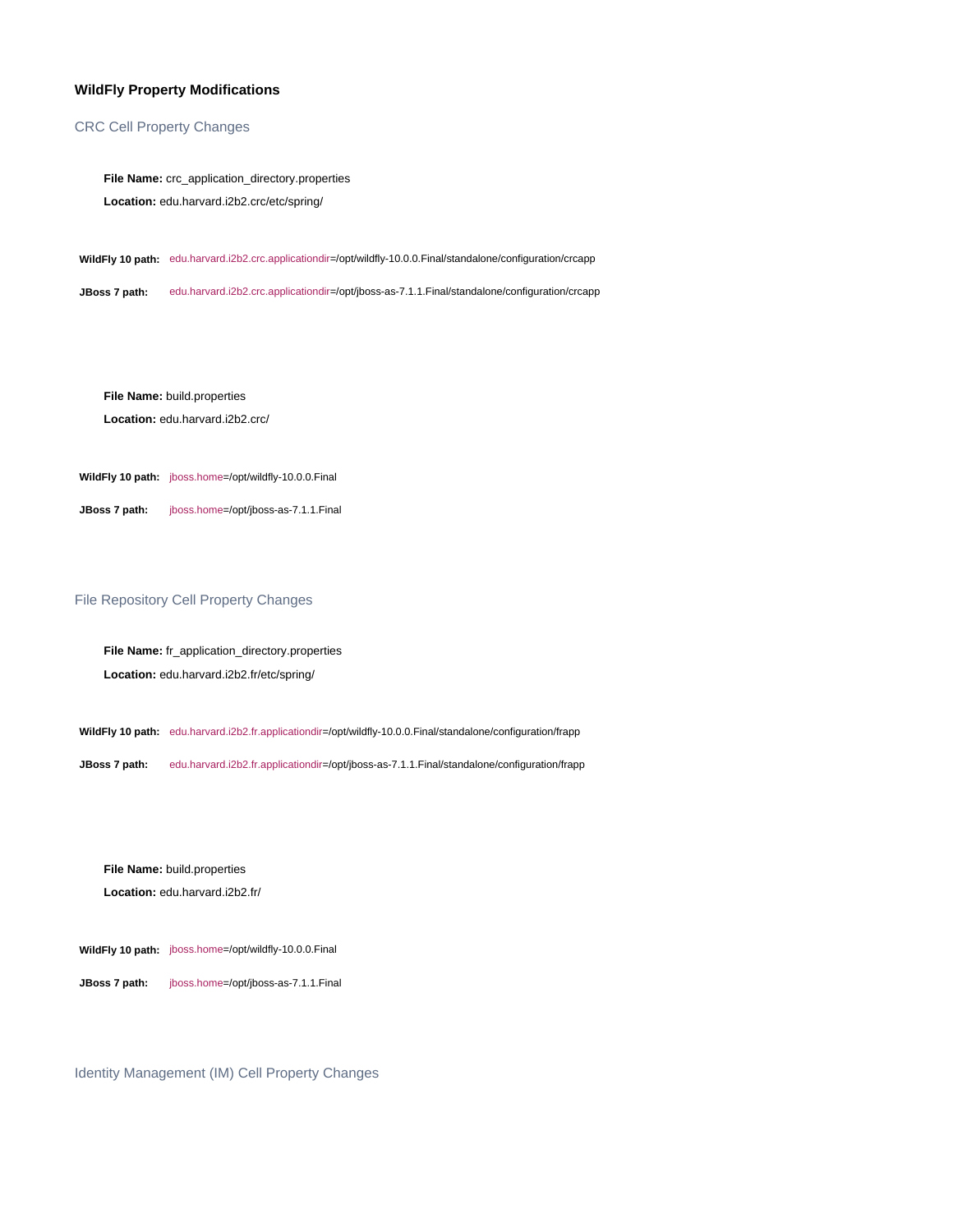### **File Name:** im\_application\_directory.properties

**Location:** edu.harvard.i2b2.im/etc/spring/

**WildFly 10 path:** edu.harvard.i2b2.im.applicationdir=/opt/wildfly-10.0.0.Final/standalone/configuration/imapp

**JBoss 7 path:** edu.harvard.i2b2.im.applicationdir=/opt/jboss-as-7.1.1.Final/standalone/configuration/imapp

**File Name:** build.properties

**Location:** edu.harvard.i2b2.im/

**WildFly 10 path:** jboss.home=/opt/wildfly-10.0.0.Final

**JBoss 7 path:** jboss.home=/opt/jboss-as-7.1.1.Final

### Ontology Cell Property Changes

**File Name:** ontology\_application\_directory.properties **Location:** edu.harvard.i2b2.ontology/etc/spring/

**WildFly 10 path:** edu.harvard.i2b2.ontology.applicationdir=/opt/wildfly-10.0.0.Final/standalone/configuration/ontologyapp

**JBoss 7 path:** edu.harvard.i2b2.ontology.applicationdir=/opt/jboss-as-7.1.1.Final/standalone/configuration/ontologyapp

**File Name:** build.properties

**Location:** edu.harvard.i2b2.ontology/

- **WildFly 10 path:** jboss.home=/opt/wildfly-10.0.0.Final
- **JBoss 7 path:** jboss.home=/opt/jboss-as-7.1.1.Final

### PM Cell Property Changes

**File Name:** build.properties

**Location:** edu.harvard.i2b2.pm/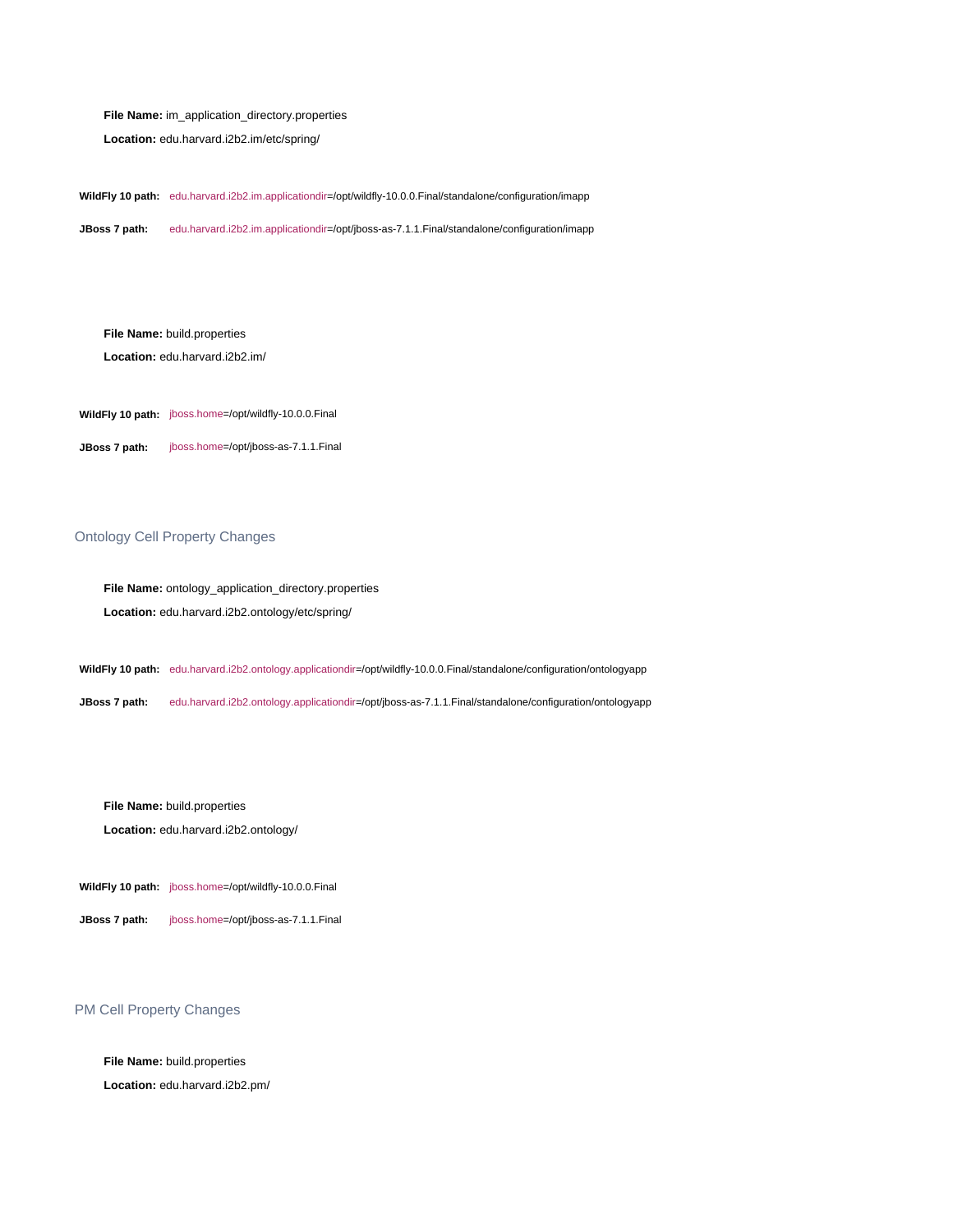**WildFly 10 path:** jboss.home=/opt/wildfly-10.0.0.Final

**JBoss 7 path:** jboss.home=/opt/jboss-as-7.1.1.Final

### Server-Common Changes

**File Name:** build.properties

**Location:** edu.harvard.i2b2.server-common/

**WildFly 10 path:** jboss.home=/opt/wildfly-10.0.0.Final

**JBoss 7 path:** jboss.home=/opt/jboss-as-7.1.1.Final

### Workplace Cell Property Changes

**File Name:** workplace\_application\_directory.properties **Location:** edu.harvard.i2b2.workplace/etc/spring/

**WildFly 10 path:** edu.harvard.i2b2.workplace.applicationdir=/opt/wildfly-10.0.0.Final/standalone/configuration/workplaceapp

**JBoss 7 path:** edu.harvard.i2b2.workplace.applicationdir=/opt/jboss-as-7.1.1.Final/standalone/configuration/workplaceapp

#### **File Name:** build.properties

**Location:** edu.harvard.i2b2.workplace/

**WildFly 10 path:** jboss.home=/opt/wildfly-10.0.0.Final

**JBoss 7 path:** jboss.home=/opt/jboss-as-7.1.1.Final

# Change Summary - i2b2 Core Software - Release 1.7.08

### **Improvements**

- [[CORE-214\]](http://community.i2b2.org/jira/browse/CORE-214) Upgrade JBoss to WildFly
- [[CORE-216\]](http://community.i2b2.org/jira/browse/CORE-216) Change GetTermInfo from a like clause to an equal clause
- [[CORE-221\]](http://community.i2b2.org/jira/browse/CORE-221) Improvements to the queuing process when running a query
- [[CORE-229\]](http://community.i2b2.org/jira/browse/CORE-229) Provide updated JDBC drivers used by Oracle, PostgreSQL, and SQL Server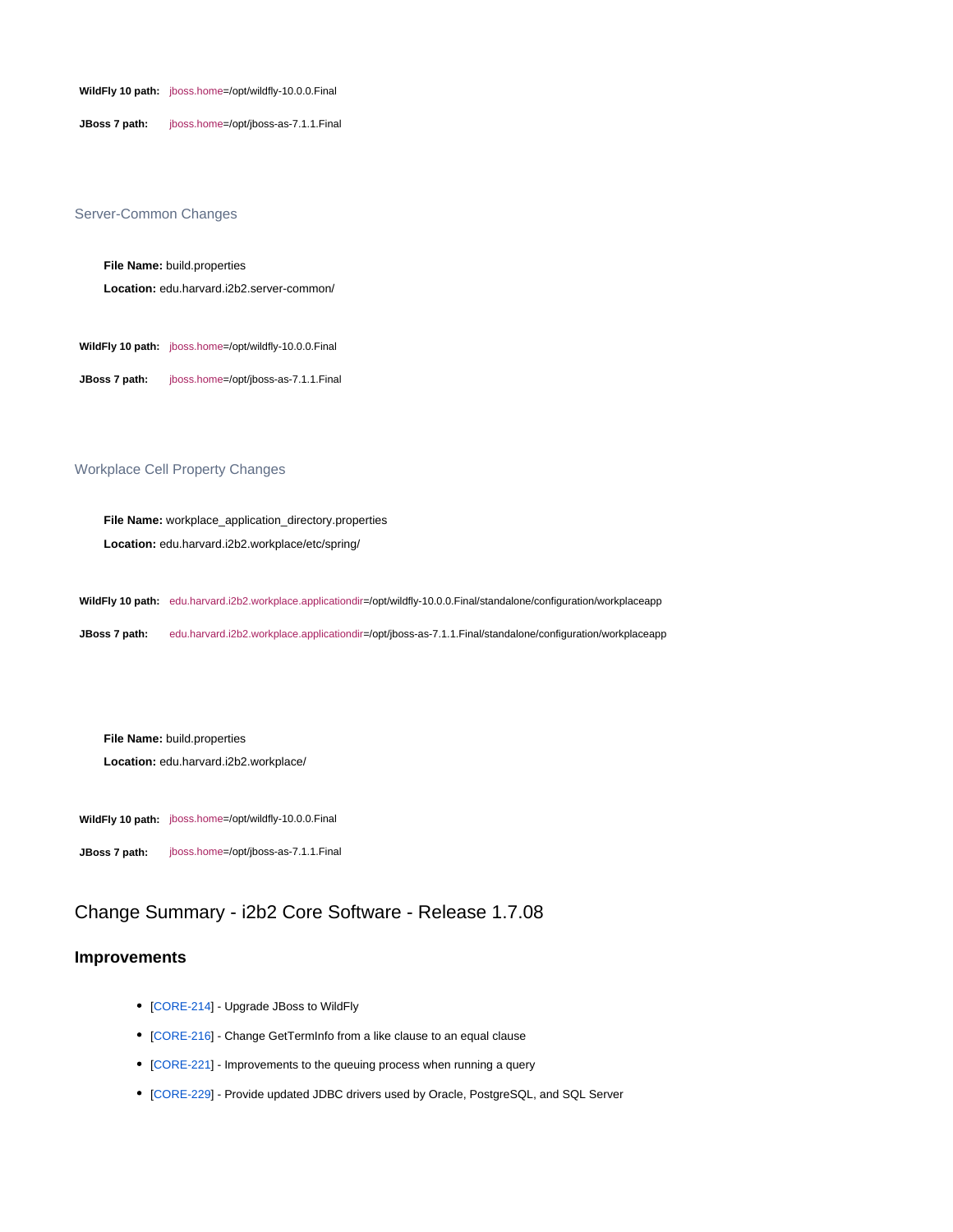## **New Features**

- [[CORE-218\]](http://community.i2b2.org/jira/browse/CORE-218) New web service to retrieve the db lookup settings in the configuration files
- [[CORE-226\]](http://community.i2b2.org/jira/browse/CORE-226) New parameter to use temp table constraint instead of 'WITH' clause
- [[CORE-227\]](http://community.i2b2.org/jira/browse/CORE-227) Add ability to send parameters with string based variables as varchar instead of nvarchar

# **Bug Fixes**

- [[CORE-151\]](http://community.i2b2.org/jira/browse/CORE-151) Modifiers associated to inactive terms appear as active in hierarchical tree
- [[CORE-184\]](http://community.i2b2.org/jira/browse/CORE-184) Generated SQL is not escaping single quotes correctly if a space exists between multiple values in C\_DIMCODE
- [[CORE-206\]](http://community.i2b2.org/jira/browse/CORE-206) Query failing to time out into processing queue
- [[CORE-208\]](http://community.i2b2.org/jira/browse/CORE-208) qt\_privilege primary key
- [[CORE-211\]](http://community.i2b2.org/jira/browse/CORE-211) Some large queries are remaining in the medium queue
- [[CORE-220\]](http://community.i2b2.org/jira/browse/CORE-220) SqlServer Age at Visit incorrect for 24, 80, 81 and 89
- [[CORE-230\]](http://community.i2b2.org/jira/browse/CORE-230) SQL Server: Issue with non-clustered index on temp tables

### **Documentation**

[[CORE-188\]](http://community.i2b2.org/jira/browse/CORE-188) - Unable to change AGG\_SERVICE\_ACCOUNT password

# Change Summary - i2b2 Web Client Software - Release 1.7.08

### **Improvements**

- [[WEBCLIENT-133\]](http://community.i2b2.org/jira/browse/WEBCLIENT-133) Restrict ability to add Date Constraint if a panel contains any age concepts.
- [[WEBCLIENT-192\]](http://community.i2b2.org/jira/browse/WEBCLIENT-192) Improvements to queued queries in status window

### **New Features**

- [[WEBCLIENT-191\]](http://community.i2b2.org/jira/browse/WEBCLIENT-191) ADMIN: Add the ability to view DB\_LOOKUP settings for each cell
- [[WEBCLIENT-198\]](http://community.i2b2.org/jira/browse/WEBCLIENT-198) Parameters/Configurations for Web Client

### **Bug Fixes**

- [[WEBCLIENT-98](http://community.i2b2.org/jira/browse/WEBCLIENT-98)] Updating the "Annotate" option is not reflecting on mouse hover
- [[WEBCLIENT-157\]](http://community.i2b2.org/jira/browse/WEBCLIENT-157) Concept codes are displayed in tooltip even when the option is not selected
- [[WEBCLIENT-160\]](http://community.i2b2.org/jira/browse/WEBCLIENT-160) Previous query panel right click menu is not not functional under Find tab and menu option display is persistant once displayed
- [[WEBCLIENT-161\]](http://community.i2b2.org/jira/browse/WEBCLIENT-161) Max queries option under Previous queriesl/ontology terms panel allowing non integer and blank values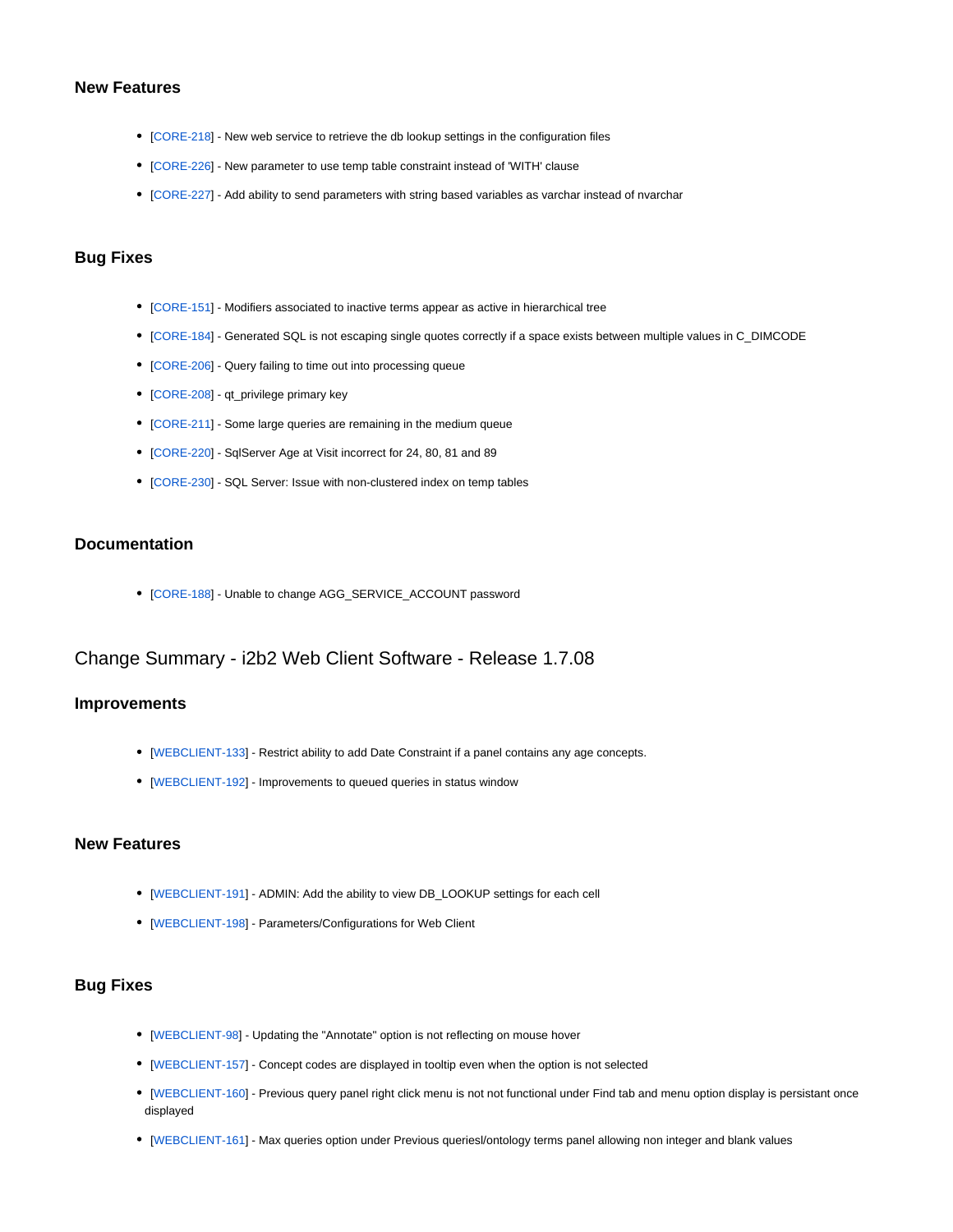- [[WEBCLIENT-170\]](http://community.i2b2.org/jira/browse/WEBCLIENT-170) Query run without selecting any run option is putting the query in processing queue
- [[WEBCLIENT-171\]](http://community.i2b2.org/jira/browse/WEBCLIENT-171) query run with long name( more than 42 characters) is resulting in query time out and with larger number is giving sql error
- [[WEBCLIENT-175\]](http://community.i2b2.org/jira/browse/WEBCLIENT-175) Group buttons at bottom of Query Tool will sometimes "disappear" after Printing the Query Report
- [[WEBCLIENT-180\]](http://community.i2b2.org/jira/browse/WEBCLIENT-180) Set Modifier Value is not always an option when adding a previous query to the Query Tool
- [[WEBCLIENT-181\]](http://community.i2b2.org/jira/browse/WEBCLIENT-181) Web Client doesn't fully logout when logging out after the timeout message
- [[WEBCLIENT-184\]](http://community.i2b2.org/jira/browse/WEBCLIENT-184) "Not" does not appear if Group 4 or greater is excluded
- [[WEBCLIENT-189\]](http://community.i2b2.org/jira/browse/WEBCLIENT-189) Modifiers repeat when prompted to increase number of terms in web client
- [[WEBCLIENT-190\]](http://community.i2b2.org/jira/browse/WEBCLIENT-190) Modifiers associated to inactive terms appear as active in hierarchical tree
- [[WEBCLIENT-193\]](http://community.i2b2.org/jira/browse/WEBCLIENT-193) Admin appears to crash when clicking on DB-Lookup for IM cell
- [[WEBCLIENT-195\]](http://community.i2b2.org/jira/browse/WEBCLIENT-195) Fix names and fields that display on each of the new DBLookup pages
- [[WEBCLIENT-197\]](http://community.i2b2.org/jira/browse/WEBCLIENT-197) New date constraint warning appears even if demographics are not in panel
- [[WEBCLIENT-199\]](http://community.i2b2.org/jira/browse/WEBCLIENT-199) db\_lookup

# Change Summary - i2b2 Community Plugins - Release 1.7.08

### **Bug Fixes**

• [[PLUGINS-17\]](http://community.i2b2.org/jira/browse/PLUGINS-17) - Plugins manifest is pointing to the wrong URL

# <span id="page-13-0"></span>Improvement / New Feature Details

## **View and Update the DB\_LOOKUP Tables**

### JIRA ISSUES:

 [[CORE-218](http://community.i2b2.org/jira/browse/CORE-218)] - New web service to retrieve the db lookup settings in the configuration files [[WEBCLIENT-191](http://community.i2b2.org/jira/browse/WEBCLIENT-191)] - ADMIN: Add the ability to view DB\_LOOKUP settings for each cell

Release 1.7.08 added the ability to view current database connections defined in the DB\_LOOKUP tables for each i2b2 cells. Administrators can also edit existing values and add new entries into the tables. This new feature resides within the i2b2 Admin Module. The DB\_LOOKUP tables are specific to each i2b2 cell. To access the list of values in a specific cell you need to expand Manage Cells in the Navigation Tree on the left of the page. Then select the cell to expand further, once this is done you will see DB-Lookup as an option. Clicking on DB-Lookup will display the DBLookup List page. This page will display all the values in a table format.

The following screen shot shows all the entries in the CRC\_DB\_LOOKUP table.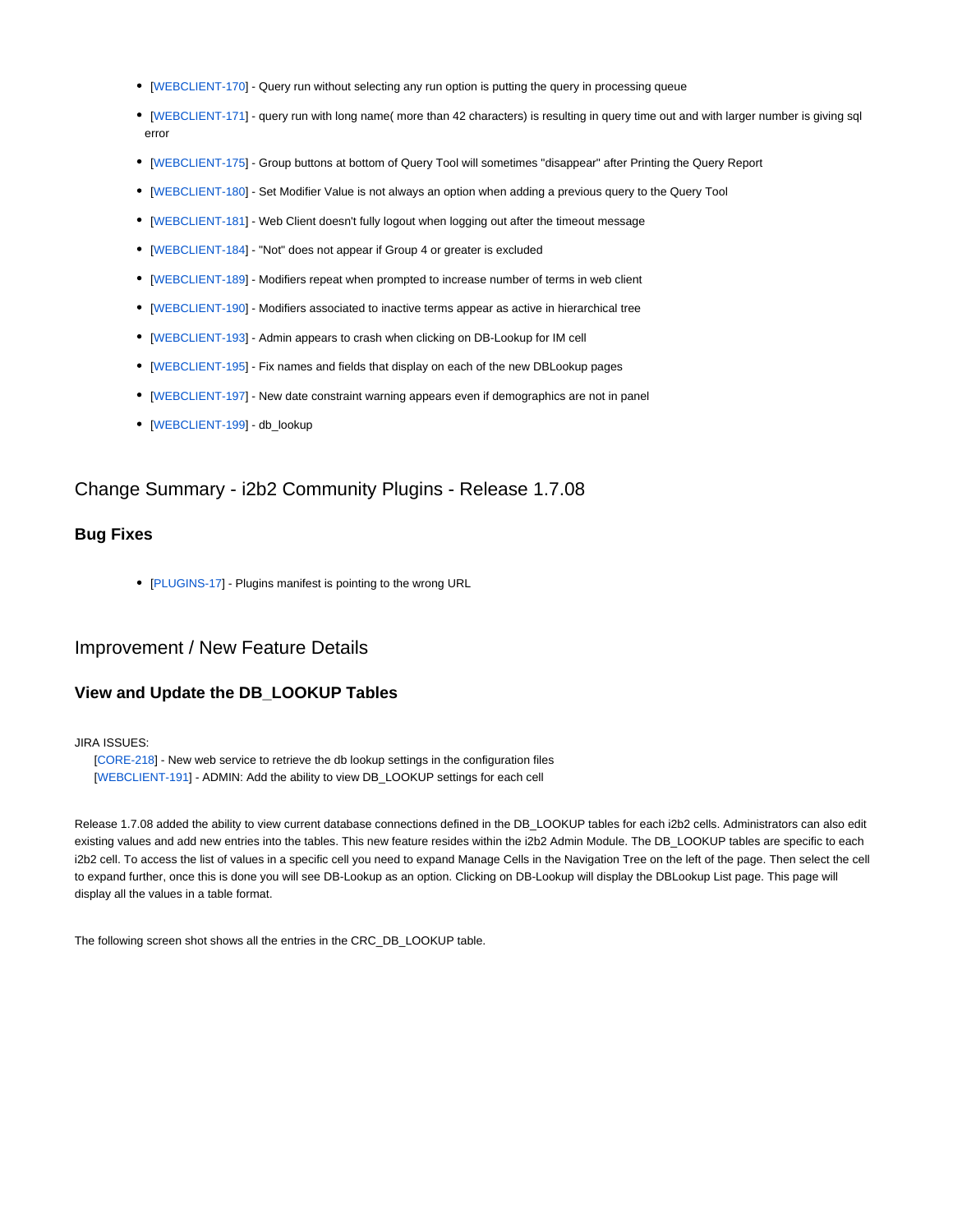To add a new entry into the DB\_LOOKUP table simply click on the **Add New DBLookup** button that appears above the table of existing values. The page will be updated to a form with fields to capture the information to be stored in the DB\_LOOKUP table.

To edit an existing entry, click on its Name located in the Navigation Tree on the left. The page will be updated to show the values currently filed in the DB\_LOOKUP table. Make any changes and click on **Save** to save your edits.

## <span id="page-14-1"></span>**Improvements to the Processing of Queueing Queries**

### JIRA ISSUES:

 [[CORE-221](http://community.i2b2.org/jira/browse/CORE-221)] - Improvements to the queuing process when running a query [[WEBCLIENT-192](http://community.i2b2.org/jira/browse/WEBCLIENT-192)] - Improvements to queued queries in status window

In the i2b2, there are three queues a query may be placed into when it is run. The length of time a query waits in each queue is defined in the crc. properties file.

- 1. Small Queue
- 2. Medium Queue
- 3. Large Queue

In the Web Client, the status of a query can be seen in Previous Queries. The status would be PROCESSING, ERROR, or COMPLETED. None of these statuses would provide information on which queue the query was in. Database administrators would have to view the query in the QT\_QUERY\_INSTANCE table to see the queue information. The statuses and queue information were often ambiguous which would make it challenging to trouble shoot any issues.

To address this issue, new statuses have been added in Release 1.7.08. These new statuses provide users with additional information that accurately reflects the current status and location of the query. The new statuses are:

QUEUED ERROR COMPLETED PROCESSING SMALL\_QUEUE MEDIUM\_QUEUE LARGE\_QUEUE MEDIUM\_QUEUE\_RUNNING LARGE\_QUEUE\_RUNNING RUNNING

<span id="page-14-0"></span>In addition to updating the status of queries, an additional feature was added to the Web Client that makes these statuses visible to users. The query status can be seen in **Previous Queries** as well as in **Show Query Status**.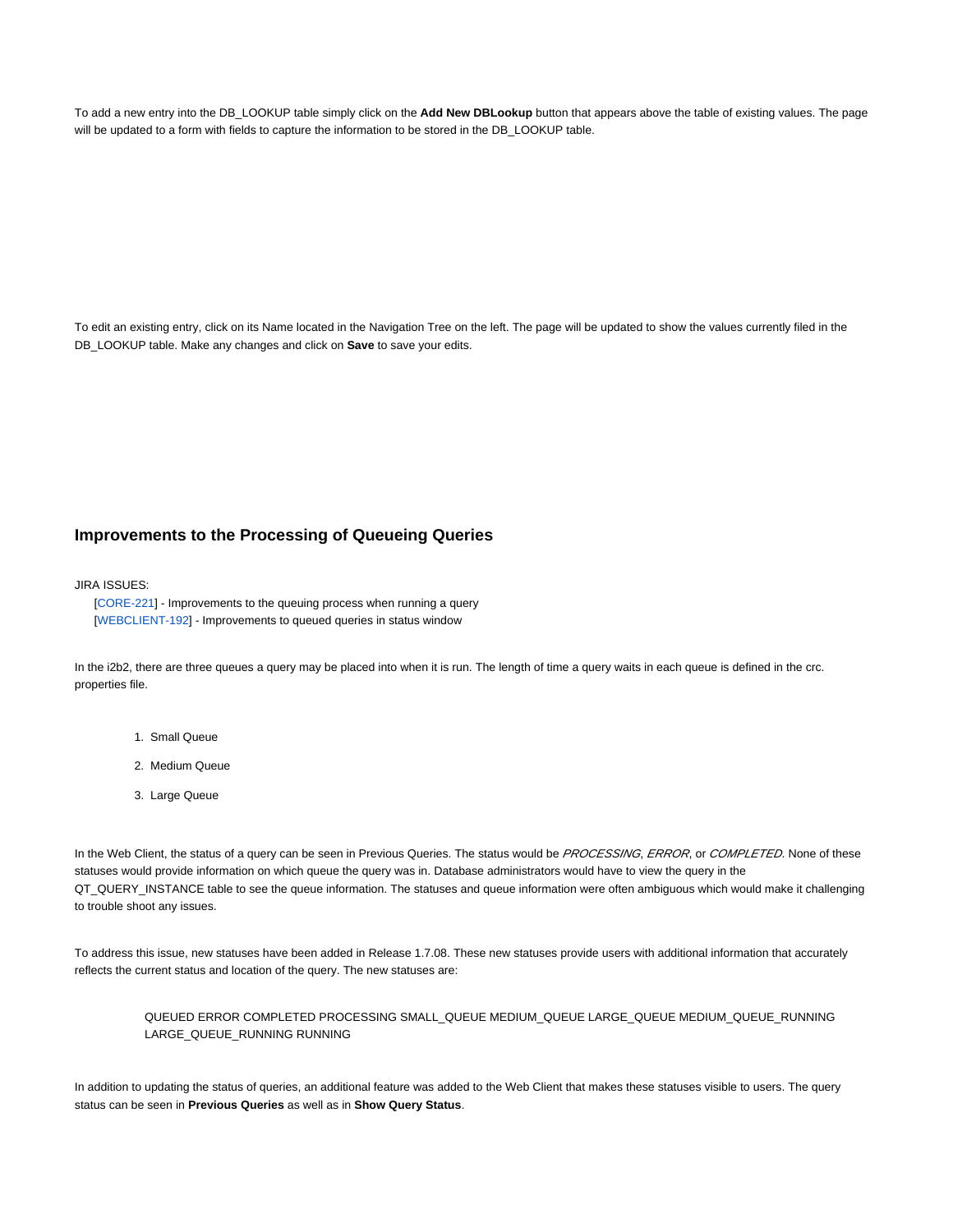# **SQL Server: Option to Improve Query Performance**

JIRA ISSUES: [\[CORE-226\]](http://community.i2b2.org/jira/browse/CORE-226) - New parameter to use temp table constraint instead of 'WITH' clause

Large data warehouses that contain broad and deep ontologies run the risk of CRC queries having a slow response time. In this release (1.7.08) a new parameter has been added to the **crc.properties** file. This new parameter allows a site to use a temp table instead of a '**WITH**' clause when running a CRC query. In some environments, using a temp table allows the query to run more efficiently and process the request faster.

**Parameter Name:** edu.harvard.i2b2.crc.setfinderquery.constraintlogic **Located in:** crc.properties file **Behavior:**

| Value       | <b>Behavior</b>                                                      |
|-------------|----------------------------------------------------------------------|
|             | TEMP or TEMPTABLES   Temp tables will be used when building queries. |
| <b>WITH</b> | Current query logic is used                                          |

If the parameter is missing from the crc.properties file, the system will current query logic (WITH clause).

#### **Important**

This change only affects SQL Server databases. Both PostgreSQL and Oracle do not have the capabilities of using temp tables. They will continue to use the WITH clause.

## **Date Constraint Improvements**

JIRA ISSUES: [\[WEBCLIENT-133\]](http://community.i2b2.org/jira/browse/WEBCLIENT-133) - Restrict ability to add Date Constraint if a panel contains any age concepts.

In the i2b2, the CRC will use the START\_DATE in the OBSERVATION\_FACT table when running a query with a date constraint defined on a panel. This can present a problem if at least one of the items in the panel is an age concept and the patient demographics are stored in the PATIENT\_DIMENSION table. The problem is ages that are stored in the PATIENT\_DIMENSION table will not have a START\_DATE and therefore the date constraint is not valid.

General i2b2 users do not know whether or not an age has a start date and if they select a date constraint their query may not return the expected results. This becomes a bigger issue when you are using the i2b2 in a larger network in which some sites may store it in the PATIENT\_DIMENSION and others in the OBSERVATION\_FACT. This scenario will definitely result in misleading results and the user will be unaware of the discrepancy.

To avoid any confusion or misleading results, users can no longer add a date constraint if at least one item in the panel is an age concept. The following message will appear when attempting to set a date constraint on a panel with an age concept: Date constraints are not allowed for age related concepts. This panel contains at least one age related concepts, therefore a date constraint can not be set for this panel."

## **Web Client Configurations**

JIRA ISSUES: [ [WEBCLIENT-198\]](http://community.i2b2.org/jira/browse/WEBCLIENT-198) - Parameters/Configurations for Web Client

In Release 1.7.08, a new configuration file has been added to the i2b2 Web Client. This file allows site administrators to customize the text on the login screens, default user id and password values, as well as how obfuscated results display in the i2b2 Web Client.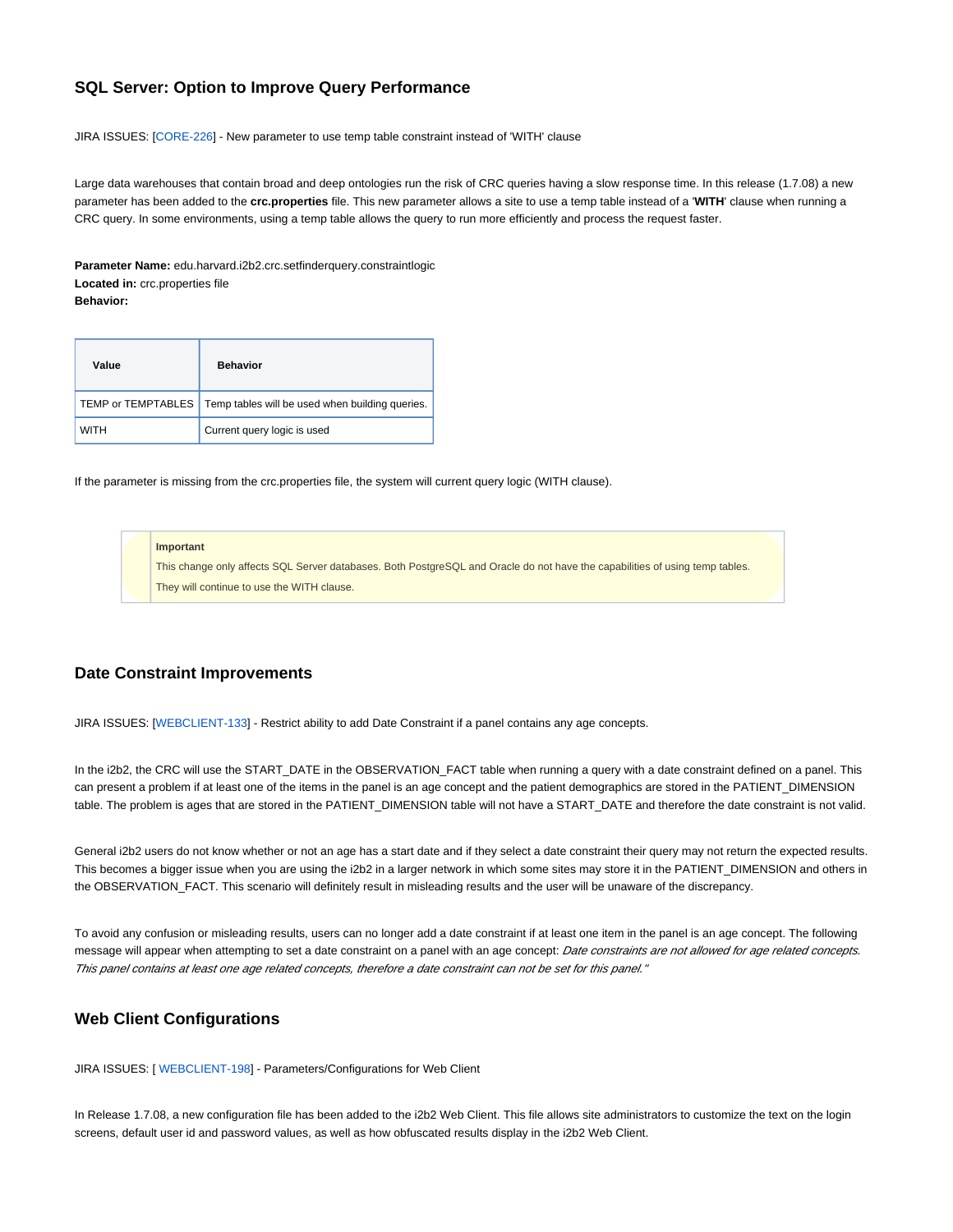### **File Name:** i2b2\_ui\_config.js **File Location:** /webclient/js-i2b2/

| <b>Parameter</b>        | <b>Description</b>                                                                                                                                                                                    | <b>Default Value</b>      |
|-------------------------|-------------------------------------------------------------------------------------------------------------------------------------------------------------------------------------------------------|---------------------------|
| titleLogoSrc            | Logo that appears in toolbar when logged into the i2b2 Web Client.                                                                                                                                    | "assets/images/title.gif" |
| loginHeaderText         | Text in the header bar of the login box                                                                                                                                                               | "i2b2 Login"              |
| loginUsernameText       | Text for the username input of the login box.                                                                                                                                                         | "Username:"               |
| loginDefaultUsername    | Default text inside the username input.                                                                                                                                                               | "demo"                    |
| loginPasswordText       | Text for the password input of the login box.                                                                                                                                                         | "Password:"               |
| loginDefaultPassword    | Default text inside the password input.                                                                                                                                                               | "demouser"                |
| loginHostText           | Text for the PM cell dropdown of the login box.                                                                                                                                                       | "i2b2 Host:"              |
| obfuscatedDisplayNumber | The number to display after the plus/minus for obfuscated results.<br>Please see the important note at end of this table.                                                                             | 3                         |
| useFloorThreshold       | If true, any result below floorThresholdNumber shows as '{floorThresholdText}<br>{floorThresholdNumber}'<br>If false, floor threshold will not be used when displaying values in the i2b2 Web Client. | false                     |
| floorThresholdNumber    | Threshold for the low number of results                                                                                                                                                               | 10                        |
| floorThresholdText      | Text that is prefixed before {floorThresholdNumber} (include trailing space)                                                                                                                          | "Less Than"               |

#### **Important**

The calculation for the real obfuscation value continues to be controlled by the server and is based on the value defined in the CRC properties file. The **obfuscatedDisplayNumber** parameter in the **i2b2\_ui\_config.js** simply defines what number to display to the user when viewing the query results.

# **SQL Server: New Connection Parameter to Pass in String Based Variables**

JIRA ISSUES: [\[CORE-227\]](http://community.i2b2.org/jira/browse/CORE-227) - Add ability to send parameters with string based variables as varchar instead of nvarchar

Prior to release 1.7.08, parameters are sent in as Unicode (nvarchar) instead of varchar. SQL Server then has to explicitly convert the nvarchar to varchar in the query. The effect is that SQL Server optimizer may have to use an index scan instead of an index seek (which is faster).

To address this issue, we have added a new connection parameter to be used when i2b2 uses PreparedStatements to pass in string based variables in SQL Server. The following connection parameter is to be added to the datasource definition.

**Connection Parameter:** connection-property name="sendStringParametersAsUnicode" **Added To:** datasource definition **Behavior:**

| Value | <b>Behavior</b>                                                                 |
|-------|---------------------------------------------------------------------------------|
| false | String based variable will be sent as varchar                                   |
| true  | Current logic is used; String based variable will be sent in Unicode (nvarchar) |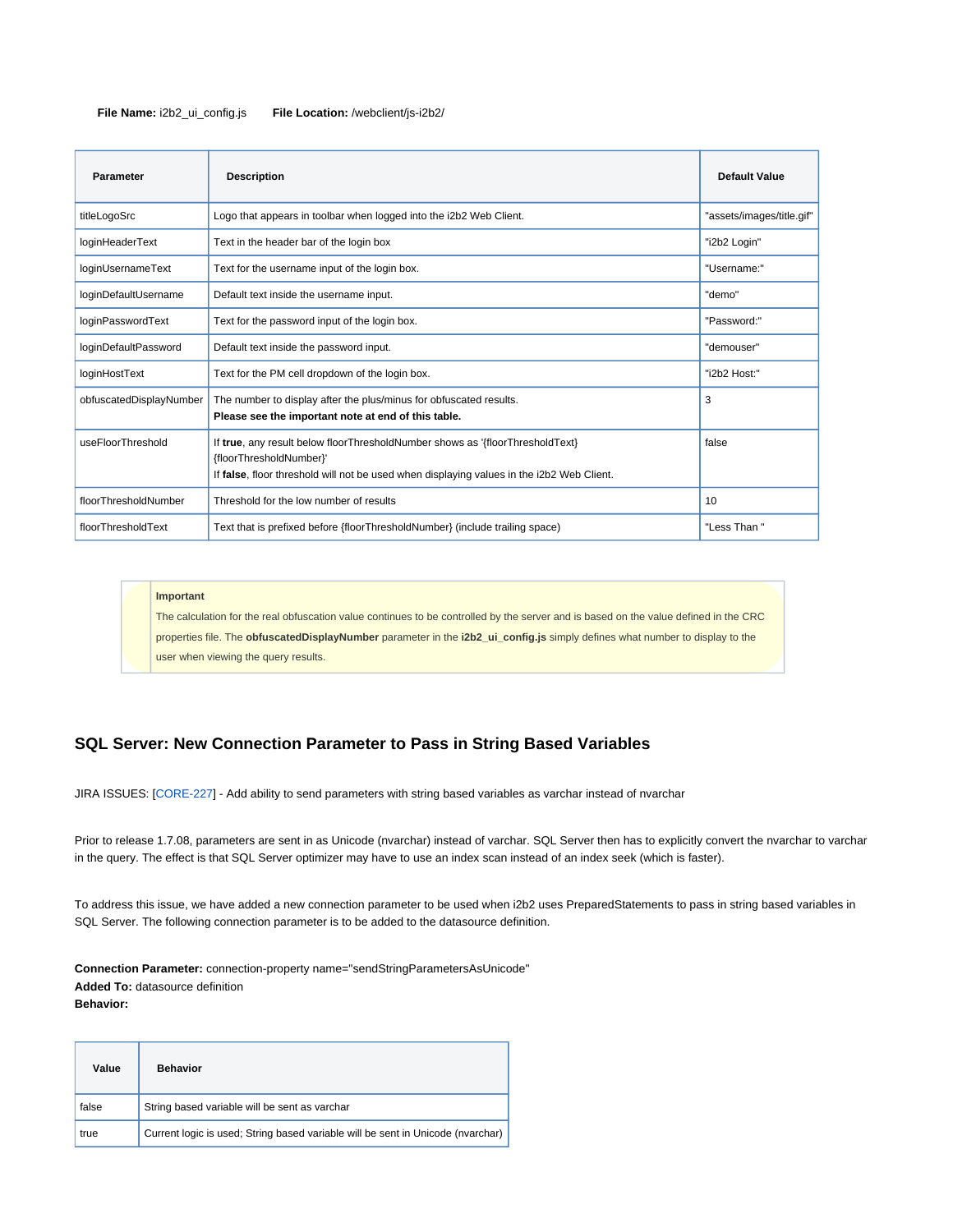Example: <connection-property name="sendStringParametersAsUnicode" >false</connection-property>

# **Updated JDBC Drivers**

JIRA ISSUES: [\[CORE-229\]](http://community.i2b2.org/jira/browse/CORE-229) - Provide updated JDBC drivers used by Oracle, PostgreSQL, and SQL Server

Included in release 1.7.08 are updated JDBC drivers for Oracle, PostgreSQL and SQL Server. The new version of JDBC drivers are optional and will not be installed automatically.

**Important**

Sites that choose to upgrade their JDBC drivers will be required to also updated the datasource files for all of their cells.

### **Information on Updating Drivers**

This section contains some general information and key points to keep in mind when updating your JDBC drivers.

### Location of JDBC Jar files

Your current JDBC jar files reside in the following directories:

- 1. \${jboss.home}/standalone/deployments/\${axis2.war.name}/WEB-INF/lib
- 2. \${jboss.home}/standalone/deployments

### New Version of JDBC

There are three new jar files, one for each type of supported databases.

- 1. Oracle = ojdbc7.jar
- 2. PostgreSQL = postgresql-9.4-1209.jar
- 3. SQL Server = sqljdbc42.jar

### Update Existing i2b2 Instance

A script to deploy the new jar files has been included in the 1.7.08 Release. Once you have updated your server with the latest code you can run one of the following commands to deploy the new jdbc jar files:

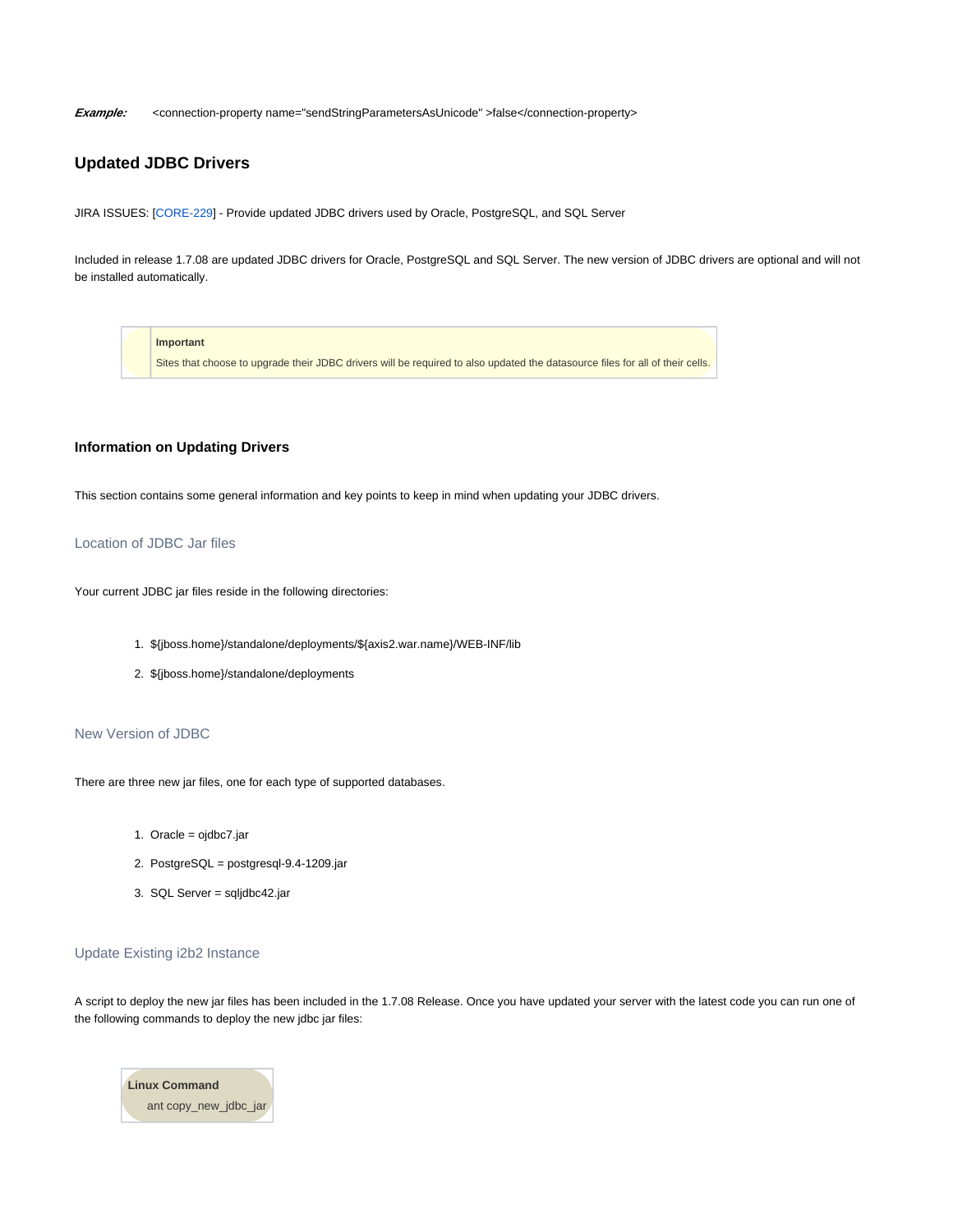### **Windows Command**

%ANT\_HOME%\bin\ant.bat copy\_new\_jdbc\_jar

### **Warning**

If you choose to install the new JDBC jar files you also need to **update your datasource files** with the new driver information. This needs to be done for each cell in the i2b2 hive.

# i2b2 Release 1.7.07c

### **Release Date: June 7, 2016**

# Installation Notes

- This release note applies to you if you are **upgrading to 1.7.07c** from an earlier version of i2b2.
- If you are installing 1.7.07c from a computer running the i2b2 Workbench, ensure that the workbench and all eclipse applications are closed prior to installing this release.
- If you are installing a new instance of i2b2 we recommend you refer to the installation documentation found on the i2b2 community wiki. This documentation will guide you through the entire installation process.

# SHRINE Approval

Release 1.7.07c does not include any server changes and therefore does not affect SHRINE installations. This release does not need to be tested with the latest version of the SHRINE Software.

# Upgrade Notes

i2b2 Release 1.7.07c contains changes to the following software components:

- i2b2 Web Client
- i2b2 Server Admin code only

#### **Important**

The Admin changes can be found in the i2b2core-src-1707c zip file located on the software page of the i2b2.org website. Please note that the other server components are included in this file. If you are upgrading from 1.7.07 then you do not need to update your i2b2 server as there are no changes. If you are upgrading from a release prior to 1.7.07 then you do need to install these other components.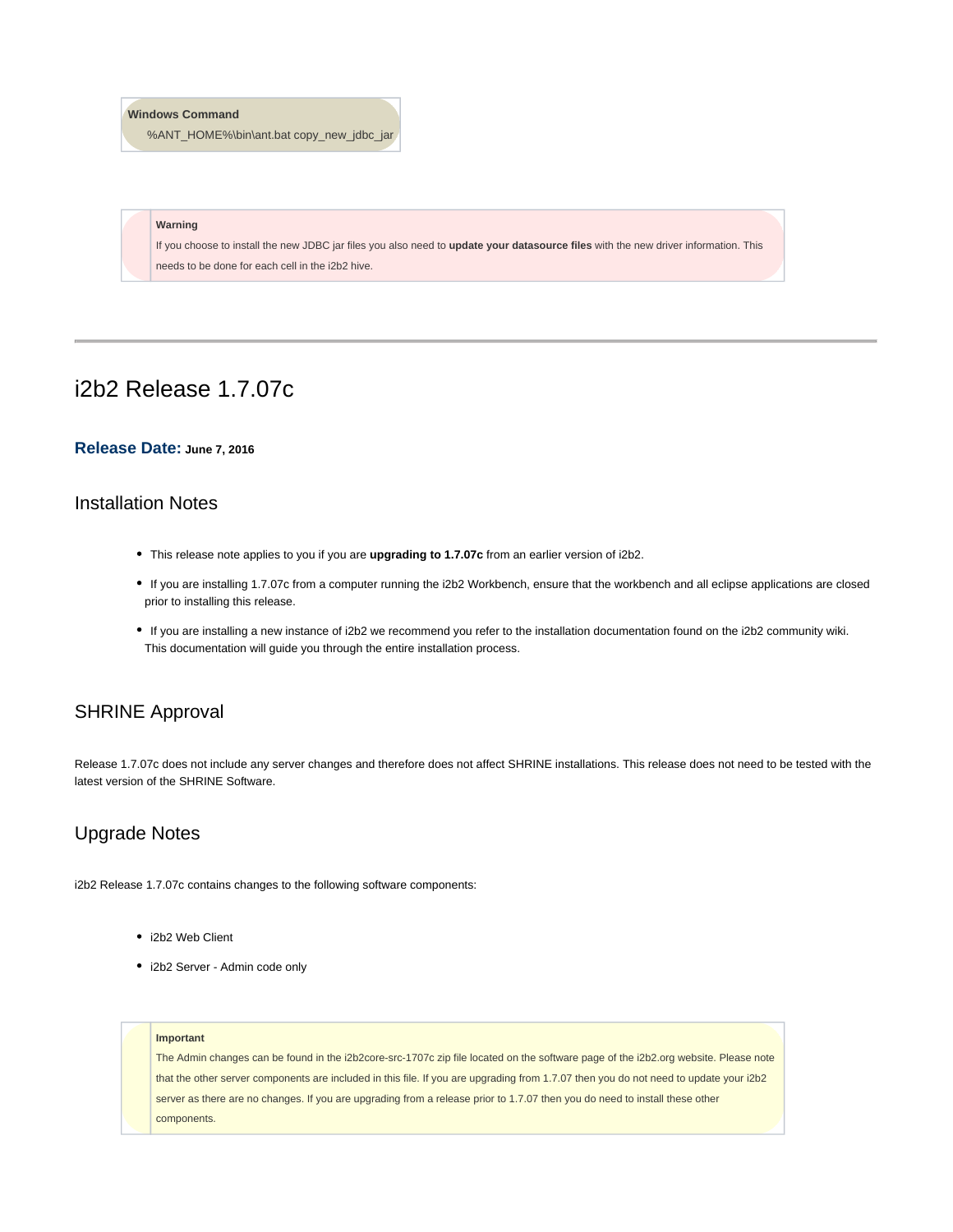# Third Party Software Changes

No changes to third party software are included in release 1.7.07c

# Change Summary - i2b2 Web Client Software - Release 1.7.07c

# **Bug Fixes**

[[WEBCLIENT-186\]](http://community.i2b2.org/jira/browse/WEBCLIENT-186) - Timeout message not returned when query runs longer than the defined 180 secs

# i2b2 Release 1.7.07b

## **Release Date: March 1, 2016**

# Installation Notes

- This release note applies to you if you are **upgrading to 1.7.07b** from an earlier version of i2b2.
- If you are installing 1.7.07b from a computer running the i2b2 Workbench, ensure that the workbench and all eclipse applications are closed prior to installing this release.
- If you are installing a new instance of i2b2 we recommend you refer to the installation documentation found on the i2b2 community wiki. This documentation will guide you through the entire installation process.

# SHRINE Approval

Release 1.7.07b does not include any server changes and therefore does not affect SHRINE installations. This release does not need to be tested with the latest version of the SHRINE Software.

# Upgrade Notes

i2b2 Release 1.7.07b contains changes to the following software components:

- i2b2 Web Client
- i2b2 Server Admin code only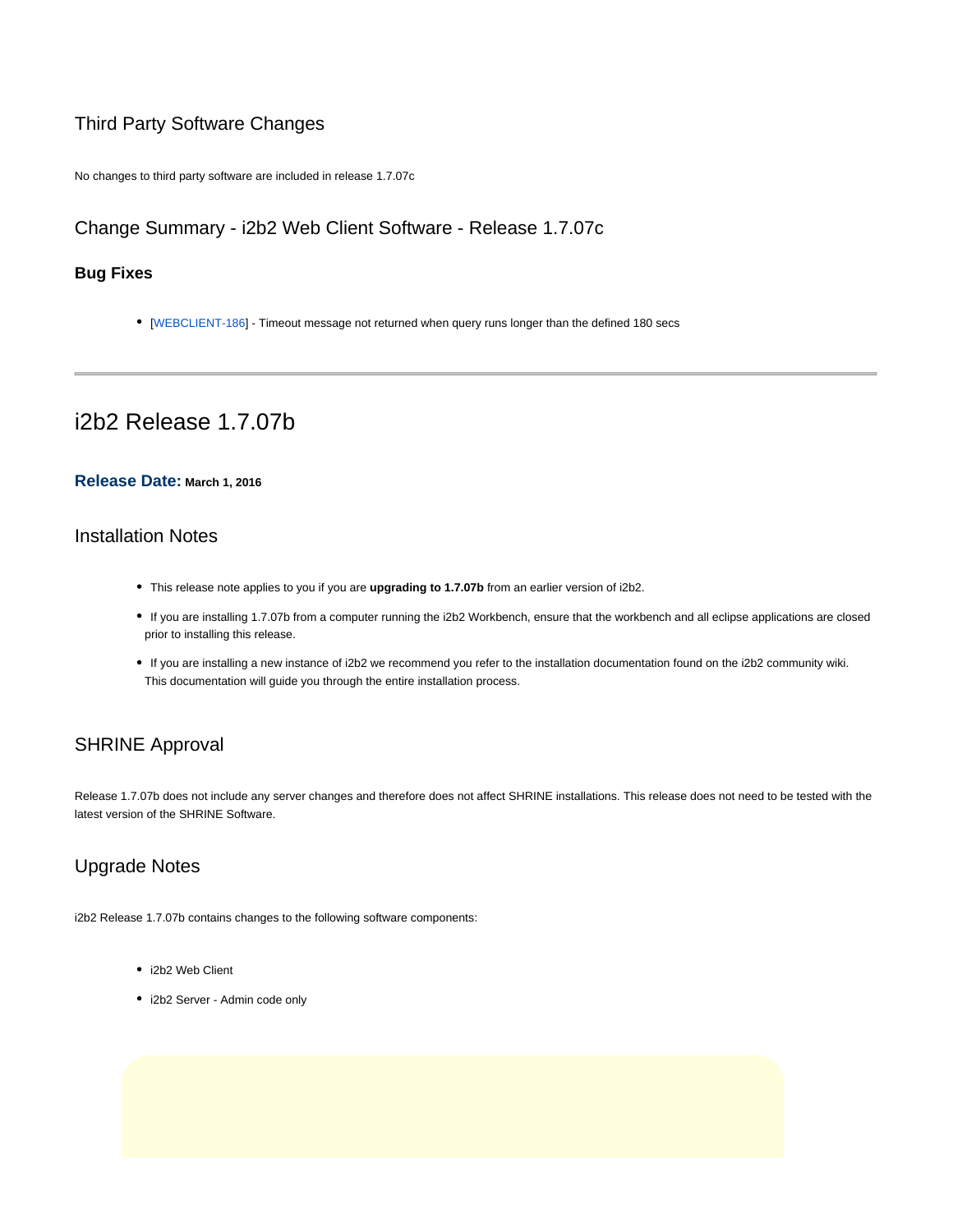#### **Important**

The Admin changes can be found in the i2b2core-src-1707b zip file located on the software page of the i2b2.org website. Please note that the other server components are included in this file. If you are upgrading from 1.7.07 then you do not need to update your i2b2 server as there are no changes. If you are upgrading from a release prior to 1.7.07 then you do need to install these other components.

# Third Party Software Changes

No changes to third party software are included in release 1.7.07b

Change Summary - i2b2 Web Client Software - Release 1.7.07b

# **Bug Fixes**

- [[WEBCLIENT-177\]](http://community.i2b2.org/jira/browse/WEBCLIENT-177) PHP Proxy Update
- [[WEBCLIENT-178\]](http://community.i2b2.org/jira/browse/WEBCLIENT-178) Error returned when reloading the i2b2 Web Client after it times out

# i2b2 Release 1.7.07

## **Release Date: January 15, 2016**

# Installation Notes

- This release note applies to you if you are **upgrading to 1.7.07** from an earlier version of i2b2.
- If you are installing 1.7.07 from a computer running the i2b2 Workbench, ensure that the workbench and all eclipse applications are closed prior to installing this release.
- If you are installing a new instance of i2b2 we recommend you refer to the installation documentation found on the i2b2 community wiki. This documentation will guide you through the entire installation process.

# SHRINE Approval

SHRINE Release 1.20.1 has been tested with i2b2 1.7.07 Release and has been approved by the SHRINE Team

# Upgrade Notes

i2b2 Release 1.7.07 contains changes to the following software components:

• i2b2 Community Plugins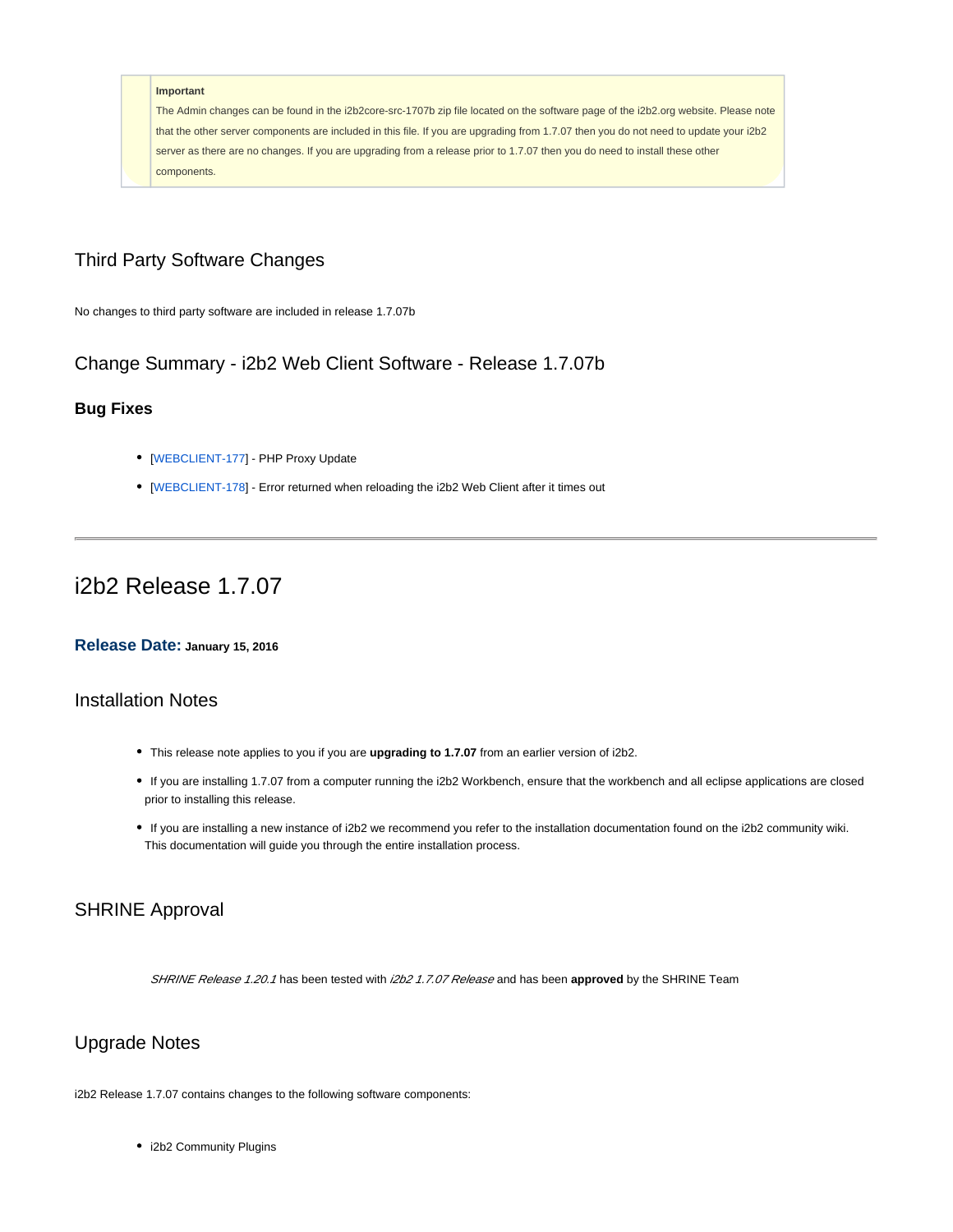- i2b2 Data
- i2b2 Server
- i2b2 Web Client

# Third Party Software Changes

No changes to third party software are included in release 1.7.07

# Change Summary - i2b2 Core Software - Release 1.7.07

### **Improvements**

- [[CORE-118\]](http://community.i2b2.org/jira/browse/CORE-118) Increase number of queries that can be run in the "lifetime" of the database
- [[CORE-187\]](http://community.i2b2.org/jira/browse/CORE-187) Split the observation\_fact\_demo\_insert\_data script into smaller scripts
- [[CORE-194\]](http://community.i2b2.org/jira/browse/CORE-194) Split the icd10\_icd9\_diagnoses\_insert\_data script into smaller scripts
- [[CORE-201\]](http://community.i2b2.org/jira/browse/CORE-201) Update i2b2 demo data scripts to support Microsoft SQL Server 2012

# **Bug Fixes**

- [[CORE-182\]](http://community.i2b2.org/jira/browse/CORE-182) Wrong datatype defined for some date fields in PostgreSQL create script(s)
- [[CORE-199\]](http://community.i2b2.org/jira/browse/CORE-199) PM Cell is not sending admin role unless a project is associated to the user
- [[CORE-202\]](http://community.i2b2.org/jira/browse/CORE-202) Some concepts in concept\_dimension have synonym name
- [[CORE-203\]](http://community.i2b2.org/jira/browse/CORE-203) Restore requirement to look at M\_APPLIED\_PATH when retrieving modifier info from the Ontology Cell
- [[CORE-204\]](http://community.i2b2.org/jira/browse/CORE-204) Duplicate data in GitHub repo i2b2-data

# Change Summary - i2b2 Web Client Software - Release 1.7.07

## **Improvements**

- [[WEBCLIENT-143\]](http://community.i2b2.org/jira/browse/WEBCLIENT-143) Add .HideBreak() & .getXNodeValNoKids() methods to webclient/js-i2b2/hive/hive\_helper.js
- [[WEBCLIENT-144\]](http://community.i2b2.org/jira/browse/WEBCLIENT-144) Concepts with a line break in their name are not displaying correctly in the Timeline
- [[WEBCLIENT-145\]](http://community.i2b2.org/jira/browse/WEBCLIENT-145) Add reference for jquery-1.11.3.min.js in /webclient/default.htm
- [[WEBCLIENT-146\]](http://community.i2b2.org/jira/browse/WEBCLIENT-146) New drop down that will display the list of plugins
- [[WEBCLIENT-155\]](http://community.i2b2.org/jira/browse/WEBCLIENT-155) Add 'Delete Temporal Relationship' option to the define order of events screen
- [[WEBCLIENT-163\]](http://community.i2b2.org/jira/browse/WEBCLIENT-163) Excluding a panel will now display 'NOT' in front of each item
- [[WEBCLIENT-168\]](http://community.i2b2.org/jira/browse/WEBCLIENT-168) Add the ability to expand the Query Status view
- [[WEBCLIENT-172\]](http://community.i2b2.org/jira/browse/WEBCLIENT-172) Add 'Close' button to new Plugins Menu
- [[WEBCLIENT-173\]](http://community.i2b2.org/jira/browse/WEBCLIENT-173) Right-Click "Display" menu to load Previous Query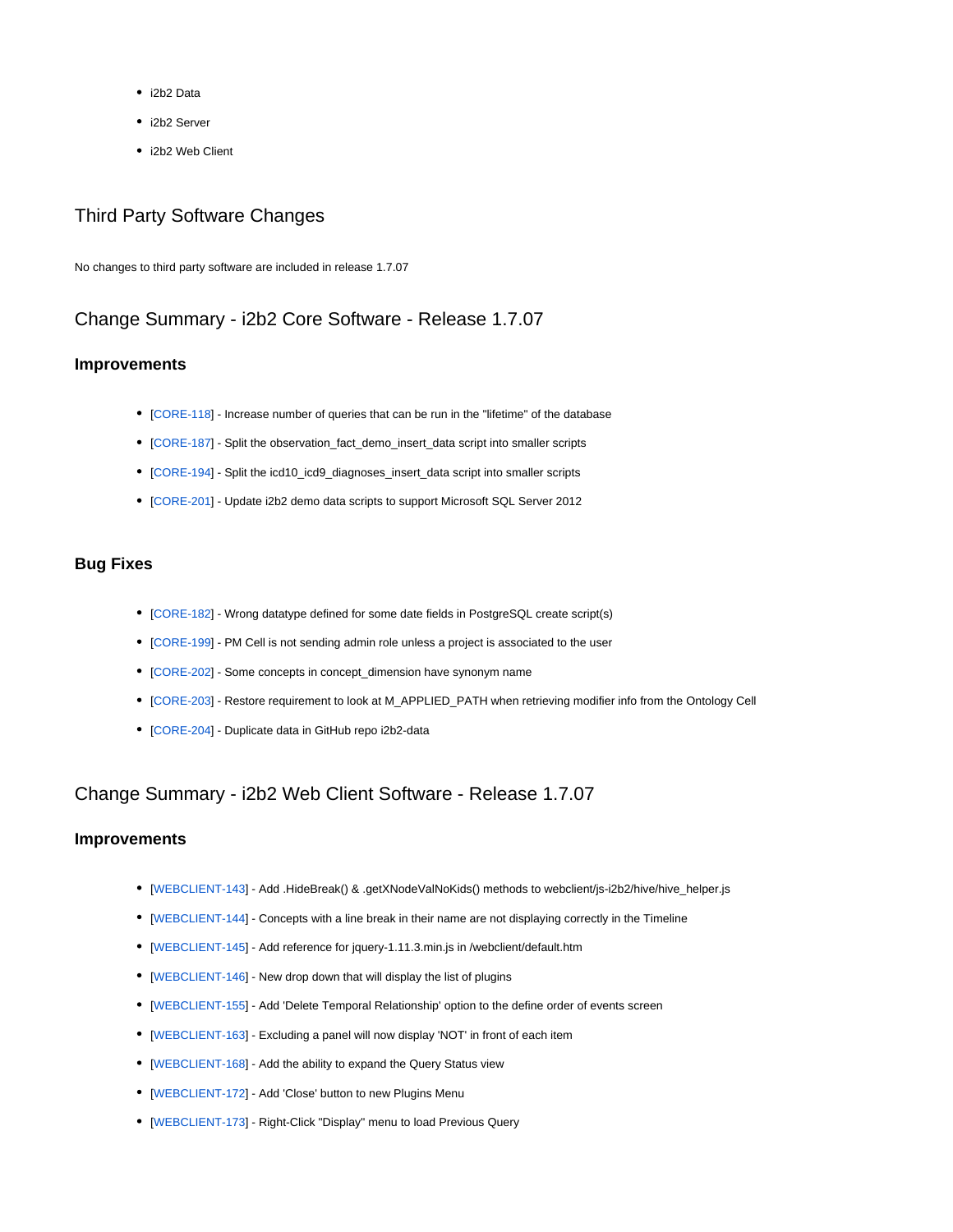### **New Features**

- [[WEBCLIENT-162\]](http://community.i2b2.org/jira/browse/WEBCLIENT-162) Item Level Date Constraints
- [[WEBCLIENT-164\]](http://community.i2b2.org/jira/browse/WEBCLIENT-164) New i2b2 Web Client Plugin Installer
- [[WEBCLIENT-166\]](http://community.i2b2.org/jira/browse/WEBCLIENT-166) Printable Query Report Feature
- [[WEBCLIENT-167\]](http://community.i2b2.org/jira/browse/WEBCLIENT-167) Plugin installer configurable parameter in i2b2\_config\_data.js

### **Bug Fixes**

- [[WEBCLIENT-75](http://community.i2b2.org/jira/browse/WEBCLIENT-75)] Cannot delete event from temporal query once added in the webclient
- [[WEBCLIENT-100\]](http://community.i2b2.org/jira/browse/WEBCLIENT-100) Bar graph overlaps number of patients when large patient set is displayed
- [[WEBCLIENT-102\]](http://community.i2b2.org/jira/browse/WEBCLIENT-102) Print Query doesn't display name if printing a previous query
- [[WEBCLIENT-118\]](http://community.i2b2.org/jira/browse/WEBCLIENT-118) Announcements do not display correctly in Internet Explorer
- [[WEBCLIENT-122\]](http://community.i2b2.org/jira/browse/WEBCLIENT-122) Clicking on Login button with missing or invalid username/password is not displaying the right error message
- [[WEBCLIENT-125\]](http://community.i2b2.org/jira/browse/WEBCLIENT-125) Wrong icon appears when dragging previous temporal query to Workplace View
- [[WEBCLIENT-127\]](http://community.i2b2.org/jira/browse/WEBCLIENT-127) Breakdowns for obfuscated results are not displaying the obfuscation indicator (±3) in Graph Results
- [[WEBCLIENT-130\]](http://community.i2b2.org/jira/browse/WEBCLIENT-130) Change Password link show to accounts logged in via AD
- [[WEBCLIENT-132\]](http://community.i2b2.org/jira/browse/WEBCLIENT-132) Demographics (1 patient set) plugin
- [[WEBCLIENT-135\]](http://community.i2b2.org/jira/browse/WEBCLIENT-135) Some metadata terms with special characters will not run in the query tool
- [[WEBCLIENT-136\]](http://community.i2b2.org/jira/browse/WEBCLIENT-136) Date Constraints lost in webclient when executing a query created in workbench
- [[WEBCLIENT-138\]](http://community.i2b2.org/jira/browse/WEBCLIENT-138) Timeline bugs
- [[WEBCLIENT-139\]](http://community.i2b2.org/jira/browse/WEBCLIENT-139) Find Search by Names for non-existent term does not return a message
- [[WEBCLIENT-142\]](http://community.i2b2.org/jira/browse/WEBCLIENT-142) "Missing resource" error is being logged because prevQuery.jpg file is missing from /images/
- [[WEBCLIENT-147\]](http://community.i2b2.org/jira/browse/WEBCLIENT-147) previous query run results tab displaying obfuscated indicator as '0±3' for counts <3
- [[WEBCLIENT-149\]](http://community.i2b2.org/jira/browse/WEBCLIENT-149) Query rerun is failing when run as query-in-query
- [[WEBCLIENT-150\]](http://community.i2b2.org/jira/browse/WEBCLIENT-150) Find After Searching, the disappearing "Searching..." text logic is incorrect
- [[WEBCLIENT-151\]](http://community.i2b2.org/jira/browse/WEBCLIENT-151) New events in temporal query not populating existing temporal relationships
- [[WEBCLIENT-152\]](http://community.i2b2.org/jira/browse/WEBCLIENT-152) Creating multiple New Events without expanding Define Order of Events dropdown is broken
- [[WEBCLIENT-153\]](http://community.i2b2.org/jira/browse/WEBCLIENT-153) Previous Queries with special characters do not run in Query Tool
- [[WEBCLIENT-158\]](http://community.i2b2.org/jira/browse/WEBCLIENT-158) Minor typos in the webclient
- [[WEBCLIENT-176\]](http://community.i2b2.org/jira/browse/WEBCLIENT-176) Blank Page opens in new tab when opening the i2b2 Plugin Gallery

# Change Summary - i2b2 Community Plugins - Release 1.7.07

### **Improvements**

[[PLUGINS-12\]](http://community.i2b2.org/jira/browse/PLUGINS-12) - Export XLS: Add field to define delimiter when exporting data to .csv file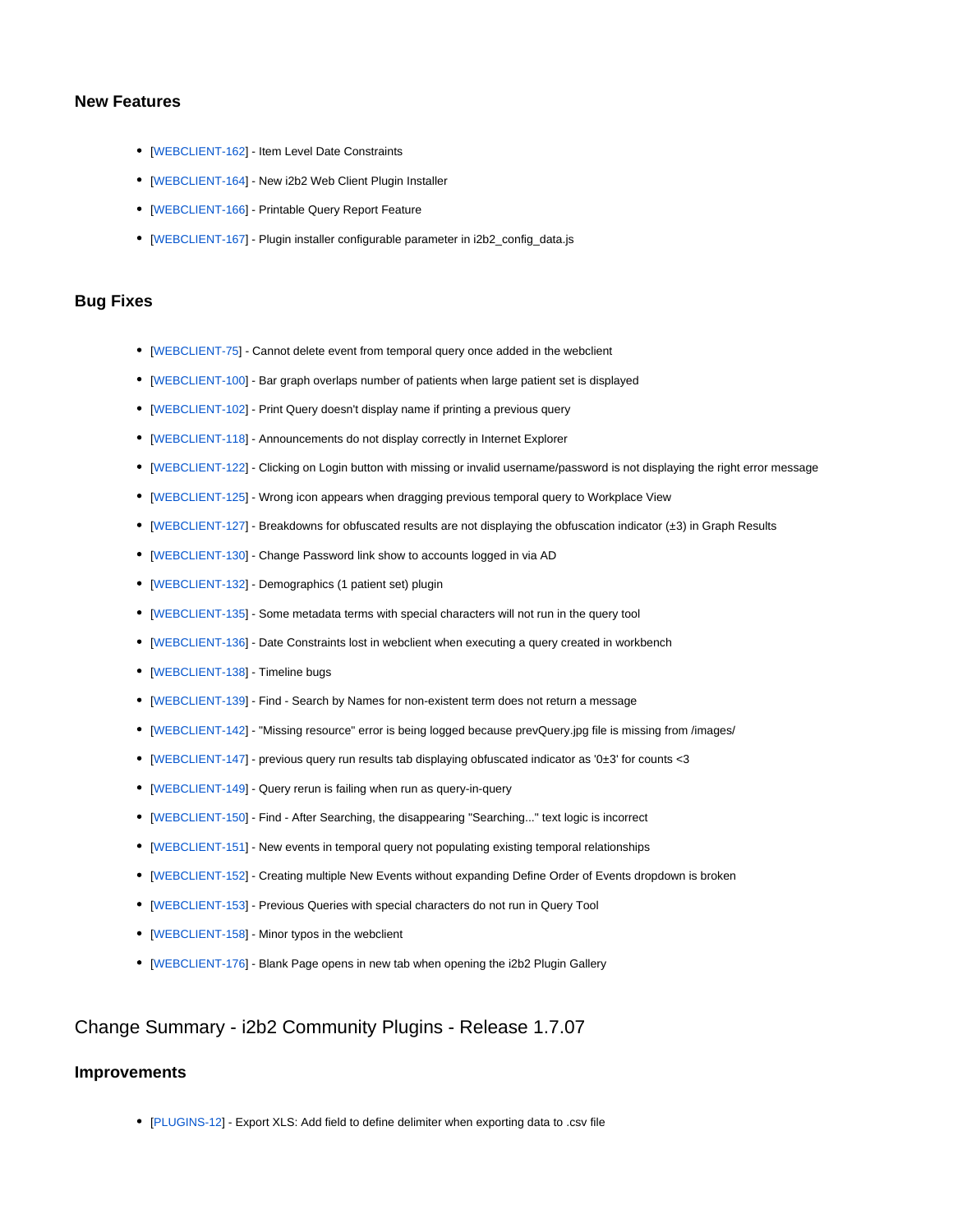# **New Features**

• [[PLUGINS-15\]](http://community.i2b2.org/jira/browse/PLUGINS-15) - Set up production repositories for all plugins

# **Bug Fixes**

- [[PLUGINS-6](http://community.i2b2.org/jira/browse/PLUGINS-6)] Export XLS: Data does not appear in exported files
- [[PLUGINS-7](http://community.i2b2.org/jira/browse/PLUGINS-7)] CARE-Concept: Data does not appear in the exported files
- [[PLUGINS-8](http://community.i2b2.org/jira/browse/PLUGINS-8)] CARE-Observation: Data does not appear in the exported files
- [[PLUGINS-10\]](http://community.i2b2.org/jira/browse/PLUGINS-10) CARE-Concept plugin doesn't display marital statuses
- [[PLUGINS-11\]](http://community.i2b2.org/jira/browse/PLUGINS-11) CARE-Observation: Marital Statuses are not displaying
- [[PLUGINS-16\]](http://community.i2b2.org/jira/browse/PLUGINS-16) Fix issue with double quotes in the manifests for several plugins

# i2b2 Release 1.7.06

## **Release Date: August 12, 2015**

# Installation Notes

- This release note applies to you if you are **upgrading to 1.7.06** from an earlier version of i2b2.
- If you are installing 1.7.06 from a computer running the i2b2 Workbench, ensure that the workbench and all eclipse applications are closed prior to installing this release.
- If you are installing a new instance of i2b2 we recommend you refer to the installation documentation found on the i2b2 community wiki. This documentation will guide you through the entire installation process.

# Upgrade Notes

i2b2 Release 1.7.06 contains changes to the following software components:

- i2b2 Server
- i2b2 Web Client
- i2b2 Workbench

# Third Party Software Changes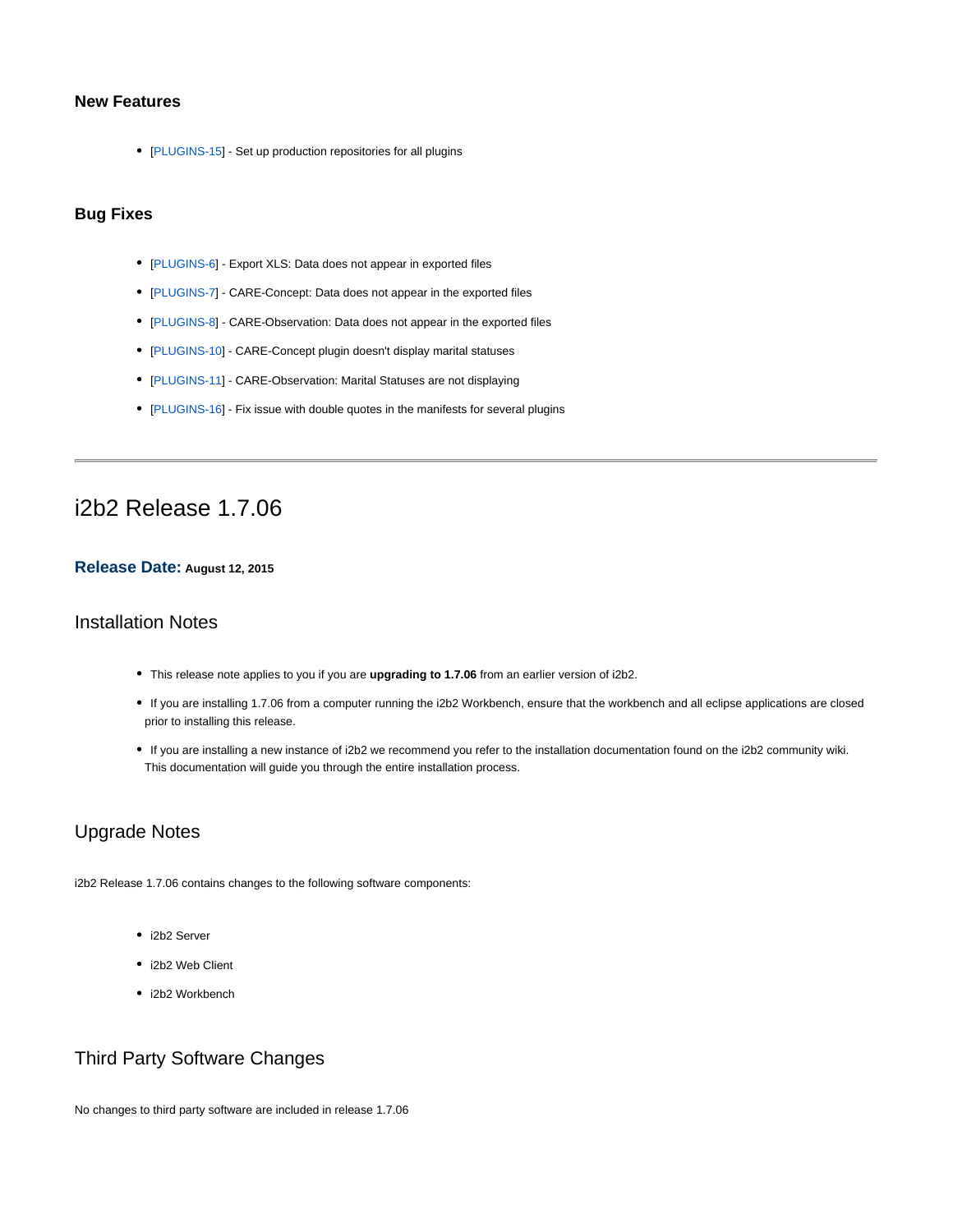# Change Summary - i2b2 Core Software - Release 1.7.06

## **Bug Fixes**

- [[CORE-149\]](http://community.i2b2.org/jira/browse/CORE-149) JDBC calls to interrupted threads throw sqlexceptions Queries do not leave medium queue
- [[CORE-165\]](http://community.i2b2.org/jira/browse/CORE-165) Timeline filter not working if database is SQL Server
- [[CORE-180\]](http://community.i2b2.org/jira/browse/CORE-180) SHRINE queries will not run once i2b2 is updated to 1.7.05

## **Documentation Updates**

[[CORE-179\]](http://community.i2b2.org/jira/browse/CORE-179) - Difference between documentation and table concept\_dimension

Change Summary - i2b2 Web Client Software - Release 1.7.06

## **Bug Fixes**

- [[WEBCLIENT-110\]](http://community.i2b2.org/jira/browse/WEBCLIENT-110) Temporal queries do not print unless a population is defined
- [[WEBCLIENT-115\]](http://community.i2b2.org/jira/browse/WEBCLIENT-115) IE Compatibility tag missing end tag and not within the header
- [[WEBCLIENT-116\]](http://community.i2b2.org/jira/browse/WEBCLIENT-116) Graph Results display as "undefined" for obfuscated users
- [[WEBCLIENT-117\]](http://community.i2b2.org/jira/browse/WEBCLIENT-117) Query Tool displays behind Query Status and Graph Results tabs
- [[WEBCLIENT-120\]](http://community.i2b2.org/jira/browse/WEBCLIENT-120) Print query does not work in Internet Explorer for Previous Temporal Queries
- [[WEBCLIENT-121\]](http://community.i2b2.org/jira/browse/WEBCLIENT-121) Previous temporal queries do not run in Internet Explorer
- [[WEBCLIENT-123\]](http://community.i2b2.org/jira/browse/WEBCLIENT-123) Order of events not maintained when running a previous temporal query
- [[WEBCLIENT-124\]](http://community.i2b2.org/jira/browse/WEBCLIENT-124) Clear in Query Tool does not clear correctly for Temporal Queries
- [[WEBCLIENT-126\]](http://community.i2b2.org/jira/browse/WEBCLIENT-126) Only able to view the first two events when previous temporal query is added to the query tool

# i2b2 Release 1.7.05

# **Release Date: May 6, 2015**

# Installation Notes

- This release note applies to you if you are **upgrading to 1.7.05** from an earlier version of i2b2.
- If you are installing 1.7.05 from a computer running the i2b2 Workbench, ensure that the workbench and all eclipse applications are closed prior to installing this release.
- If you are installing a new instance of i2b2 we recommend you refer to the installation documentation found on the i2b2 community wiki. This documentation will guide you through the entire installation process.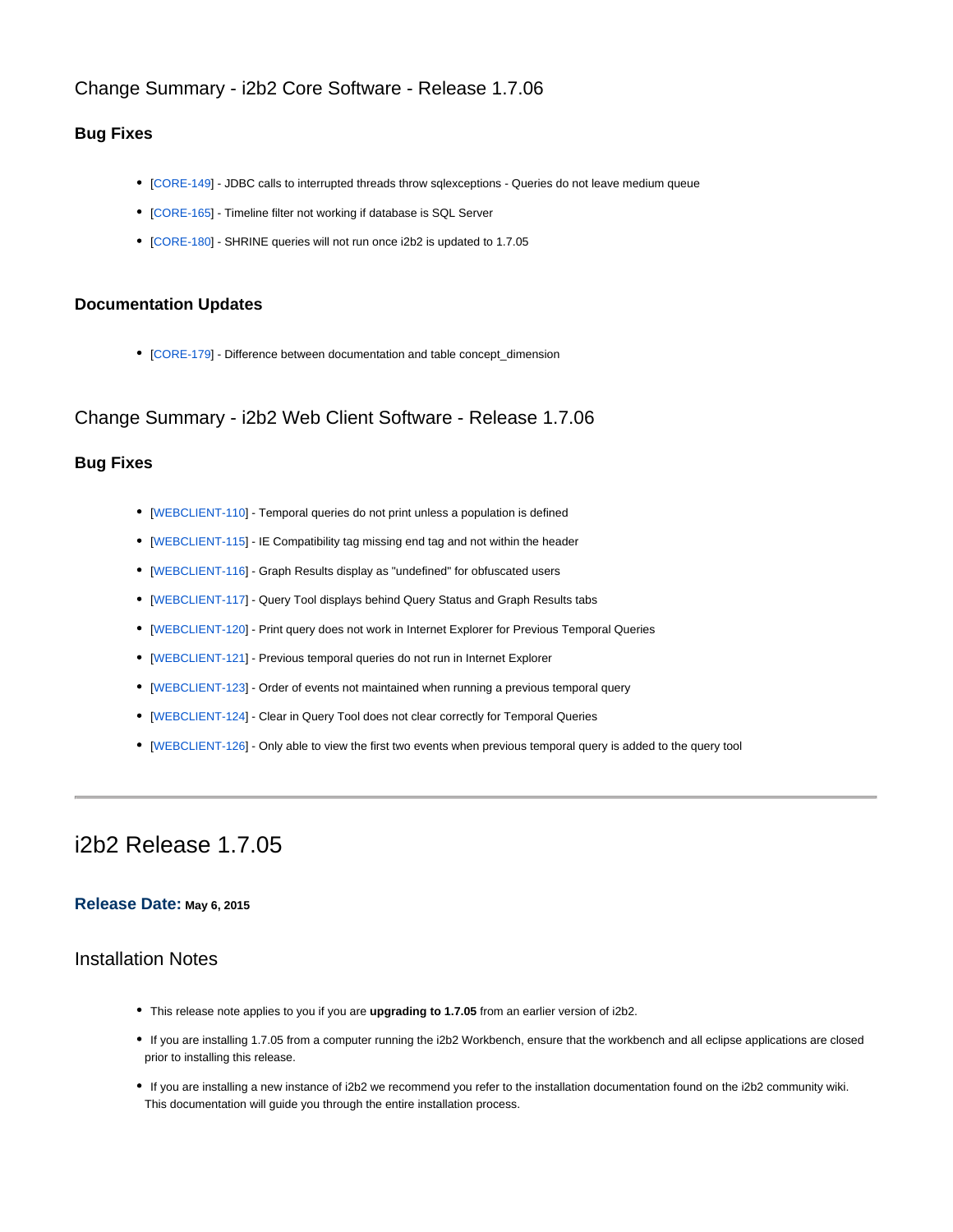# Upgrade Notes

i2b2 Release 1.7.05 contains changes to the following software components:

- Database Scripts
- i2b2 Server
- i2b2 Web Client
- i2b2 Workbench

# Third Party Software Changes

No changes to third party software are included in release 1.7.05

# Change Summary - i2b2 Core Software - Release 1.7.05

### **Bug Fixes**

- [[CORE-149\]](http://community.i2b2.org/jira/browse/CORE-149) JDBC calls to interrupted threads throw sqlexceptions
- [[CORE-156\]](http://community.i2b2.org/jira/browse/CORE-156) PM may not send the correct cell information when multiple projects and cells defined
- [[CORE-158\]](http://community.i2b2.org/jira/browse/CORE-158) JBoss server log contains password information when debug is turned on
- [[CORE-159\]](http://community.i2b2.org/jira/browse/CORE-159) Inconsistency in JBoss711Final and Install documentation
- [[CORE-166\]](http://community.i2b2.org/jira/browse/CORE-166) Hard coded references to I2B2DEMODATA in CRC install files
- [[CORE-167\]](http://community.i2b2.org/jira/browse/CORE-167) Metadata data install error
- [[CORE-169\]](http://community.i2b2.org/jira/browse/CORE-169) SHRINE Previous Queries: Path displays in Query Tool instead of item name
- [[CORE-174\]](http://community.i2b2.org/jira/browse/CORE-174) concept\_dimension.concept\_cd is nullable in postgresql implementation
- [[CORE-177\]](http://community.i2b2.org/jira/browse/CORE-177) Workbench may be using the wrong cell data when multiple projects and cells defined

# Change Summary - i2b2 Web Client Software - Release 1.7.05

## **New Features**

- [[WEBCLIENT-78](http://community.i2b2.org/jira/browse/WEBCLIENT-78)] Ability to refresh in PQ and workplace
- [[WEBCLIENT-80](http://community.i2b2.org/jira/browse/WEBCLIENT-80)] New view: Find Previous Queries
- [[WEBCLIENT-89](http://community.i2b2.org/jira/browse/WEBCLIENT-89)] New Graph Results view to display patient breakdowns in a graph

## **Improvements**

- [[WEBCLIENT-85](http://community.i2b2.org/jira/browse/WEBCLIENT-85)] Display error message to user in Find for previous queries
- [[WEBCLIENT-86](http://community.i2b2.org/jira/browse/WEBCLIENT-86)] Indicator needed to inform users the system is searching when doing a Find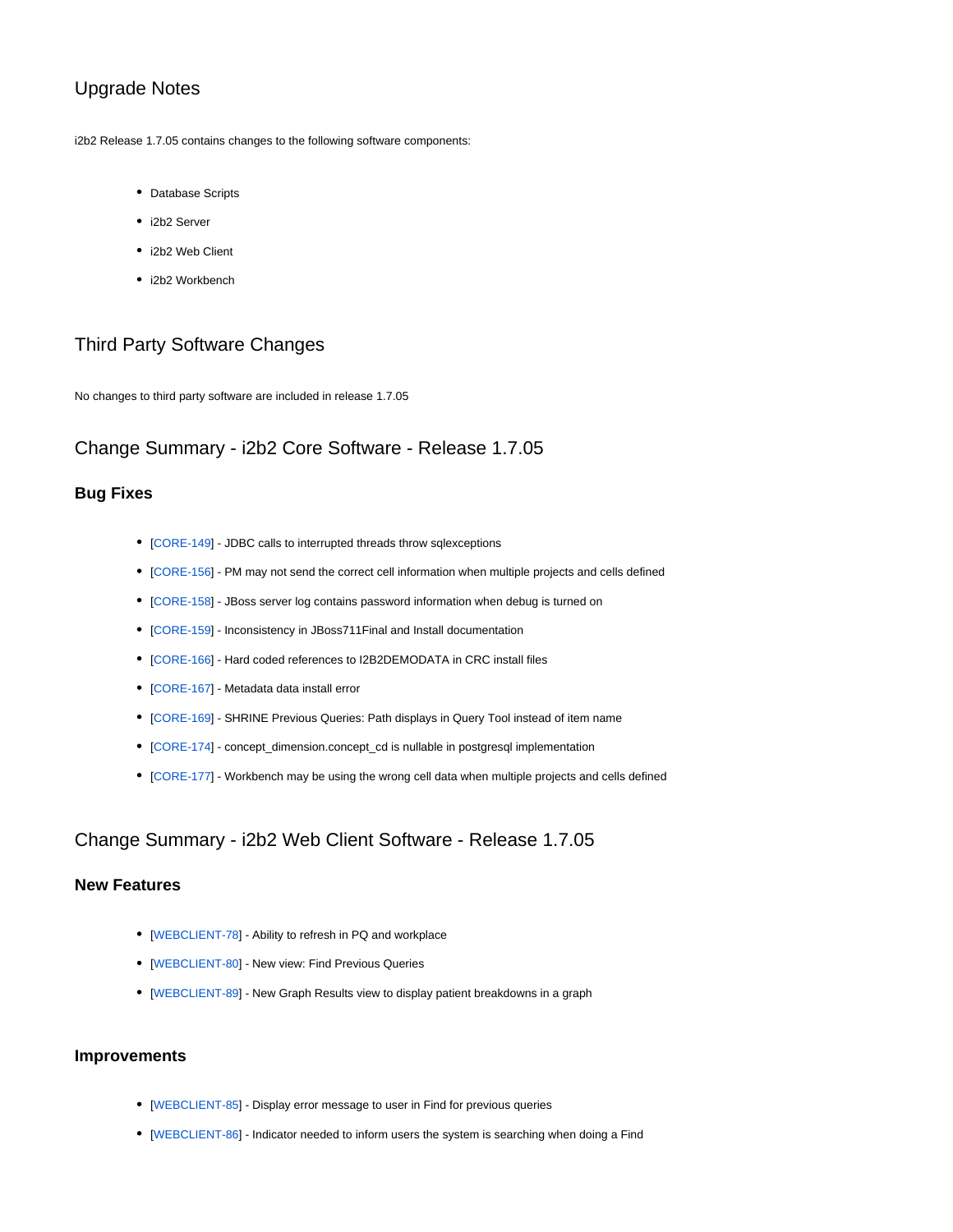- [[WEBCLIENT-88](http://community.i2b2.org/jira/browse/WEBCLIENT-88)] Category names in Find (Previous Queries) can be misleading
- [[WEBCLIENT-103\]](http://community.i2b2.org/jira/browse/WEBCLIENT-103) Add text wrapping capabilities to the i2b2 Web Client

### **Bug Fixes**

- [[WEBCLIENT-73](http://community.i2b2.org/jira/browse/WEBCLIENT-73)] Wrong name displays when renaming a previous query in Workplace
- [[WEBCLIENT-76](http://community.i2b2.org/jira/browse/WEBCLIENT-76)] Update the I.E. Emulation that is defined in the Web Client <meta> tag
- [[WEBCLIENT-81](http://community.i2b2.org/jira/browse/WEBCLIENT-81)] Not able to select item from pop-up menu in Previous Queries
- [[WEBCLIENT-83](http://community.i2b2.org/jira/browse/WEBCLIENT-83)] Need message to say no results found
- [[WEBCLIENT-84](http://community.i2b2.org/jira/browse/WEBCLIENT-84)] Not able to search Previous Queries if "Any Categories" is selected
- [[WEBCLIENT-90](http://community.i2b2.org/jira/browse/WEBCLIENT-90)] Query Results not cleared when clear query in Query Tool
- [[WEBCLIENT-91](http://community.i2b2.org/jira/browse/WEBCLIENT-91)] Items are not staying with the pointer when dragged to another i2b2 view (Firefox only)
- [[WEBCLIENT-92](http://community.i2b2.org/jira/browse/WEBCLIENT-92)] Refresh icon needs to updated to one with transparent background
- [[WEBCLIENT-93](http://community.i2b2.org/jira/browse/WEBCLIENT-93)] Update the message that appears to users in Graph Results if using I.E. 7 or 8
- [[WEBCLIENT-94](http://community.i2b2.org/jira/browse/WEBCLIENT-94)] ONT Containers Dragable by Default
- [[WEBCLIENT-95](http://community.i2b2.org/jira/browse/WEBCLIENT-95)] Help is not displaying in the Web Client
- [[WEBCLIENT-97](http://community.i2b2.org/jira/browse/WEBCLIENT-97)] Selecting temporal constraint selection "Same encounter" is not changing selection at the individiual group level
- [[WEBCLIENT-99](http://community.i2b2.org/jira/browse/WEBCLIENT-99)] Find view is not resizing properly
- [[WEBCLIENT-101\]](http://community.i2b2.org/jira/browse/WEBCLIENT-101) Date picker calendar does not close unless you choose a date
- [[WEBCLIENT-105\]](http://community.i2b2.org/jira/browse/WEBCLIENT-105) Previous Queries appear to be missing value constraints when dropped in Query Tool
- [[WEBCLIENT-106\]](http://community.i2b2.org/jira/browse/WEBCLIENT-106) Observation details are missing when viewed in Timeline
- [[WEBCLIENT-107\]](http://community.i2b2.org/jira/browse/WEBCLIENT-107) Graph Results panel temporarily attached to bottom of Show Query Status panel
- [[WEBCLIENT-108\]](http://community.i2b2.org/jira/browse/WEBCLIENT-108) Value constraint window doesn't open in I.E. 11
- [[WEBCLIENT-109\]](http://community.i2b2.org/jira/browse/WEBCLIENT-109) Web Client may be using the wrong cell data when multiple projects and cells defined
- [[WEBCLIENT-112\]](http://community.i2b2.org/jira/browse/WEBCLIENT-112) Find Terms: Search by Code does not display results returned

# i2b2 Release 1.7.04

### **Release Date: November 13, 2014**

# Installation Notes

- This release note applies to you if you are **upgrading to 1.7.04** from an earlier version of i2b2.
- If you are installing 1.7.04 from a computer running the i2b2 Workbench, ensure that the workbench and all eclipse applications are closed prior to installing this release.
- If you are installing a new instance of i2b2 we recommend you refer to the installation documentation found on the i2b2 community wiki. This documentation will guide you through the entire installation process.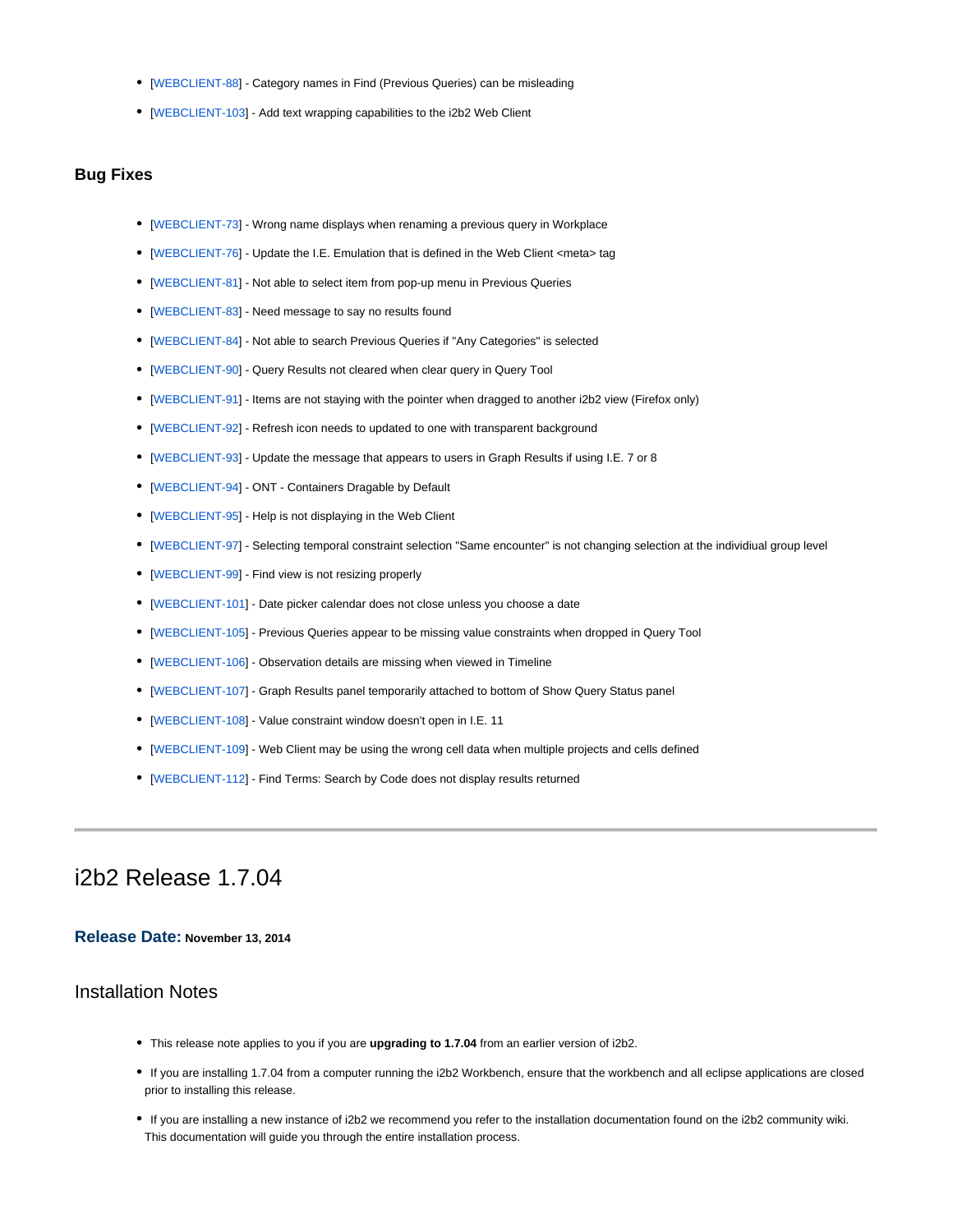# Upgrade Notes

i2b2 Release 1.7.04 contains changes to the following software components:

- Database Scripts
- i2b2 Server
- i2b2 Web Client
- i2b2 Workbench

# Third Party Software Changes

No changes to third party software are included in release 1.7.04

# Change Summary - i2b2 Core Software - Release 1.7.04

# **Improvements**

- [[CORE-134\]](http://community.i2b2.org/jira/browse/CORE-134) Improve appearance of tooltips in Ontology Views
- [[CORE-136\]](http://community.i2b2.org/jira/browse/CORE-136) Jump to terms does not display modifiers
- [[CORE-142\]](http://community.i2b2.org/jira/browse/CORE-142) Add ability to add metadataxml to a modifier from within Edit Terms view
- [[CORE-144\]](http://community.i2b2.org/jira/browse/CORE-144) Add ability to expand inactive folders to view its children

## **Bug Fixes**

- [[CORE-61](http://community.i2b2.org/jira/browse/CORE-61)] The crc\_loader (triggered via a web service) does not correctly load data into the patient dimension
- [[CORE-65](http://community.i2b2.org/jira/browse/CORE-65)] Ontology term sorting order is case sensitive (should be case insensitive)
- [[CORE-106\]](http://community.i2b2.org/jira/browse/CORE-106) The tooltip boxes don't always close in the Timeline view
- [[CORE-107\]](http://community.i2b2.org/jira/browse/CORE-107) Duplicate concept appears multiple times in Timeline view
- [[CORE-108\]](http://community.i2b2.org/jira/browse/CORE-108) Times in the tooltips are not always updated
- [[CORE-109\]](http://community.i2b2.org/jira/browse/CORE-109) The contrast of the different bars of color in the timeline needs to be higher.
- [[CORE-110\]](http://community.i2b2.org/jira/browse/CORE-110) Full concept not displayed when hovering over it in the timeline
- [[CORE-112\]](http://community.i2b2.org/jira/browse/CORE-112) Remove hard coded link from the workbench code
- [[CORE-113\]](http://community.i2b2.org/jira/browse/CORE-113) Browser spelled incorrectly in error message returned
- [[CORE-114\]](http://community.i2b2.org/jira/browse/CORE-114) Date of birth column is displaying the date and time
- [[CORE-115\]](http://community.i2b2.org/jira/browse/CORE-115) Can't edit value constraints in timeline view
- [[CORE-130\]](http://community.i2b2.org/jira/browse/CORE-130) SQL stored procedure not inserting required data into PROJECT\_ID
- [[CORE-131\]](http://community.i2b2.org/jira/browse/CORE-131) FRC Error Unable to get 'destdir' from File Repository Cell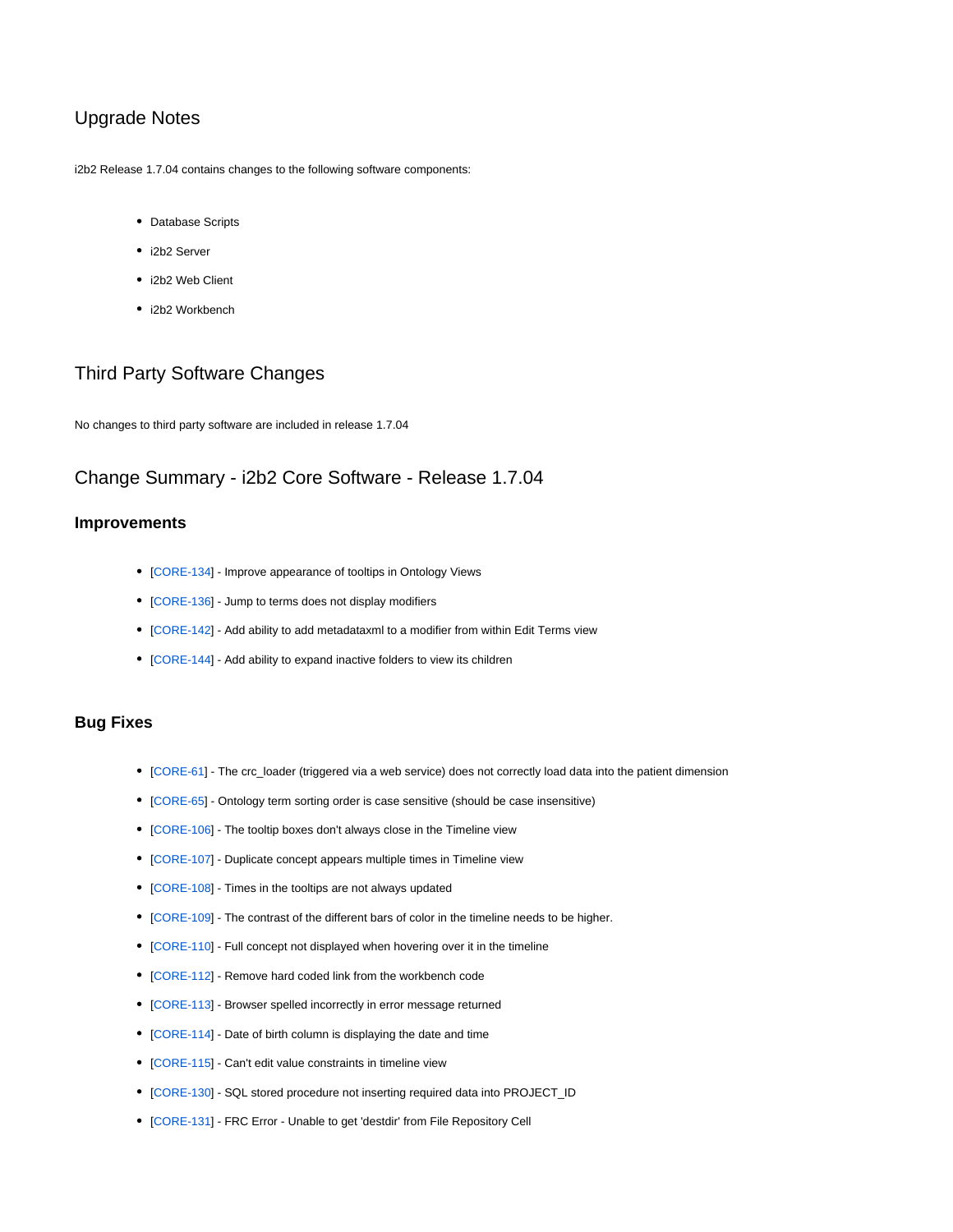- [[CORE-132\]](http://community.i2b2.org/jira/browse/CORE-132) commons-dbcp.jar and commons-pool.jar are not present in i2b2 WEB-INF/lib directory
- [[CORE-139\]](http://community.i2b2.org/jira/browse/CORE-139) DEMO Data: Alkaline Phosphatase (ALP) lab tests are missing from Navigate Terms view
- [[CORE-145\]](http://community.i2b2.org/jira/browse/CORE-145) Users with LDS access can view de-identified data (i.e. reports)
- [[CORE-148\]](http://community.i2b2.org/jira/browse/CORE-148) Values no longer visible in timeline view
- [[CORE-150\]](http://community.i2b2.org/jira/browse/CORE-150) Left and Right arrows in previous queries not working correctly
- [[CORE-152\]](http://community.i2b2.org/jira/browse/CORE-152) Wrong approval displays when selecting an approval to edit in the Admin Tool
- [[CORE-153\]](http://community.i2b2.org/jira/browse/CORE-153) Only the first item in each section of a project request appears in the Admin Tool
- [[CORE-155\]](http://community.i2b2.org/jira/browse/CORE-155) Base code doesn't display in the Edit Term Wizard

# Change Summary - i2b2 Web Client Software - Release 1.7.04

### **Improvements**

• [[WEBCLIENT-67](http://community.i2b2.org/jira/browse/WEBCLIENT-67)] - Add ability to expand inactive items to view its dependents / children

### **Bug Fixes**

- [[WEBCLIENT-13](http://community.i2b2.org/jira/browse/WEBCLIENT-13)] Data & admin roles specified in Project Request plug-in are listed 'undefined' in admin detail view
- [[WEBCLIENT-50](http://community.i2b2.org/jira/browse/WEBCLIENT-50)] New Events for temporal queries are mislabled after using 'Clear'
- [[WEBCLIENT-64](http://community.i2b2.org/jira/browse/WEBCLIENT-64)] Can't drop previous temporal query into query tool if span of time defined in query
- [[WEBCLIENT-65](http://community.i2b2.org/jira/browse/WEBCLIENT-65)] Date constraint not available for Groups over Group3
- [[WEBCLIENT-72](http://community.i2b2.org/jira/browse/WEBCLIENT-72)] Synonyms issue in 1.7.04 release

# i2b2 Release 1.7.03a

### **Release Date: August 28, 2014**

## Installation Notes

- This release note applies to you if you are **upgrading to 1.7.03a** from an earlier version of i2b2.
- If you are installing 1.7.03a from a computer running the i2b2 Workbench, ensure that the workbench and all eclipse applications are closed prior to installing this release.
- If you are installing a new instance of i2b2 we recommend you refer to the installation documentation found on the i2b2 community wiki. This documentation will guide you through the entire installation process.

# Upgrade Notes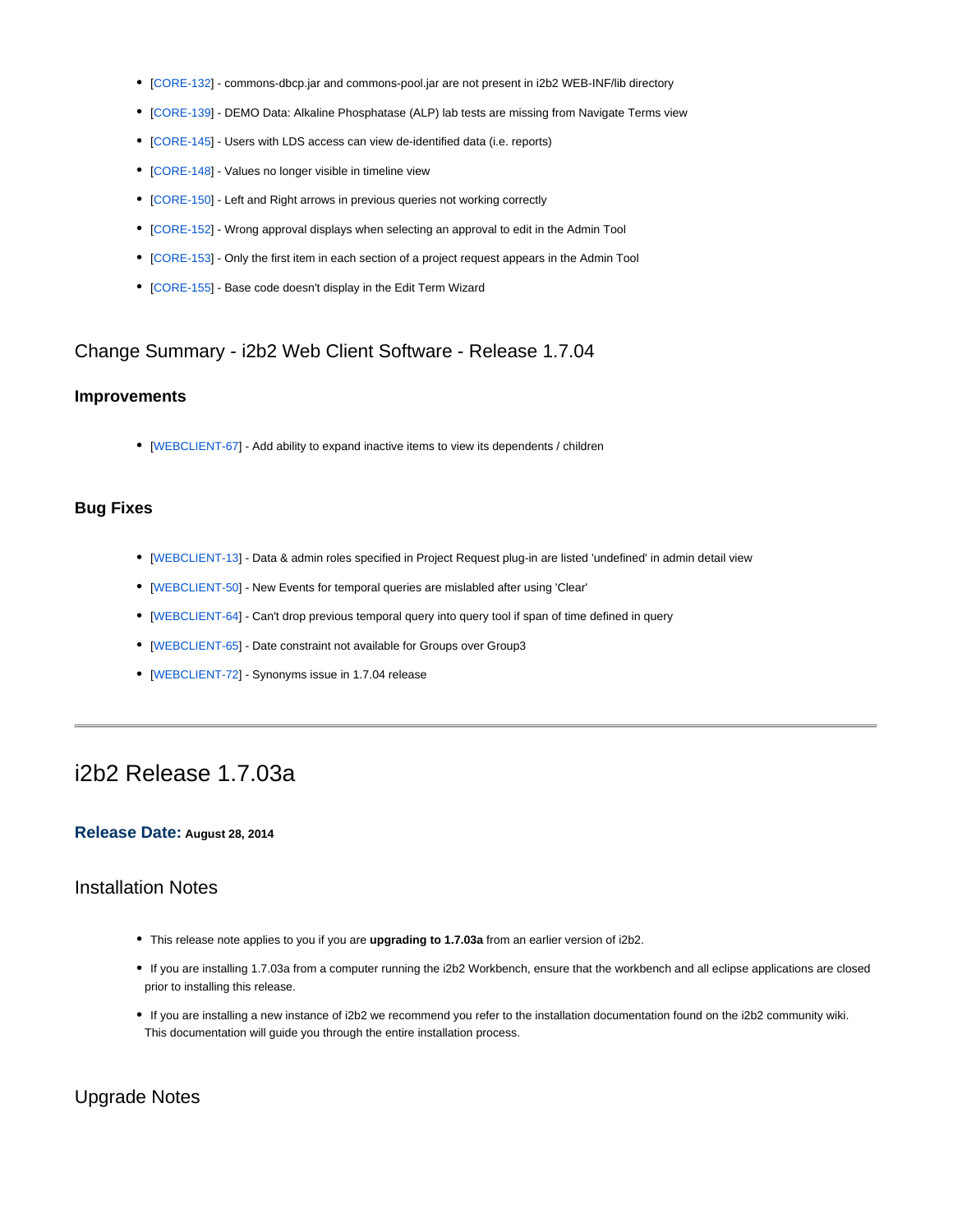i2b2 Release 1.7.03a contains changes to the following software components:

• i2b2 Web Client

# Third Party Software Changes

No changes to third party software are included in release 1.7.03a

# Change Summary - i2b2 Web Client Software - Release 1.7.03a

# **Bug Fixes**

- [[WEBCLIENT-68](http://community.i2b2.org/jira/browse/WEBCLIENT-68)] Panel timing on anchoring observations can be changed to treat independently or same encounter
- [[WEBCLIENT-69](http://community.i2b2.org/jira/browse/WEBCLIENT-69)] Print Query is only including the information for the first group / panel
- [[WEBCLIENT-70](http://community.i2b2.org/jira/browse/WEBCLIENT-70)] The concept associated with a modifier is not printing when you print the query

# i2b2 Release 1.7.03

### **Release Date: August 20, 2014**

# Installation Notes

- This release note applies to you if you are **upgrading to 1.7.03** from an earlier version of i2b2.
- If you are installing 1.7.03 from a computer running the i2b2 Workbench, ensure that the workbench and all eclipse applications are closed prior to installing this release.
- If you are installing a new instance of i2b2 we recommend you refer to the installation documentation found on the i2b2 community wiki. This documentation will guide you through the entire installation process.

# Upgrade Notes

i2b2 Release 1.7.03 contains changes to the following software components:

- i2b2 Server
- i2b2 Web Client

# Third Party Software Changes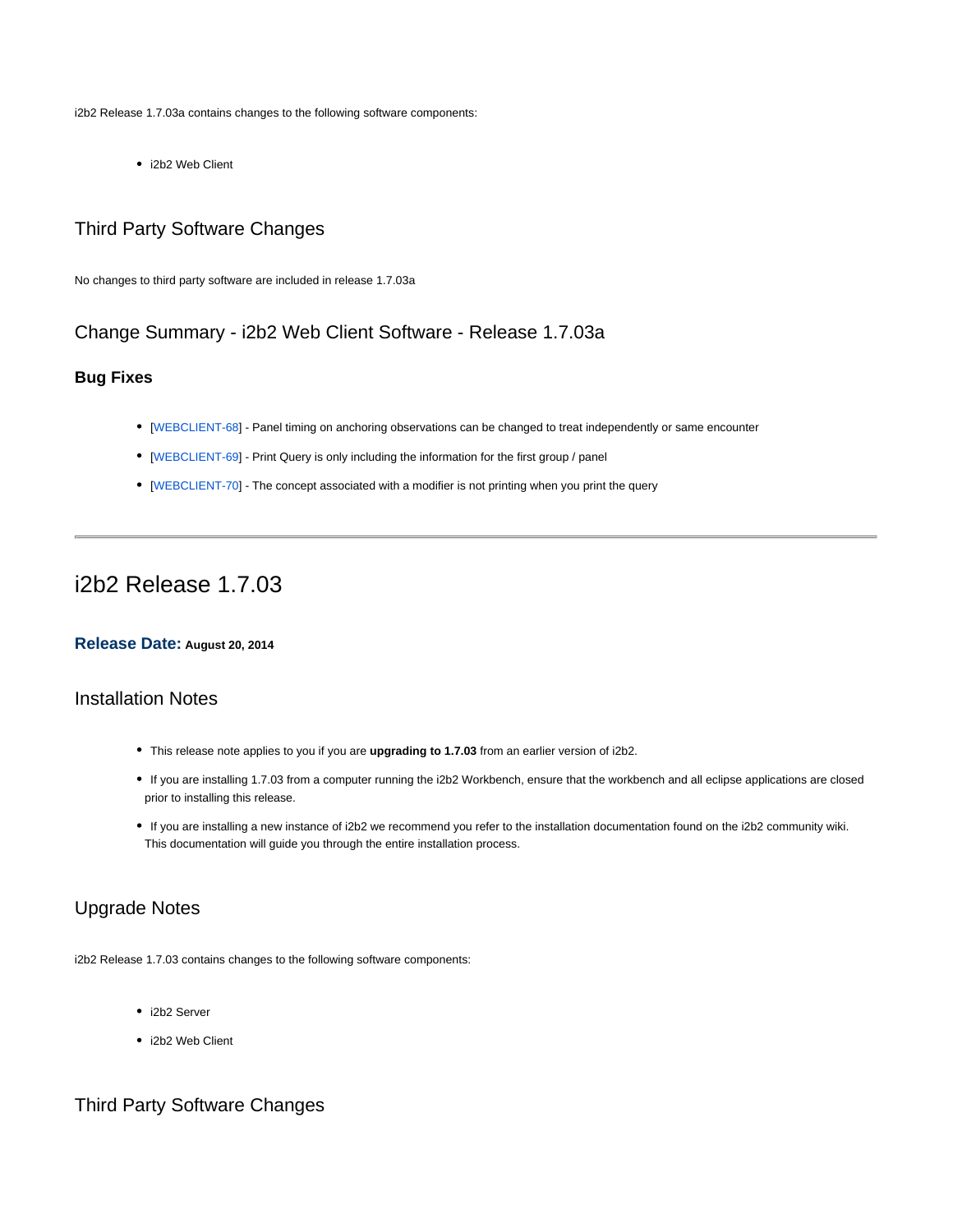No changes to third party software are included in release 1.7.03

# Change Summary - i2b2 Core Software - Version 1.7.03

## **Bug Fixes**

[[CORE-143\]](http://community.i2b2.org/jira/browse/CORE-143) - Do not require M\_APPLIED\_PATH when retrieving modifier information from the Ontology Cell

### **Improvements**

- [[CORE-135\]](http://community.i2b2.org/jira/browse/CORE-135) Edit tool to file C\_PATH and C\_SYMBOL when adding new item
- [[CORE-141\]](http://community.i2b2.org/jira/browse/CORE-141) Remove carriage returns / line feeds from metadataxml when filing a term in Edit Terms view

# Change Summary - i2b2 Web Client Software - Release 1.7.03

# **Bug Fixes**

- [[WEBCLIENT-63](http://community.i2b2.org/jira/browse/WEBCLIENT-63)] Temporal Queries: Wrong description is displaying in the list of constraints for "On or After"
- [[WEBCLIENT-66](http://community.i2b2.org/jira/browse/WEBCLIENT-66)] Wrong operator sent for some temporal relationships

# Improvement / New Feature Details

## **Edit tool to file C\_PATH and C\_SYMBOL when adding new item**

### JIRA ISSUES: [\[CORE-135\]](http://community.i2b2.org/jira/browse/CORE-135)

In the i2b2 metadata table there are two columns (C\_PATH and C\_SYMBOL) that are used exclusively by the Ontology Mapping tool. Prior to release 1.7.03 these columns were not populated when you added a new term via the Edit Terms view. This situation has been rectified in that these columns will now be populated with the appropriate data when creating a new container, folder, term, or modifier from within the Edit Terms view.

## **Edit Tool view: Line feeds removed from Metadataxml**

### JIRA ISSUES: [\[CORE-141\]](http://community.i2b2.org/jira/browse/CORE-141)

In the Edit Terms view users can create terms that have values associated to them. These values are stored in the C\_METADATAXML column in the custom metadata table. Prior to release 1.7.03 when you created or edited a term with values in the Edit Tool view, the metadata was stored in the table with carriage returns / line feeds. This change improves the way the metadataxml if filed into the table by removing all line feeds from the data before filing it into the C\_METADATAXML column

i2b2 Release 1.7.02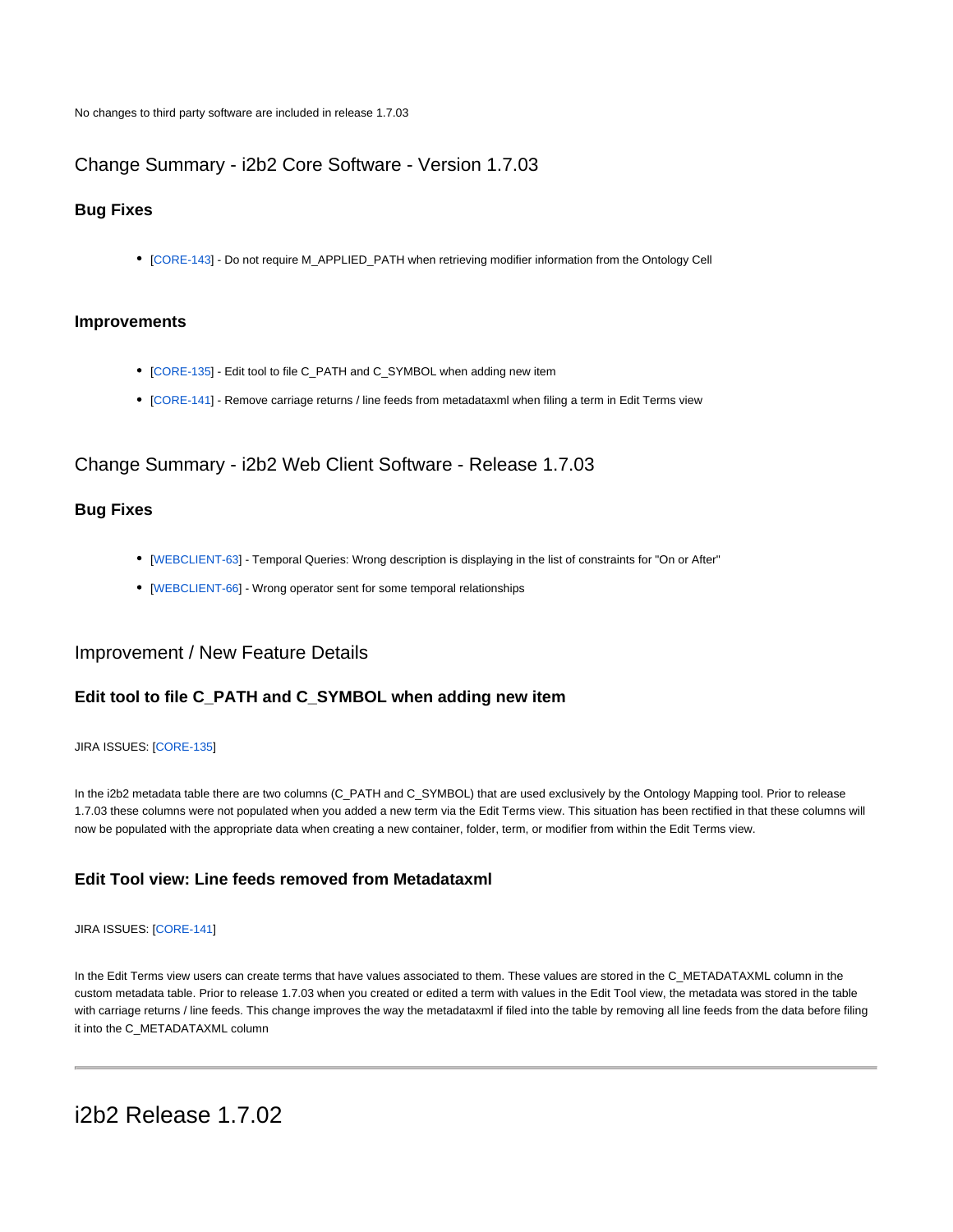### **Release Date: July 1, 2014**

# Installation Notes

- This release note applies to you if you are **upgrading to 1.7.02** from an earlier version of i2b2.
- If you are installing 1.7.02 from a computer running the i2b2 Workbench, ensure that the workbench and all eclipse applications are closed prior to installing this release.
- If you are installing a new instance of i2b2 we recommend you refer to the installation documentation found on the i2b2 community wiki. This documentation will guide you through the entire installation process.

# Upgrade Notes

i2b2 Release 1.7.02 contains changes to the following software components:

- Database Scripts
- i2b2 Server
- i2b2 Web Client
- i2b2 Workbench

# Third Party Software Changes

No changes to third party software are included in release 1.7.02

# Change Summary - i2b2 Core Software - Version 1.7.02

### **Improvements**

- [[CORE-95](http://community.i2b2.org/jira/browse/CORE-95)] Password Management Enhancement
- [[CORE-123\]](http://community.i2b2.org/jira/browse/CORE-123) Update demo patient MRNs and sites

### **Bug Fixes**

- [[CORE-26](http://community.i2b2.org/jira/browse/CORE-26)] "Your account does not have access to any i2b2 projects" in admin webclient
- [[CORE-36](http://community.i2b2.org/jira/browse/CORE-36)] Attempt to add a new CEL via the admin webclient fails
- [[CORE-80](http://community.i2b2.org/jira/browse/CORE-80)] Date restrict on non obs\_fact values not added to generated SQL
- [[CORE-86](http://community.i2b2.org/jira/browse/CORE-86)] Ontology contains bad XML
- [[CORE-91](http://community.i2b2.org/jira/browse/CORE-91)] PostgreSQL: Error executing CRC stored procedure CREATE\_TEMP\_PROVIDER\_TABLE
- [[CORE-92](http://community.i2b2.org/jira/browse/CORE-92)] Wrong user name entered in PM's datasource file for PostgreSQL and SQL Server examples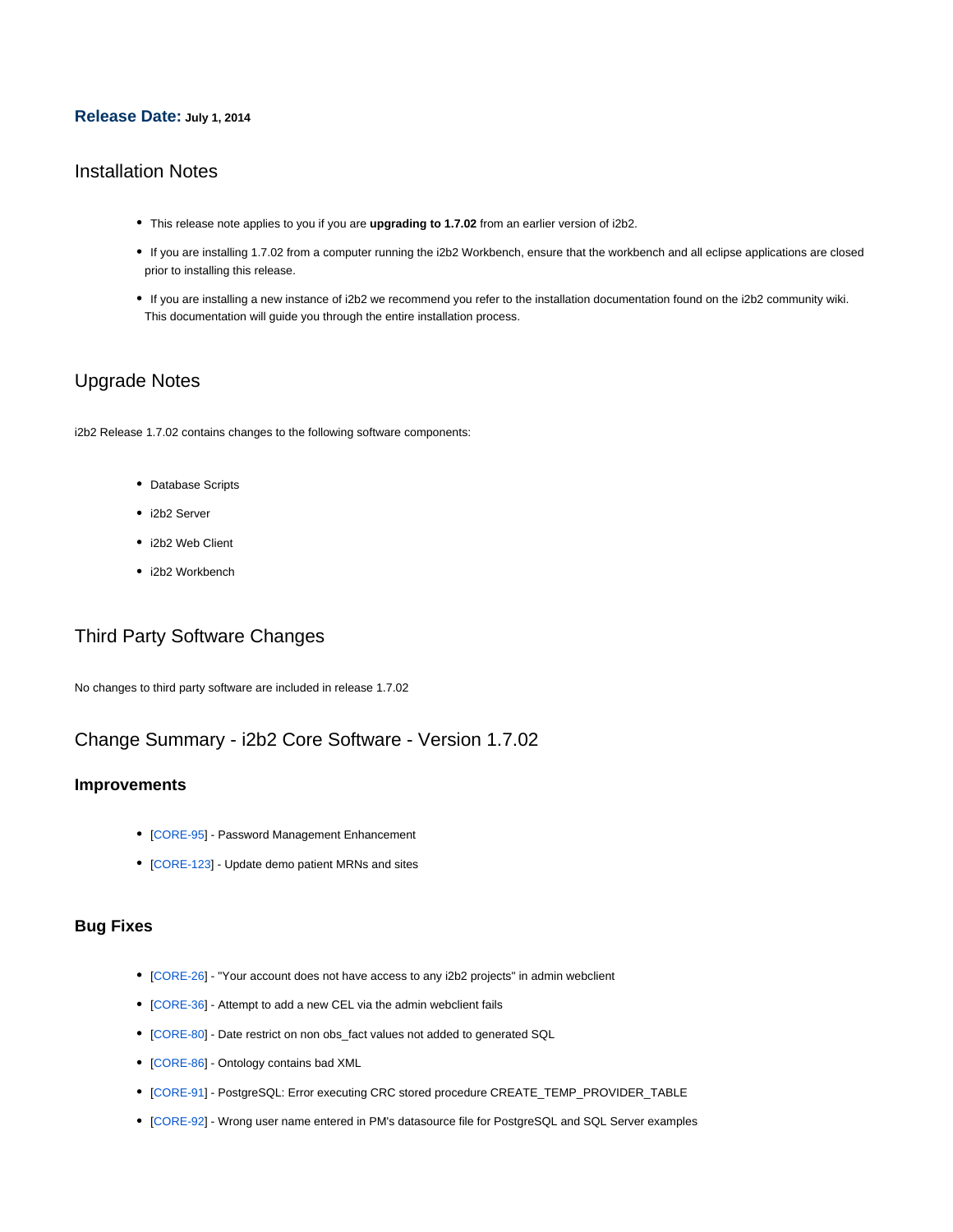- [[CORE-93](http://community.i2b2.org/jira/browse/CORE-93)] compare integer with varchar
- [[CORE-94](http://community.i2b2.org/jira/browse/CORE-94)] Wrong built SQL statement causing SQLSyntaxErrorException at GetPDOFromInputList request
- [[CORE-97](http://community.i2b2.org/jira/browse/CORE-97)] User and cell confguration (data) in the Admin module does not display in some browsers
- [[CORE-98](http://community.i2b2.org/jira/browse/CORE-98)] Patient breakdown result types are not working when querying a PostgreSQL database
- [[CORE-99](http://community.i2b2.org/jira/browse/CORE-99)] Cell data changes made in i2b2 Admin are not saved
- [[CORE-100\]](http://community.i2b2.org/jira/browse/CORE-100) Error executing CRC stored procedure CREATE\_TEMP\_PROVIDER\_TABLE (PostgreSQL)
- [[CORE-101\]](http://community.i2b2.org/jira/browse/CORE-101) Error occurs when expanding an Encounter set in Previous Queries
- [[CORE-102\]](http://community.i2b2.org/jira/browse/CORE-102) PM datasource file has the wrong username listed in the example
- [[CORE-103\]](http://community.i2b2.org/jira/browse/CORE-103) Error returned from the CRC when running a query with result type of Encounter set
- [[CORE-116\]](http://community.i2b2.org/jira/browse/CORE-116) On Amazon Demo site, the Visit Detail AGE does not work
- [[CORE-120\]](http://community.i2b2.org/jira/browse/CORE-120) Change Password displaying in Managers Tool View
- [[CORE-125\]](http://community.i2b2.org/jira/browse/CORE-125) Query using concepts from the clinical trials folder always returns zero patients

## Change Summary - i2b2 Web Client Software - Release 1.7.02

## **Improvements**

• [[WEBCLIENT-56](http://community.i2b2.org/jira/browse/WEBCLIENT-56)] - Password Management Enhancement

## **Bug Fixes**

- [[WEBCLIENT-27](http://community.i2b2.org/jira/browse/WEBCLIENT-27)] Wrong icon appears when dragging folder to Workplace View
- [[WEBCLIENT-43](http://community.i2b2.org/jira/browse/WEBCLIENT-43)] ontology cell concept navigation "Show Synonymous Terms" checkbox inconsistency
- [[WEBCLIENT-46](http://community.i2b2.org/jira/browse/WEBCLIENT-46)] Renaming shared folders doesn't work in the webclient
- [[WEBCLIENT-47](http://community.i2b2.org/jira/browse/WEBCLIENT-47)] "Delete Concept" in I2B2 web app deletes the first occurrence of the concept, not the one selected
- [[WEBCLIENT-51](http://community.i2b2.org/jira/browse/WEBCLIENT-51)] Only 1 temporal relationship sent in xml even though multiple are defined
- [[WEBCLIENT-52](http://community.i2b2.org/jira/browse/WEBCLIENT-52)] Modifier folders/containers don't work with i2b2 v1.7 and PostgreSQL
- [[WEBCLIENT-54](http://community.i2b2.org/jira/browse/WEBCLIENT-54)] When an item in the Term Navigator has more than a certain number of elements underneath, the arithmetic in the 'Need more items' dialog box is incorrect
- [[WEBCLIENT-55](http://community.i2b2.org/jira/browse/WEBCLIENT-55)] With error in data source the client runs on forever
- [[WEBCLIENT-58](http://community.i2b2.org/jira/browse/WEBCLIENT-58)] Operators do not default correctly when adding a temporal relationship
- [[WEBCLIENT-59](http://community.i2b2.org/jira/browse/WEBCLIENT-59)] Print Query not working in Chrome browser

# **Tasks**

• [[WEBCLIENT-61](http://community.i2b2.org/jira/browse/WEBCLIENT-61)] - Disable changing passwords on the demo site

# Improvement / New Feature Details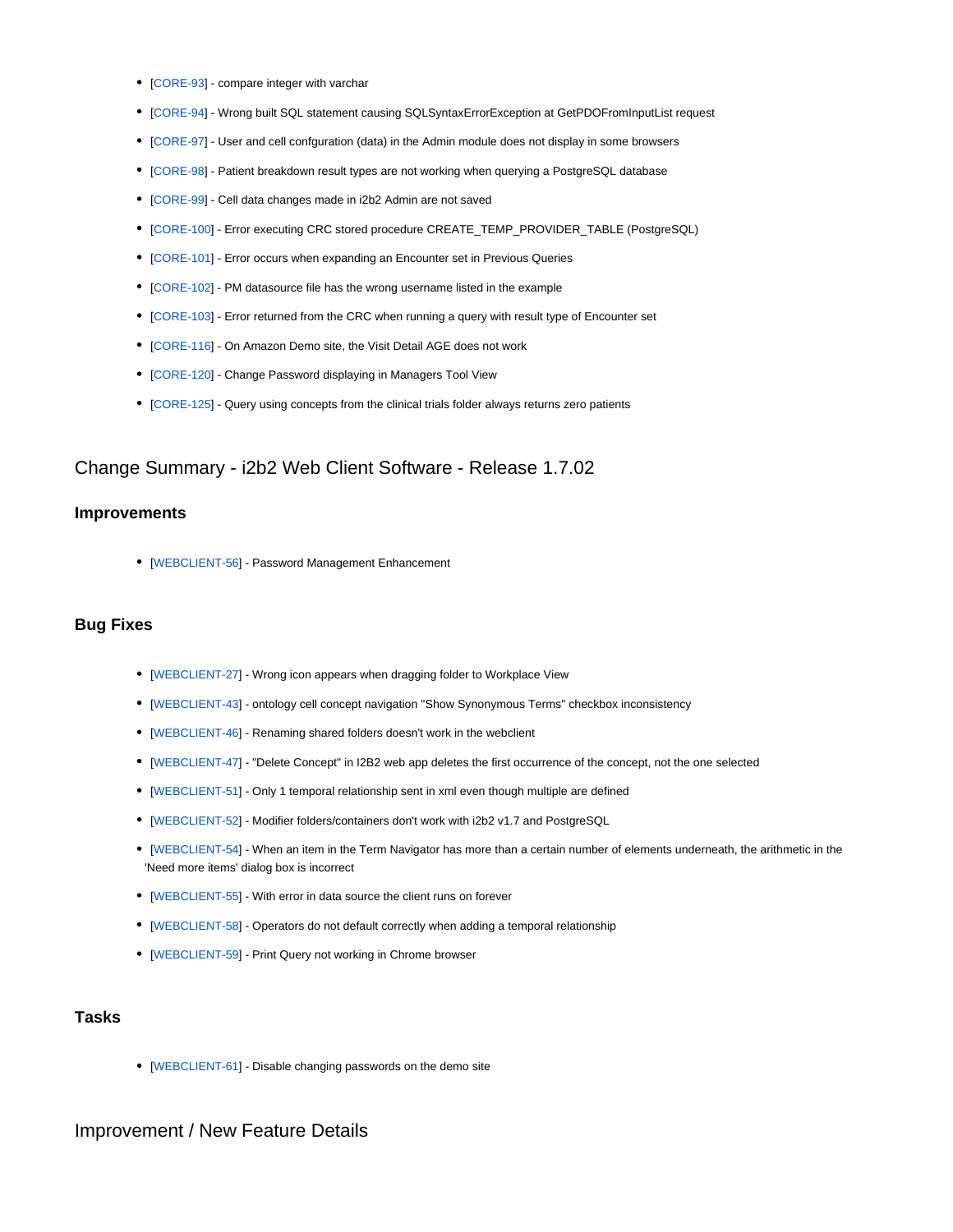# **Password Management**

#### JIRA ISSUES: [\[CORE-95\]](http://community.i2b2.org/jira/browse/CORE-95) and [\[WEBCLIENT-56](http://community.i2b2.org/jira/browse/WEBCLIENT-56)]

In release 1.7.02, i2b2 users are now able to change their password from within the i2b2 Web Client and Workbench. Previously to this release, users did not have the ability to change their own password. They would have to notify their administrator who would have to change it for them in the i2b2 administration module. This new feature adds a layer of security in that the user can manage their own password and not have the added risk of other users (i.e. the admin) knowing their password.

#### **Important**

If a user is setup to log into the i2b2 using either Active Directory or LDAP authentication methods then they will **not** be able to change their password from within the i2b2 Web Client or Workbench. If they need to change their password they will need to contact their site administrator and follow the protocols established at their institution.

**This feature is only available for those users that log in with the standard i2b2 Authentication method.**

In the i2b2 Web Client, a new option called **Change Password** now appears in the Web Client's toolbar.

Clicking on **Change Password** will open the **i2b2 Change Password window**.

In the i2b2 Workbench, a new button labeled **Password** has been added to the i2b2 desktop title bar.

Clicking on **Password** will open the **Set Password window**.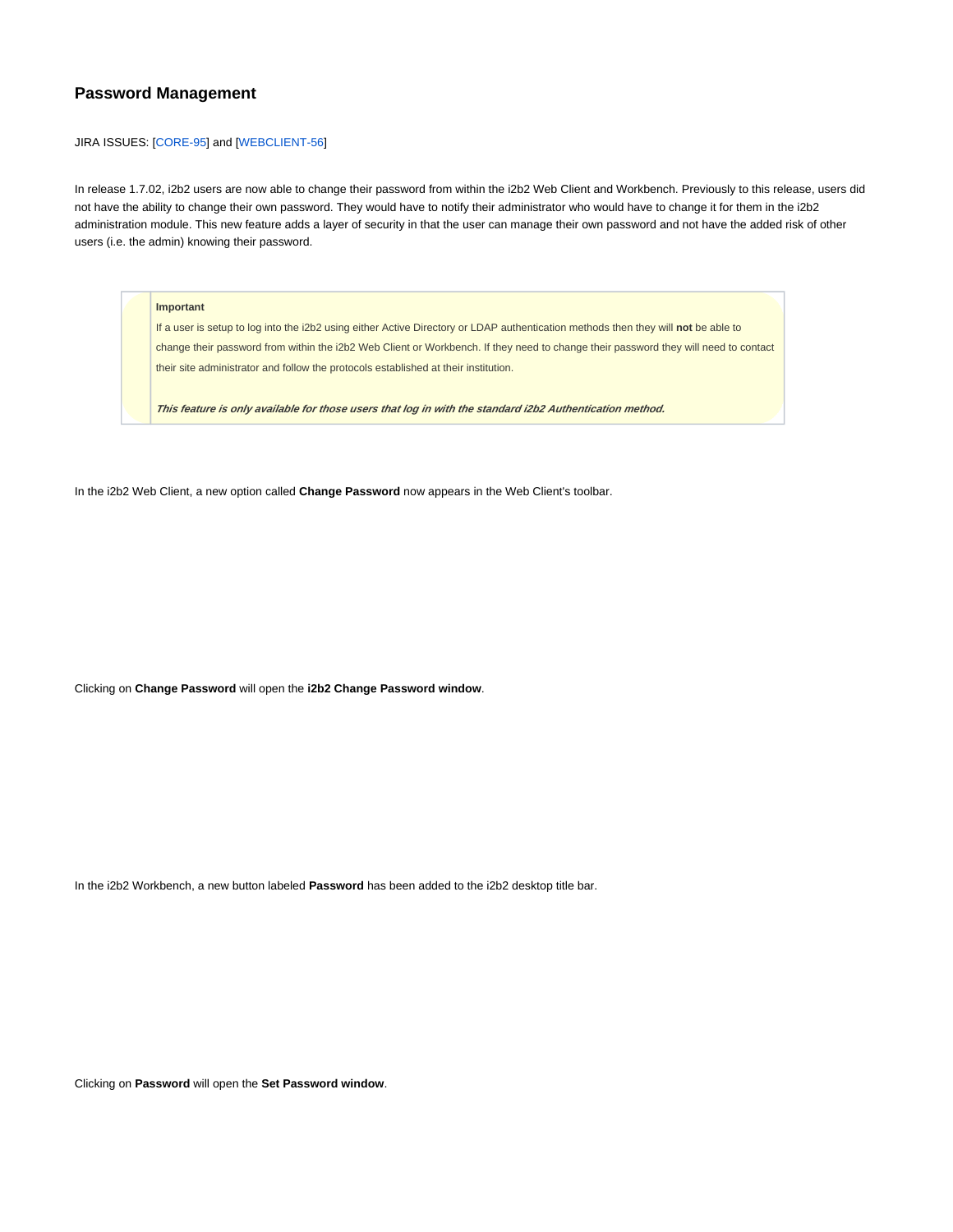The functionality to change your password is the same regardless of whether you access the change password window from within the i2b2 Web Client or the workbench. There are basically three steps:

- 1. Enter your **current password**.
- 2. Enter a **new password** for your user.
- 3. **Retype** your password.

Once you do the above three steps and click on **OK** the system will verify you entered your "current" password correctly and the password you entered at the New Password and Retype Password fields match. Provided everything is correct your new password will be saved.



# i2b2 Release 1.7.01

### **Release Date: February 4, 2014**

# Installation Notes

- This release note applies to you if you are **upgrading to 1.7.01** from an earlier version of i2b2.
- If you are installing 1.7.01 from a computer running the i2b2 Workbench, ensure that the workbench and all eclipse applications are closed prior to installing this release.
- If you are installing a new instance of i2b2 we recommend you refer to the installation documentation found on the i2b2 community wiki. This documentation will guide you through the entire installation process.

# Upgrade Notes

i2b2 Release 1.7.01 contains changes to the following software components:

- Database Scripts
- i2b2 Server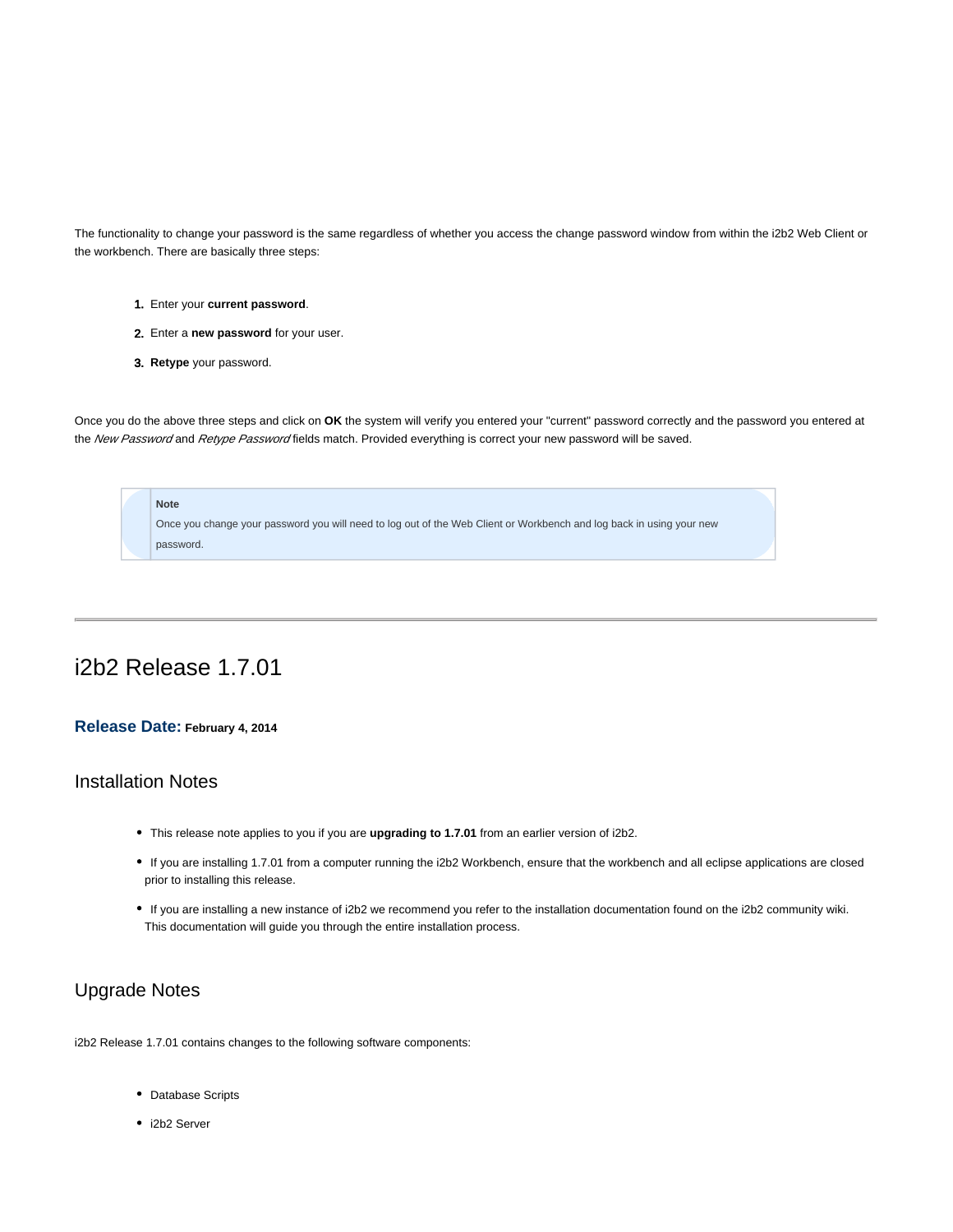• i2b2 Web Client

# Third Party Software Changes

No changes to third party software are included in release 1.7.01

# Change Summary - i2b2 Core Software - Version 1.7.01

### **Improvements**

• [[CORE-88](http://community.i2b2.org/jira/browse/CORE-88)] - Confusing error message logged for non-Oracle users

### **Bug Fixes**

- [[CORE-83](http://community.i2b2.org/jira/browse/CORE-83)] Trying to build and compile i2b2 Server on Fedora Core 20 with Wildfly 8.0.0
- [[CORE-85](http://community.i2b2.org/jira/browse/CORE-85)] Fresh install fails on PM Module and admin screen
- [[CORE-87](http://community.i2b2.org/jira/browse/CORE-87)] Installation process needs to put database drivers in i2b2.war/WEB-INF/lib
- Data Install: The stored procedures for PostgreSQL for the CRC Loader was enhanced and optimized.
- Server Install: JDBC Drivers not copied correctly. When installing i2b2 server-common, the JDBC drivers were not copied into the i2b2.war /WEB-INF/lib directory.
- CRC-Loader: Importing Visit Dimension Data. When using the CRC Loader, some primary key data such as inout\_cd, location\_cd, length\_of\_visit, etc, was not being imported correctly.

## **Documentation**

- [[CORE-58](http://community.i2b2.org/jira/browse/CORE-58)] Workbench 1.6 and default install
- [[CORE-77](http://community.i2b2.org/jira/browse/CORE-77)] I2B2 installation Guide fixes
- [[CORE-90](http://community.i2b2.org/jira/browse/CORE-90)] Install Documentation: Wrong schema configurations documented for a PostgreSQL database

# Change Summary - i2b2 Web Client Software - Release 1.7.01

## **Bug Fixes**

- [[WEBCLIENT-48](http://community.i2b2.org/jira/browse/WEBCLIENT-48)] Web client gets into non-functional state
- Clicking on the Clear button does not return the Query Tool to the default settings. When a temporal query is created, and a user clicks on the clear button to start a new query, the Temporal Constraint is changed to "Define sequence of events" and it should default to "Treat all groups independently.
- Date constraints not being stored with the previous query. When a date constraint was defined on a query the previous query would not maintain the constraint when you would use it to run another query.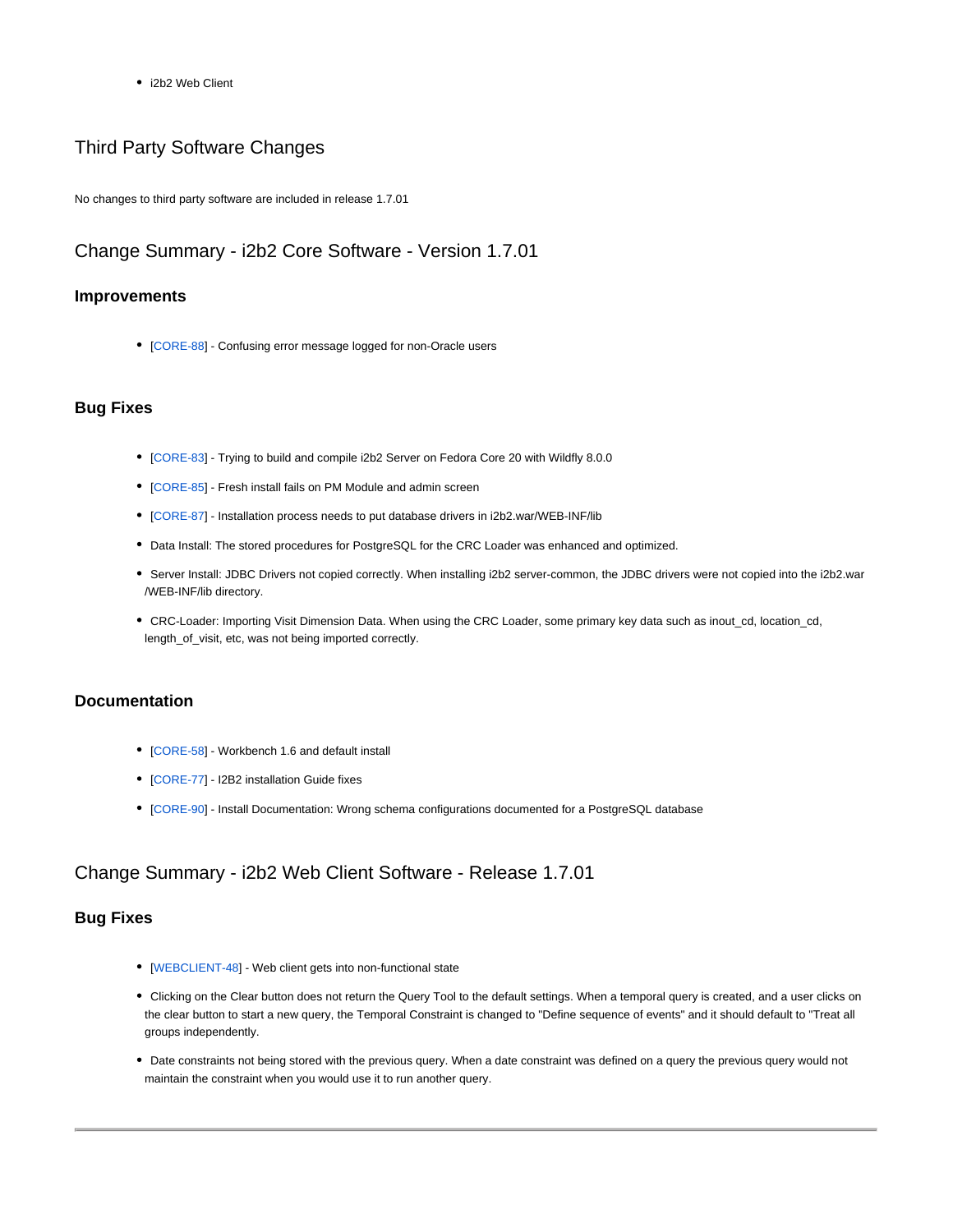# i2b2 Release 1.7

### **Release Date: December 20, 2013**

# Installation Notes

- This release note applies to you if you are **upgrading to 1.7** from an earlier version of i2b2.
- If you are installing 1.7 from a computer running the i2b2 Workbench, ensure that the workbench and all eclipse applications are closed prior to installing this release.
- If you are installing a new instance of i2b2 we recommend you refer to the installation documentation found on the i2b2 community wiki. This documentation will guide you through the entire installation process.

# Upgrade Notes

i2b2 Release 1.7 contains changes to the following software components:

- Database Scripts
- i2b2 Server
- i2b2 Web Client
- i2b2 Workbench

# Third Party Software Changes

In release 1.7 the **i2b2 Server** has been updated to use the following versions of third party software.

- 1. JBoss has been upgraded to 7.1.1
- 2. Apache Ant has been upgraded to 1.8.2
- 3. Apache Axis2 has been upgraded to 1.6.2



Change Summary - i2b2 Core Software - Release 1.7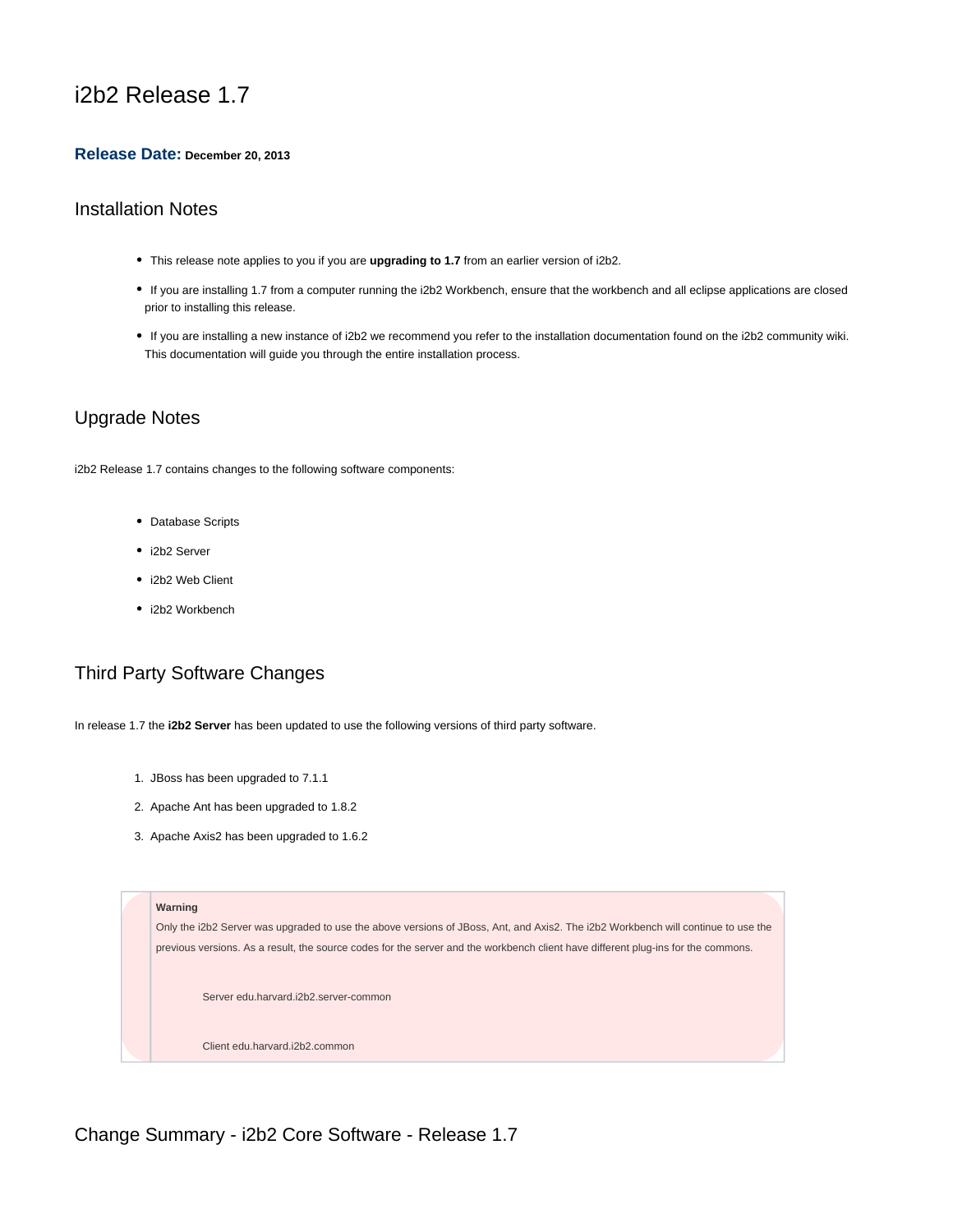### **Improvements**

- Find Terms: New feature called "Jump to Term in Tree"
- Previous Query: Filter list by user
- Previous Query: Search Previous Queries View
- Previous Query: Page through previous queries by date
- Database: PROJECT\_ID Column added to PATIENT\_MAPPING and ENCOUNTER\_MAPPING tables (support for new IM cell)
- Demo Data: Updated PATIENT\_MAPPING table to support the new IM cell.

## **New Features**

- Temporal Queries (New Temporal Query Tool View)
- Identity Management Cell (IM)
- Identity Management Tables
- Managers Tool View
- OpenEMPI Support
- Patient Mapping View
- Patient Sets View
- PostgreSQL Database Support
- Workplace Find View

### **Bug Fixes**

- [[CORE-5](http://community.i2b2.org/jira/browse/CORE-5)] CRC build from source deposits i2b2Common-core.jar in wrong directory
- [[CORE-70](http://community.i2b2.org/jira/browse/CORE-70)] I2b2 compilation of CRC Cell fails
- [[CORE-74](http://community.i2b2.org/jira/browse/CORE-74)] Typo in i2b2\_config\_data.js of admin interface
- [[CORE-81](http://community.i2b2.org/jira/browse/CORE-81)] No PATIENT\_NUM in OBSERVATION\_FACT\_PK (conflict with documentation)

### **Documentation**

- Architecture, design and messaging documents for the new Identity Management (IM) Cell.
- Design documentation for the new Temporal Query Tool plug-in.
- User guide for the new Temporal Query view.
- Documentation for the new views (Patient Set, Patient Mapping, Managers Tool, and Find in Workplace).
- [[CORE-8](http://community.i2b2.org/jira/browse/CORE-8)] Suggestions for improvements to installation documents
- [[CORE-75](http://community.i2b2.org/jira/browse/CORE-75)] CRC\_Design.pdf page numbers are broken, all page numbers are set to 1 of 1, 2 of 2, etc. instead of 1 of xx
- [[CORE-78](http://community.i2b2.org/jira/browse/CORE-78)] Errors in I2B2 Hive Installation Guide v 1.7.0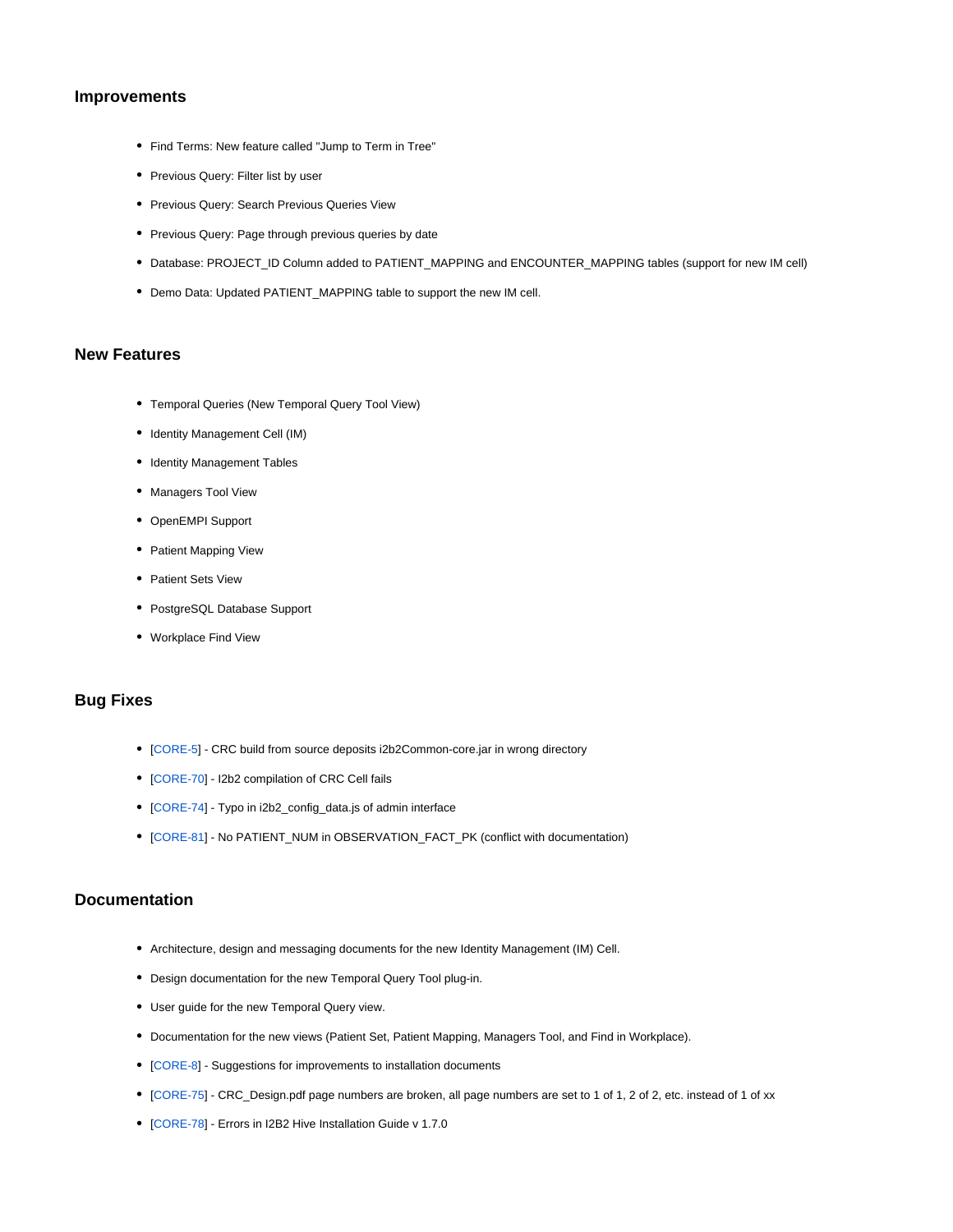# **Tasks**

[[CORE-45](http://community.i2b2.org/jira/browse/CORE-45)] - Establish CRCLoader project (eclipse) from exiting ant build file failed

Change Summary - i2b2 Web Client Software - Release 1.7

### **New Features**

Temporal Queries (Modification made to existing Query Tool)

### **Documentation**

[[WEBCLIENT-40](http://community.i2b2.org/jira/browse/WEBCLIENT-40)] - Webclient: documentation should state that php and curl are prerequisites for the webclient

# Improvement / New Feature Details

## **Temporal Queries**

The **temporal query** is a new type of query introduced in release 1.7. There are two components to these queries that make them a little more complex than the type of queries available prior to 1.7 (classic i2b2 queries).

The first component to these queries is the list of events defined by the user.

The second component is the relationship between the events. This relationship is referred to a Temporal Relationship, which is best described as how the different events relate in regards to the time in which the event(s) occurred.

Users can also define a patient or event population in which they wish to run the temporal query against. This step is optional and is not required in order to run the temporal query.

The process in which temporal queries are defined is slightly different in the i2b2 Web Client and the i2b2 Workbench. In the i2b2 Web Client the existing Query Tool view has been modified to accommodate Temporal Queries while a new view called Temporal Query Tool view has been created for the i2b2 Workbench.

The new Temporal Query Tool view and the modifications to the existing Query Tool view extend the query functionalities provided by the classic Query Tool view.

It is important to note that while the manner in which users setup a temporal query is different in each of the clients the overall functionality is the same.

The following two sections will describe how to run Temporal Queries in the i2b2 Web Client and the i2b2 Workbench.

### **i2b2 Web Client: Temporal Queries**

In the i2b2 Web Client there are five basic steps in defining a temporal query in the **Query Tool view**.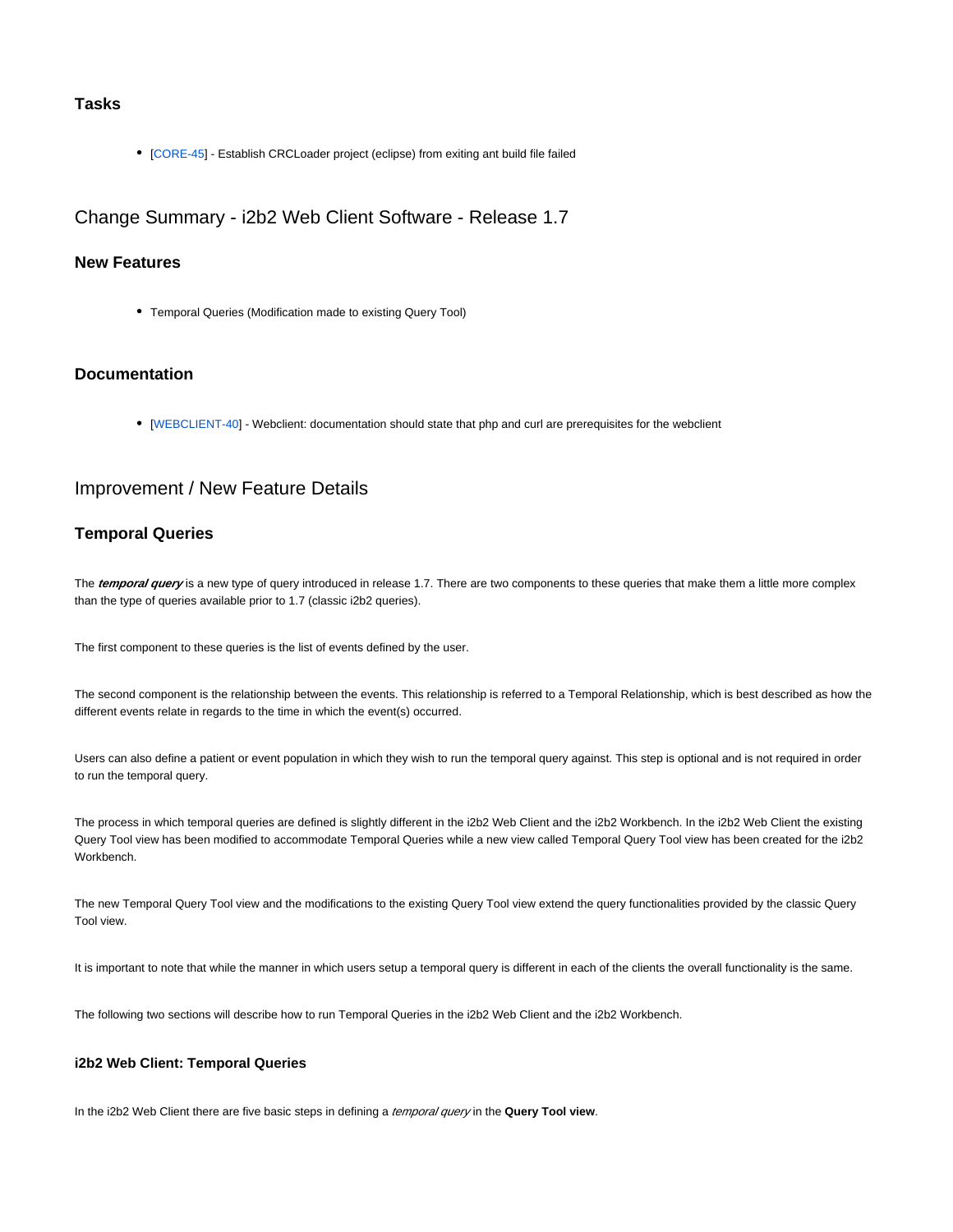- 1. Change Temporal Constraint to **Define sequence of Events**.
- 2. Define *Population in which events occur* (optional step).
- 3. Define Events
- 4. Define order of events (temporal relationships)
- 5. Run the query

#### **Note**

For detailed information about creating Temporal Queries please see the Temporal Query help file located on-line from within the i2b2 Web Client.

Step 1: Change Temporal Constraint

The first step is to change the Temporal Constraint to *Define sequence of Events*.

Step 2: Define Population in which events occur

Once you have changed the Temporal constraint to be Define sequence of Events a new **Page selection box** will appear below the Temporal Constraint section. The default page will be **Population in which events occur**. It is on this page you will define your population requirements.

#### Step 3: Define Events

The events are the first component of a temporal query. There are no restrictions on the number of events you wish to define. The only requirement is that you have to define at least two events.

To define the events simply click on the Page selection box and select **Event 1** from the drop-down list.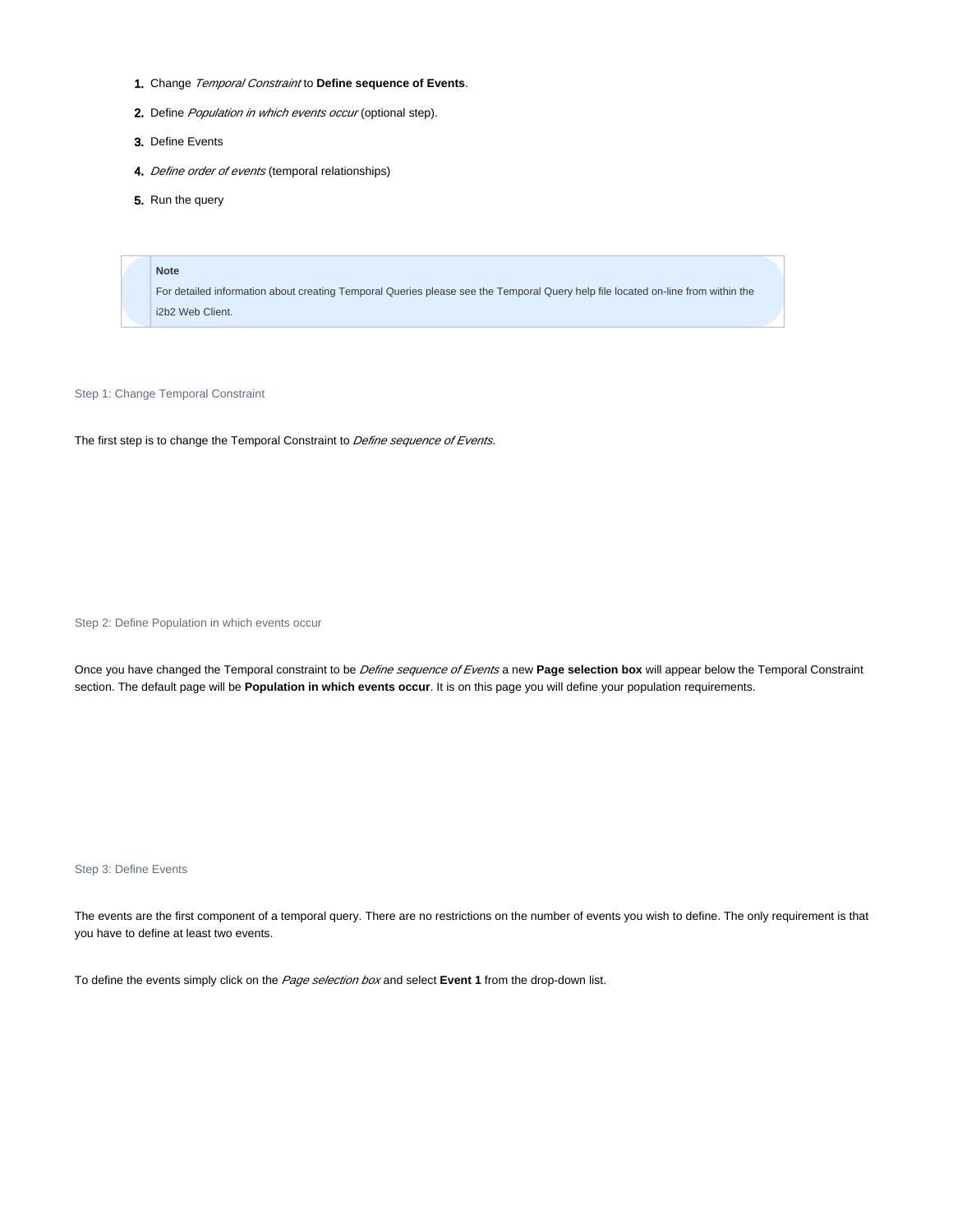The groups and constraints for the events work in the same manner as they did for a traditional i2b2 query. Simply drag the items you want to include in Event 1 to the appropriate groups.

Once you have added your items to the groups you can click on the Page selection box and select Event 2 from the drop-down list. This will change the page to display the groups for Event 2.

If you need to add a third event you can click on the **New Event button** located next to the Page selection box.

#### Step 4: Define Order of Events (Temporal Relationship)

As stated earlier the second component of a temporal query is the relationship between the events (temporal relationship). In the i2b2 Web Client this is done on the Define order of events page, which is accessed by clicking on the Page selection box and selecting Define order of events from the dropdown list.

The page will display as follows:

### Step 5: Run Query

In the Web Client running a query works the same regardless of whether or not it is a Temporal Query or a traditional i2b2 query. By clickin on the **Run Query button**, the i2b2 client will send the request to the i2b2 server which will run the query as defined.

### **i2b2 Workbench: New Temporal Query Tool View**

In the i2b2 Workbench there are three pages or steps in defining and running a temporal query in the new **Temporal Query Tool view**.

- 1. Page 1: Define Population
- 2. Page 2: Define Temporal Relationships
- 3. Page 3: Review and Submit Query

### **i2b2 Workbench: New Temporal Query Tool View**

### **Define Date Constraints and Exclusions in Temporal Query Tool View**

Defining the Date Constraints

#### Exclude Panel

Each page as well as defining constraints is further defined in the next few sections.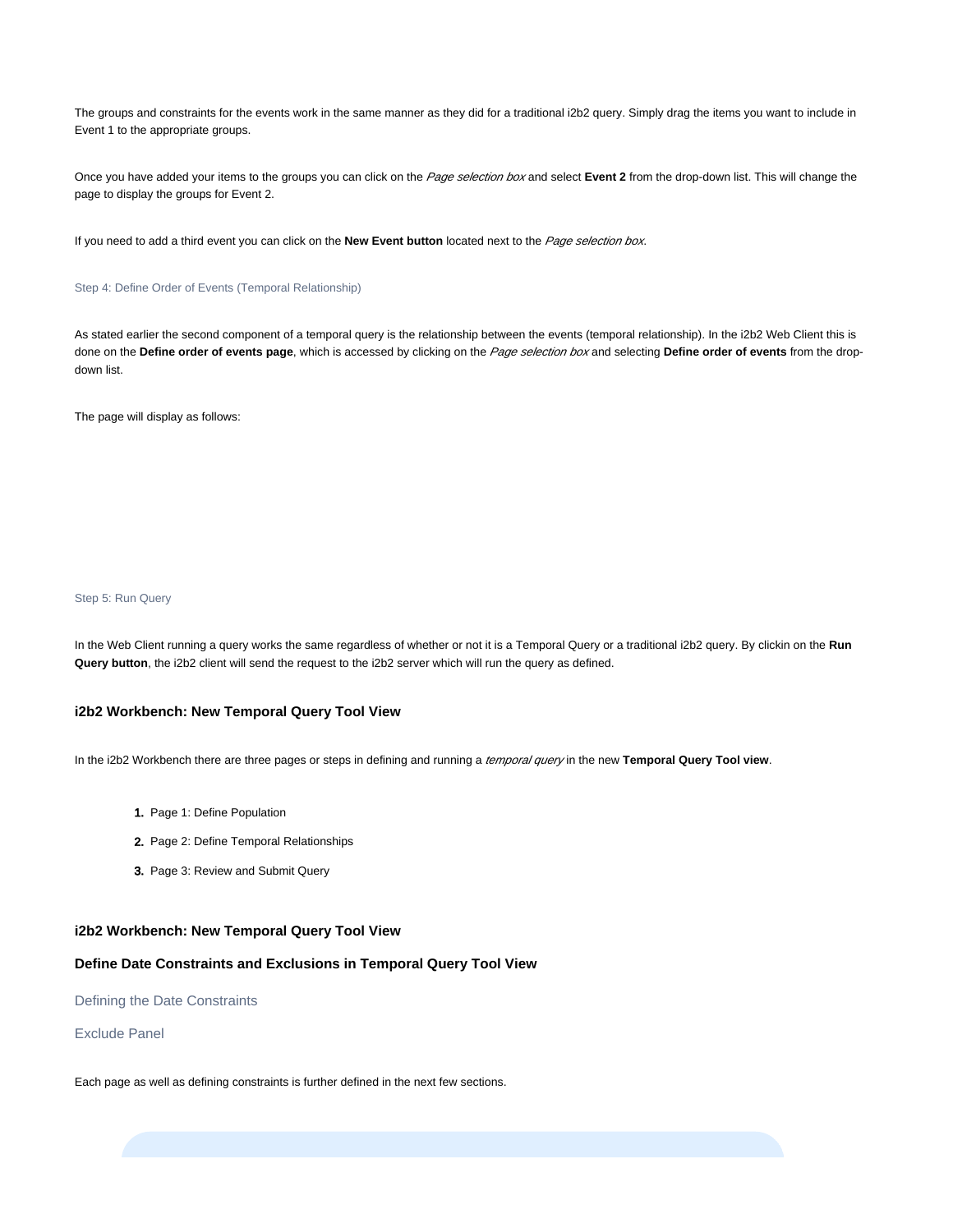For detailed information about using the Temporal Query Tool view, please see the help file for this view which is available on-line from within the i2b2 Workbench.

Page 1: Define Population

On this page you will define your population requirements.

Page 2: Define Temporal Relationships

As stated earlier there are two components to a **temporal query**; (1) List of events and (2) the relationship between the events.

The second page is where you will define both the events and their relationship.

Page 3: Review and Submit

On this page the name of the query will default and if you wish to rename it you can do so at this point. Whatever is entered here will be the name given to the query when it is run. In addition you can select the Analysis Types that you want when running the query.

Defining Date Constraints and Exclusions in Temporal Query Tool View

There are some minor differences in terminology or layout that needs to be noted in this release note.

### **Defining the Date Constraints**

In the classic Query Tool view you can only define date constraints on the group / panel level. In the new Temporal Query TOol view you can now define a date constraint on either the query or group levels. If you define it on the query level it will default the same date constraint for all the groups and the date constraint on the panel level will not be available for selection.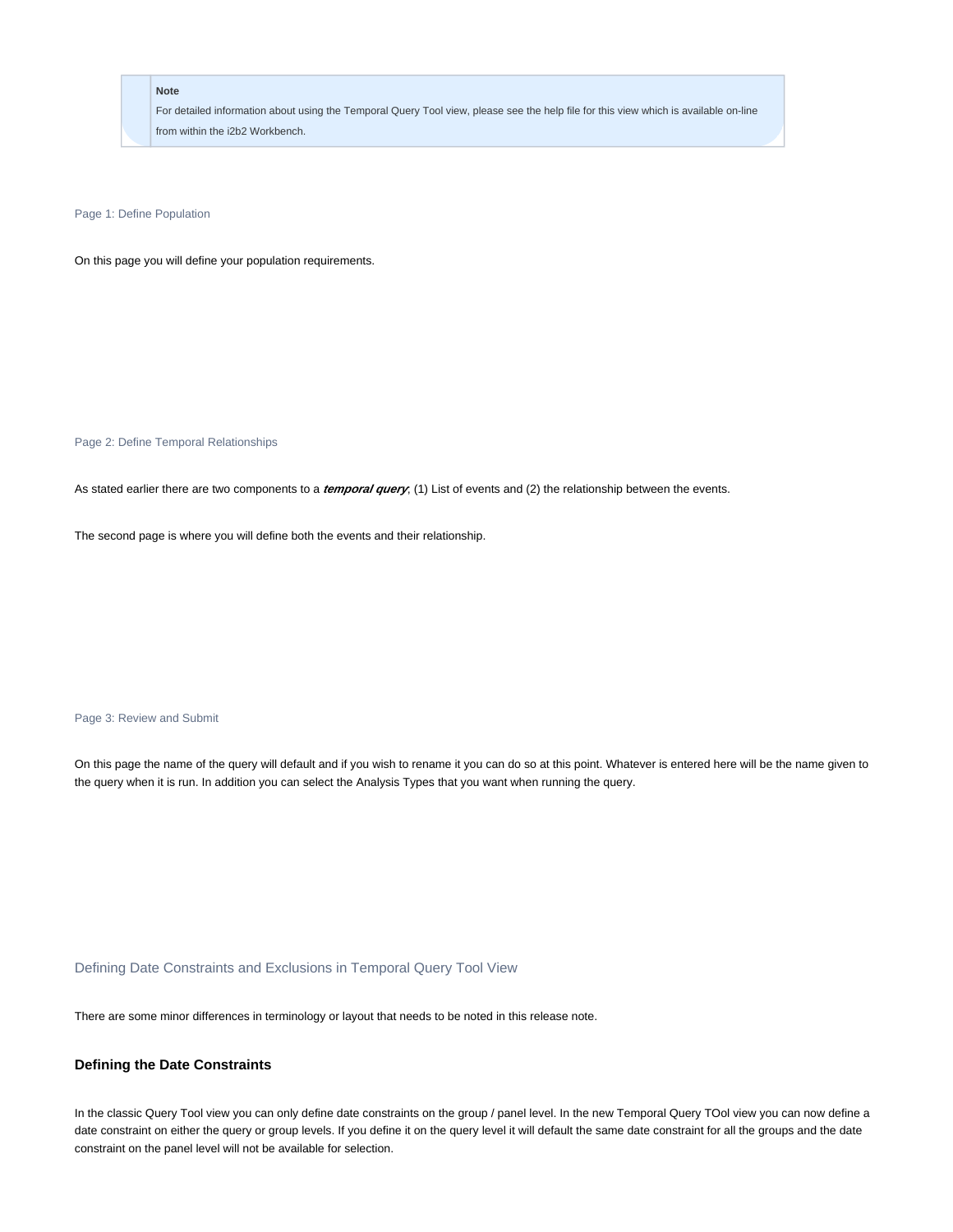If you want to define it on the panel level select **Group-Specific**. Go to the group you wish to define the constraint and click on the column that displays No Date Constraints.

### Exclude Panel

The ability to exclude all items in a group does exist in the new Temporal Query Tool view. However, the method in which it is defined differs between the classic Query Tool view and the Temporal Query Tool view.

In the existing Query Tool view ("Classic") the exclusion constraint was defined by clicking on the button labeled Exclude.

In the **Temporal Query Tool view (New)** the exclusion constraint was rolled into the window for defining the Occurrence constraint.

The Specify Occurrence Constraints windows will open when you click on the box that displays the occurrence constraint. To set the exclusion constraint you need to select "= 0 (No Occurrences)" from the drop-down list.

The above option is equivalent to the **Exclude** feature in the classic Query Tool view.

### **Previous Query: Filter list by user**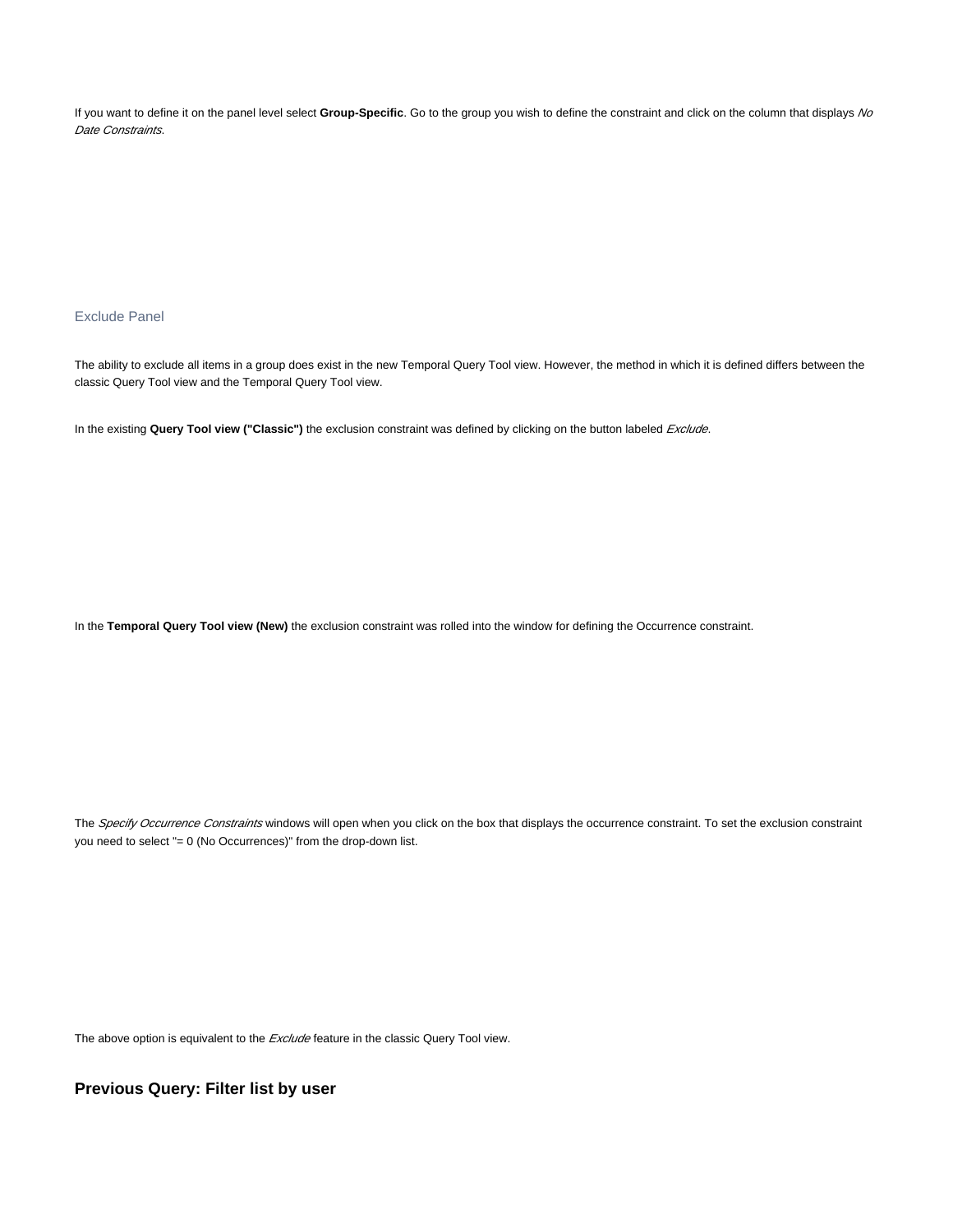New in release 1.7 is the ability to filter the list of previous queries by the user who created the query. In the options dialog  $($ ) window there is a new field called Get previous queries for user. The default is all users and can be changed to a specific user by clicking on the down arrow to display the drop-down list. Once you select the user and click on **OK**, the Previous Queries view will refresh and display only those previous queries created by the selected user.

**Important**

In i2b2 only managers are allowed to view queries for another user, therefore this feature is only available to those users who have the role of **MANAGER** defined for the project. If a user does not have the manager role then this field will be inactive and unavailable for selection.

# **Previous Query: Search Previous Queries View**

In release 1.7 the ability to search the Previous Queries view has been added. The functionality is very similar to  $Find Terms$  view except it will search the  $F$ revious Queries view instead of Navigate Terms view. Users can search any of the three levels;

- 1. Previous Query (name)
- 2. Previous Query Result
- 3. Patient

## **Previous Query: Page through previous queries by date**

Users can now retrieve the next or previous grouping of previous queries by the date in which the query was created.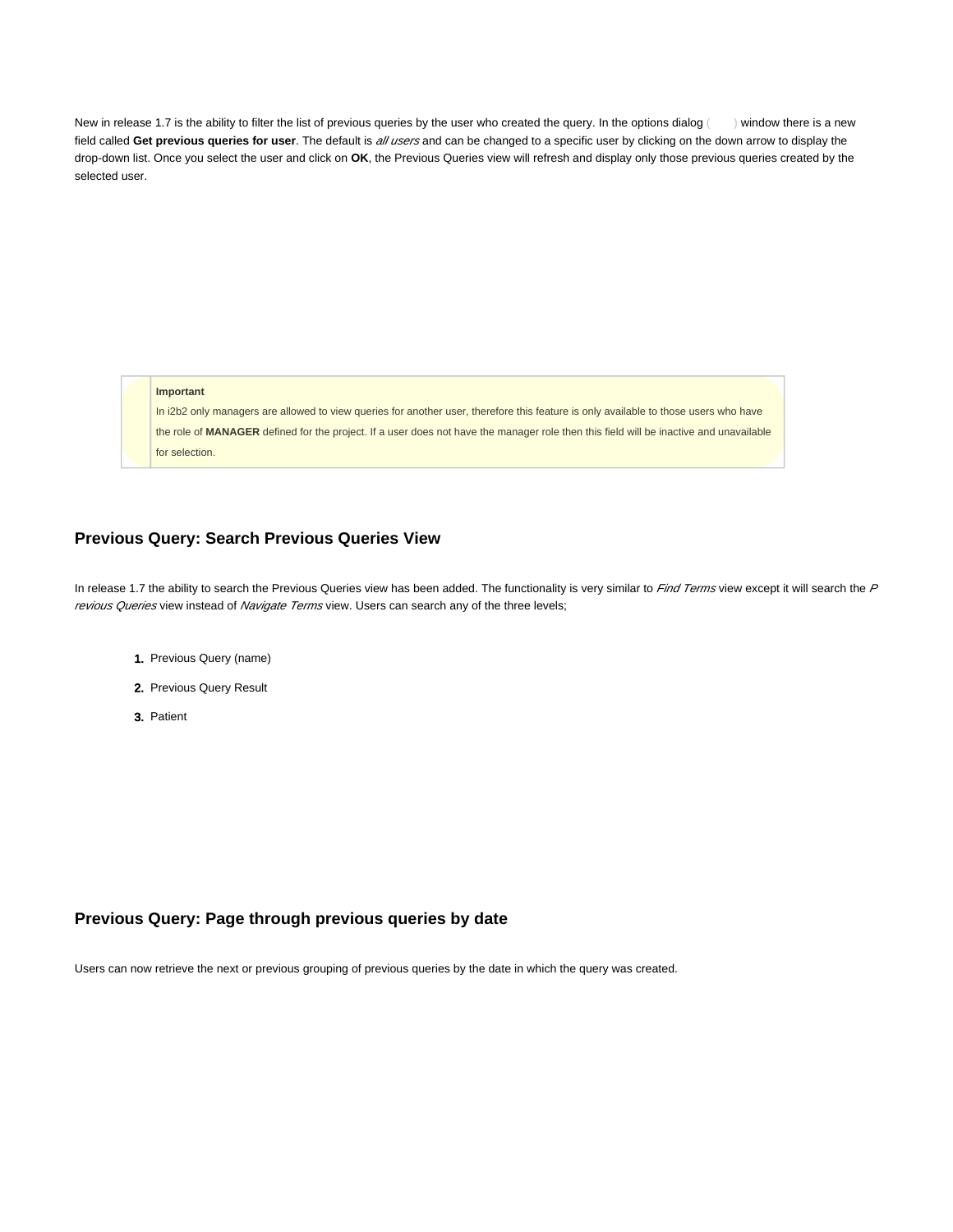The Previous button ( ) will retrieve the group of previous queries that occur **prior** to the date displayed in the date / time field.

The *Next button* () will retrieve the group of previous queries that occur **after** the date displayed in the date / time field.

# **Identity Management Cell (IM)**

A new cell called the Identity Management (IM) Cell was developed in release 1.7. This new cell contains Protected Health Information (PHI), which can be used to identify patients. The IM cell is used to manage this PHI in a manner consistent with the HIPAA privacy rule. The patient data will be available only as a HIPAA defined "Limited Data Set" to most of the hive.

The full functionality of the IM cell will be developed in stages. The initial framework and key services are released as part of the 1.7 release. Some of the key features being released in 1.7 are:

- 1. New tables to store identifiers from different sites, and patients that are included in a project.
- 2. Audit controls are implemented that are in compliance with the HIPAA privacy rules.
- 3. Services developed to set and validated an AES key for encrypting and decrypting patient MRNs in the IM cell.
- 4. Unencrypted patient identifiers sent in the PDO can be processed through the IM cell to retrieve all site IDs for the patient and project.

In addition to the above features, the i2b2 Worbench (eclipse client) has two new views that were created to support the new IM cell. These new views, called **Patient Mapping** and **Admin Tool** are further defined in the following two sections called Patient Mapping View and Admin Tool View.

### **Managers Tool View**

The **Managers Tool** view was developed in release 1.7 and works in conjunction with the IM Cell. It currently has two main functions.

- 1. Set and / or validate that the project key is defined in the IM Cell.
	- The project key is used by the IM cell to decrypte the patient id"s that are encrypted.
	- The Set Key is used to define the key in the IM cell.
	- The Validate Key is used to verify the key is set.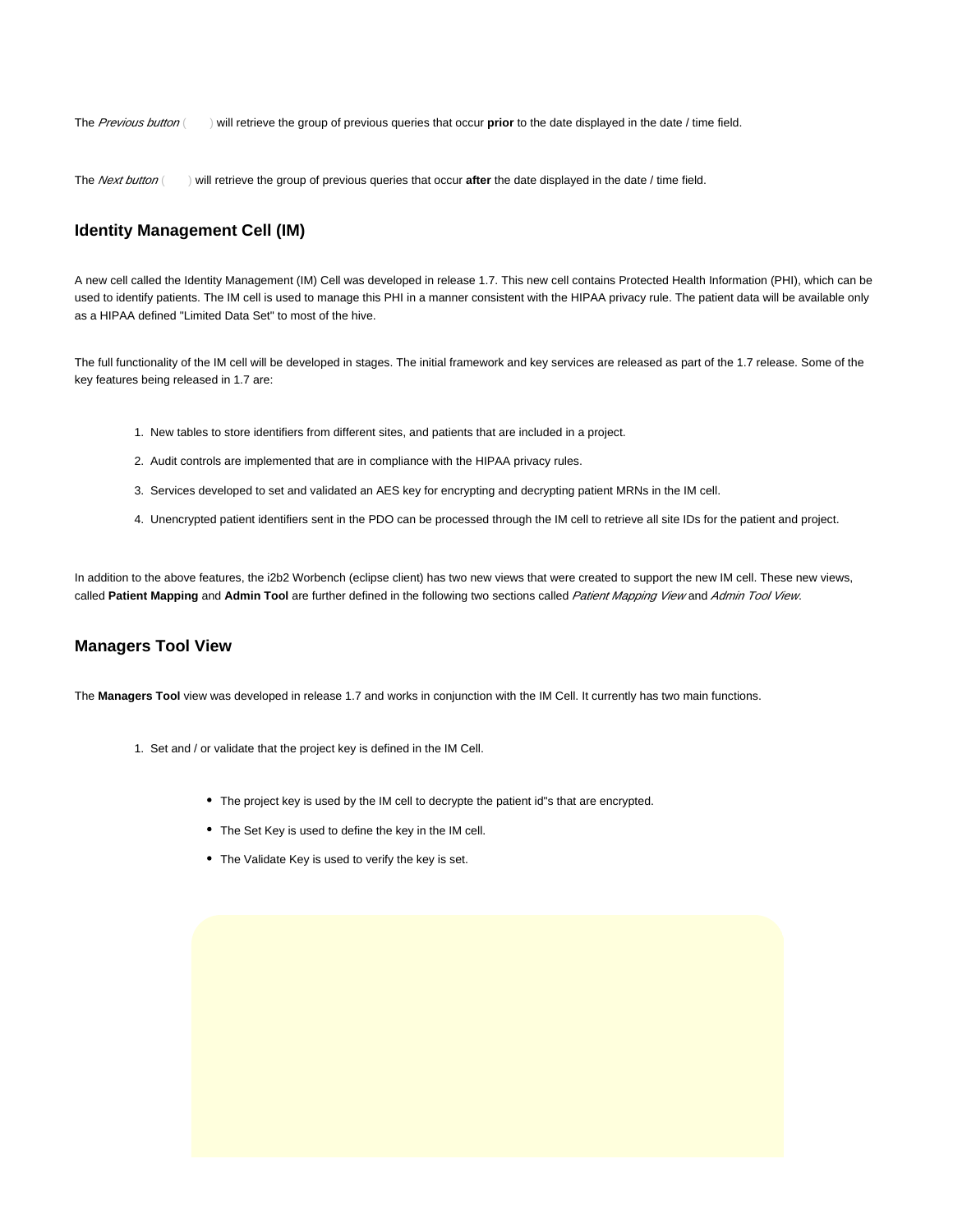| Important                                                                                                                   |
|-----------------------------------------------------------------------------------------------------------------------------|
| If you are using the IM cell and your patient identifiers are encyrpted the you need to set the Project key in the IM cell. |
| It is important to note that if you restart your i2b2 server or in the case of the VM image restarting the virtual machine  |
| then you will need to re-enter the project key.                                                                             |
|                                                                                                                             |
| The project key for the i2b2 demo project is: <b>i2b2demodatakey1</b>                                                       |
|                                                                                                                             |
| In the VM image you need to log into the i2b2 Workbench as the i2b2 Admin user.                                             |
|                                                                                                                             |
| User ID: i2b2                                                                                                               |
| Password: demouser                                                                                                          |
|                                                                                                                             |

- 2. View the audit information.
	- As part of the IM cell an audit table was created to track when a patient in the IM cell was accessed. This new view allows Project Managers or Administrators to run a report to see that audit information. The report can be run for a particular user, patient, or all audit information for the project you are logged into.

# **Patient Sets View**

In release 1.7 a new view called **Patient Sets** was created. This new view will display a list of Patient sets that were created when a query was run. It is similar to the Previous Queries view except it only displays the patient sets and not the previous query or other result sets (i.e. Encounter sets, Number of patients, etc).

The patient sets can be expanded to display a list of patients.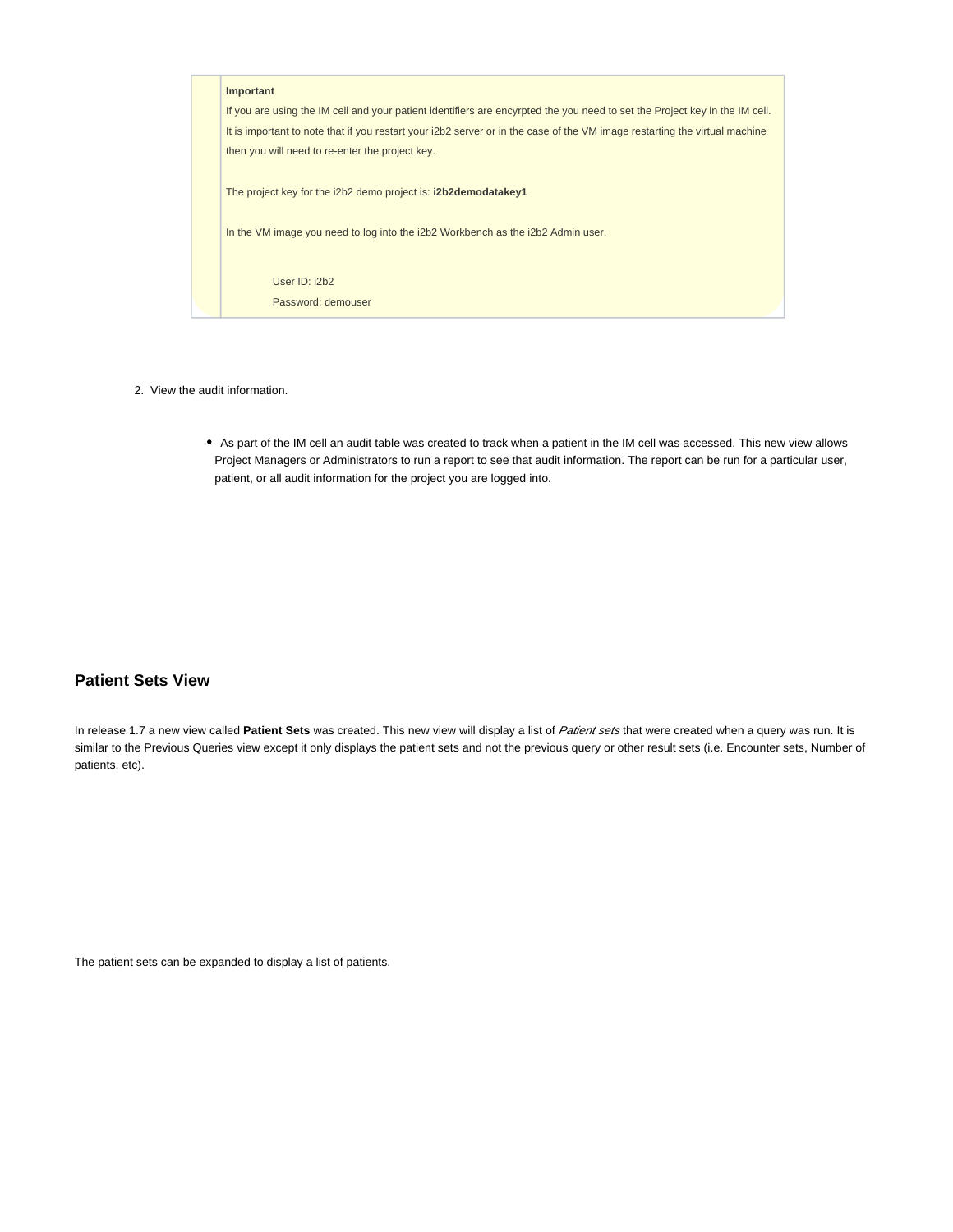Users can drag an entire patient set or a single patient to other views in the i2b2 Workbench.

Users can also perform a search in which they can search by the name of the patient set or for a list of patient sets that contain a specific patient.

# **Workplace Find View**

A new view called Find in Workplace was created in release 1.7. This view is very similar to the Find Terms view except it will search the Workplace view instead of the Navigate Terms view.

## **Find Terms: New feature called "Jump to Term in Tree"**

A new feature called Jump to Term in Tree has been added to the *Find Terms* view. Users can now easily jump directly to a term in the *Navigate Terms* view from the *Find Terms* view.

Once a term is found in the Find Terms view the user can click on the term using the right mouse button to display the pop-up menu. Selecting "Jump to Term in Tree" from the pop-up menu will bring the Navigate Terms view into focus and the hierarchical tree will automatically open to the location of the term selected in the Find Terms view.

## **OpenEMPISupport**

OpenEMPI is an open source Enterprise Master Patient Index (EMPI) which is developed and supported by another community. The i2b2 IM cell has been developed to allow communication with OpenEMPI for those sites that choose to use it as their patient repository.

For additional information on OpenEMPI please see their website by going to the following location: <https://openempi.kenai.com/>

# **PostgreSQL Database Support**

The ability to use a PostgreSQL database as an i2b2 database has been added to release 1.7. Both the create and insert data database scripts for PostgreSQL are included in this release.

# **Data: New Tables created for the IM Cell**

The following new tables were created as part of the new IM cell.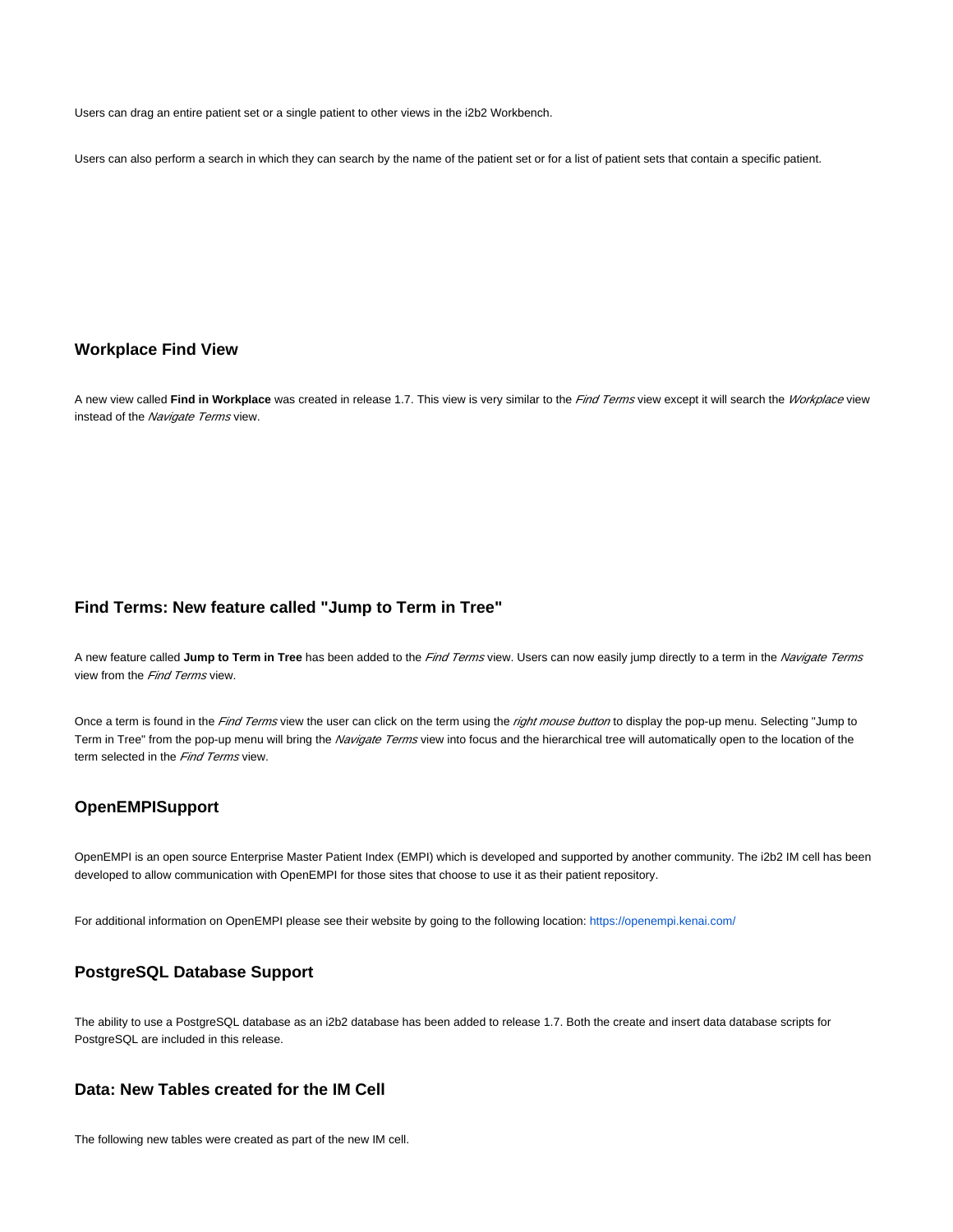| <b>Table Name</b>              | <b>Description</b>                                                                                                                                                              |
|--------------------------------|---------------------------------------------------------------------------------------------------------------------------------------------------------------------------------|
| IM MPI DEMOGRAP<br><b>HICS</b> | Contains General demographic information for the patients.                                                                                                                      |
| IM MPI MAPPING                 | Maps the patient"s i2b2 number and the local MRN.                                                                                                                               |
| IM PROJECT SITES               | Contains information about the different sites (Source Systems).                                                                                                                |
| IM PROJECT PATIE<br>NTS        | Stores the patients that are part of a project(s).                                                                                                                              |
| IM AUDIT                       | Stores the audit details of patients accessed in the IM cell. This includes; the user, site, and project requesting the access as well as the date in<br>which it was accessed. |

## **Data: New Columns added to support IM cell**

A new column called **Project\_ID** has been added to both the **PATIENT\_MAPPING** and **ENCOUNTER\_MAPPING** tables in the crc. The PROJECT\_ID was added to support the IM cell. It will allow sites to track which project a patient is part of.

## **Data: Improved Patient Mapping Data**

The **PATIENT\_MAPPING** table in the CRC has been updated to include the following:

- Mappings of existing patients to multiple site MRNs.
- Project IDs added to patients.

Demo data has been added to all of the new IM tables except the AUDIT table. This IM data was added to provide examples for using the new IM cell.

### **Important**

The mapping information added to the CRC and IM tables is strictly for demonstration purposes and does NOT contain real patient information.

# **New PostgreSQL Database Scripts**

The i2b2 database scripts have been updated to include the table creation and data insert scripts for a PostgreSQL database.

# Licensing

The i2b2 source code is licensed under the i2b2 Software License 2.1. This includes but is not limited to all code in the edu.harvard.i2b2.\* package namespace.

# **Trademarks**